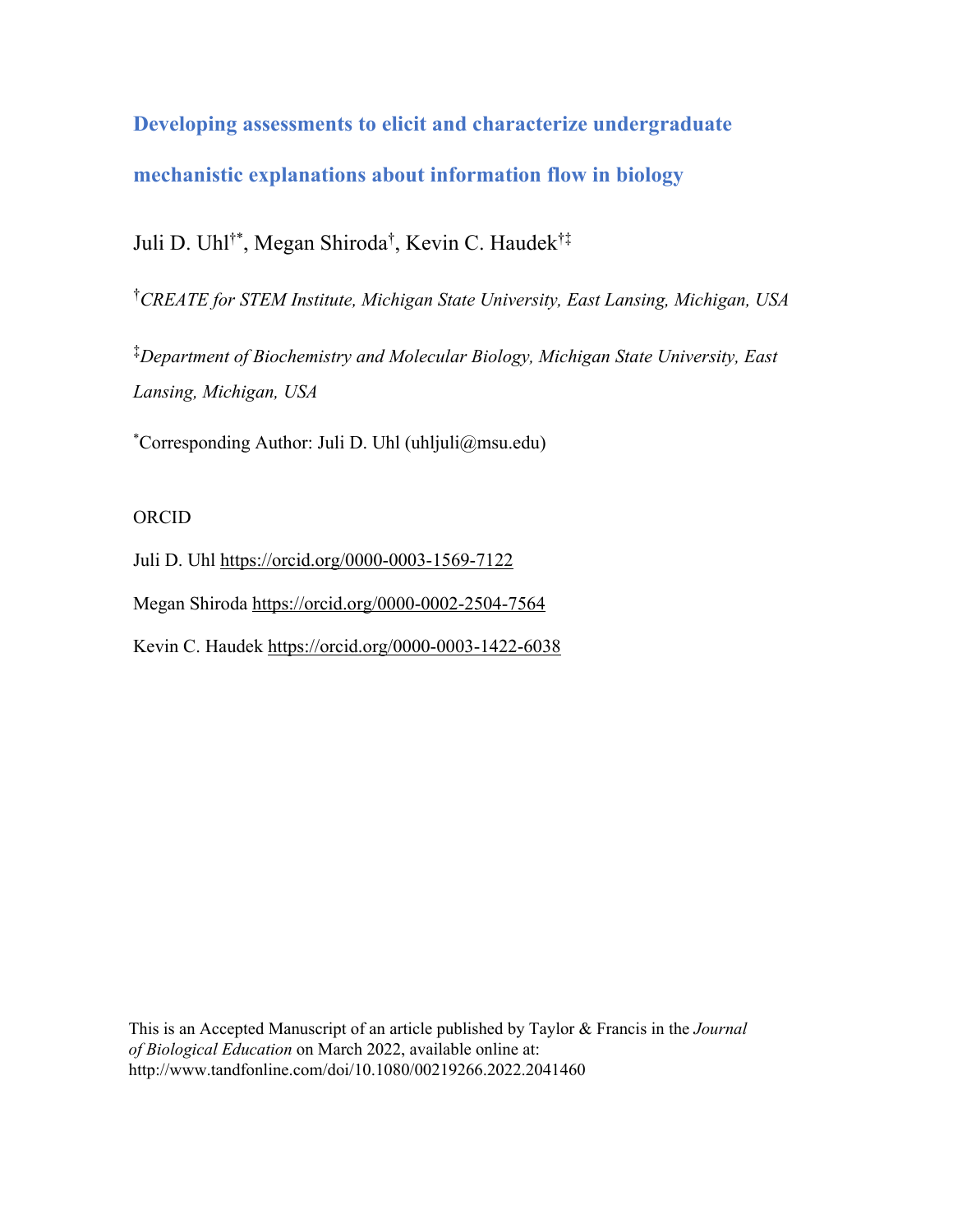# **Developing assessments to elicit and characterize undergraduate mechanistic explanations about information flow in biology**

Abstract: National calls to improve science education include focusing on scientific practices coupled with learning disciplinary core ideas. Among the practices is constructing explanations. In the field of cellular and molecular biology explanations typically include a mechanism and can be used to make predictions about phenomena. In this work, we developed an assessment item about transcription, a key process in the biology core concept of genetic information flow. We used a mechanistic framework to develop a rubric that identifies undergraduate explanations that leverage molecular or sub-molecular mechanisms, descriptions, or use unlinked ideas. We applied this rubric to categorize 346 undergraduate written explanations and compare five item versions. We found that one version elicited sub-molecular mechanistic explanations from 20% of students, compared to between 2 and 13% from other versions. This version included the element of time, by indicating that a new RNA was formed as part of transcription. We also developed and applied a conceptual rubric to capture the context students used in their explanations and found a median of two context ideas in student explanations of transcription. Our work demonstrates that with careful item wording, undergraduates can explain molecular processes like transcription by leveraging sub-molecular mechanisms.

Keywords: Mechanistic explanation; undergraduate; genetic information flow; prompt development; constructed response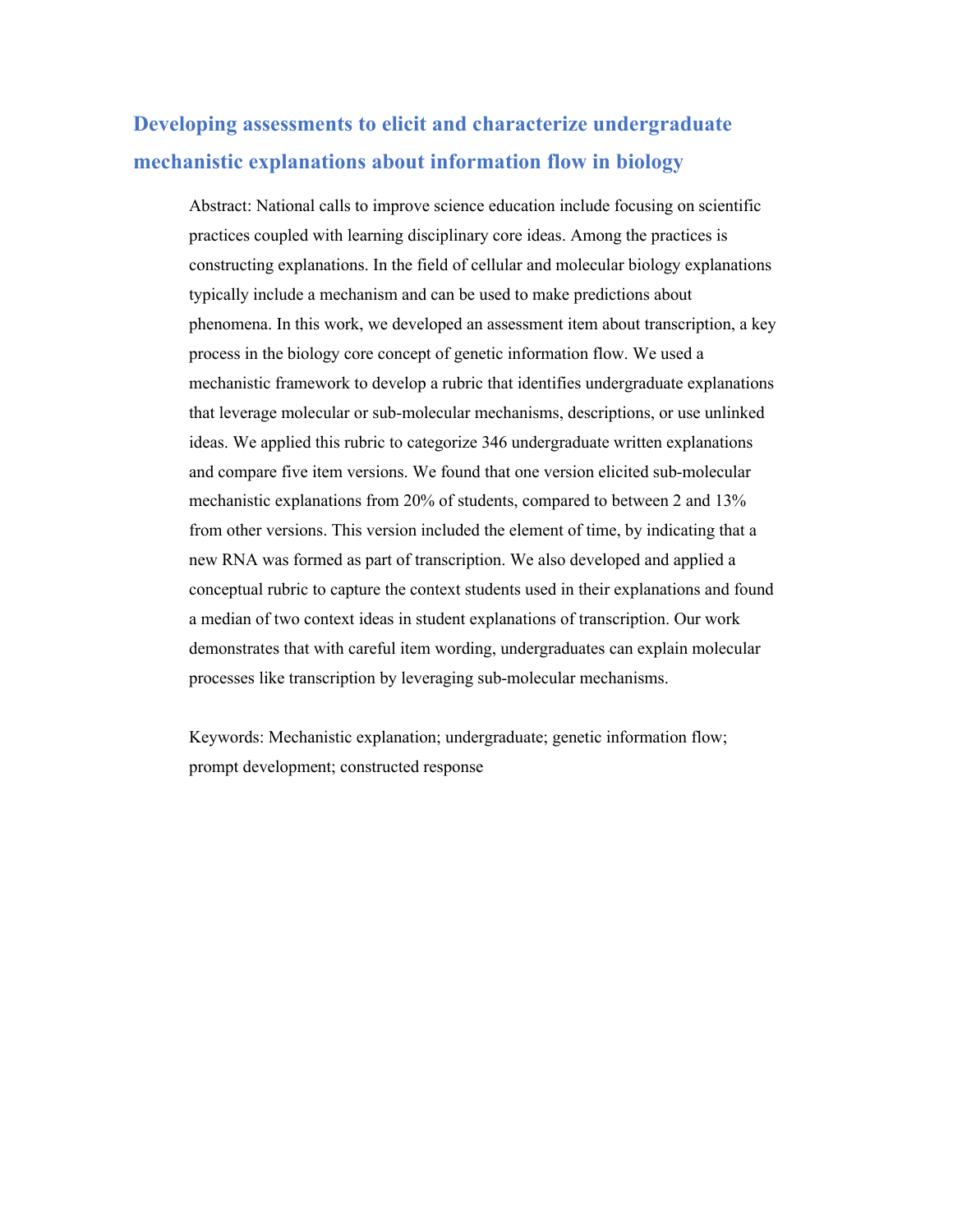#### **Introduction**

National calls to improve science education include a focus on scientific practices linked to disciplinary core ideas (e.g., American Association for the Advancement of Science, 2011; National Research Council, 2012). In the disciplines of molecular and cellular biology, the scientific practice of explaining core ideas of genetic information flow should include a mechanism using entities at lower scalar levels, for example from molecular to submolecular, to describe the phenomenon (van Mil et al., 2013). Assessing the complex ideas and connections in mechanistic explanations requires prompts that allow students to respond in their own words, such as constructed response (CR) items. In this paper, we describe the development of a CR item with associated rubric capable of eliciting and capturing undergraduate mechanistic explanations of the process of transcription, a process within the core concept of genetic information flow.

#### *Background*

For undergraduate biology the American Association for the Advancement of Science document, Vision and Change, sets a goal for students to be capable of interpreting and communicating about science within the disciplinary practices, as well as the need for students to learn the core biological concepts (American Association for the Advancement of Science, 2011). The three-dimensional learning framework (National Research Council (NRC), 2012) was developed to guide science education at the K-12 level and is applicable to college-level introductory course and assessment design (e.g., Roche Allred et al., 2021; Cooper et al., 2015; Matz et al., 2018). The NRC framework includes three linked learning dimensions: scientific and engineering practices (SEPs), disciplinary core ideas (DCIs), and cross-cutting concepts (CCCs). The NRC framework includes among the SEPs,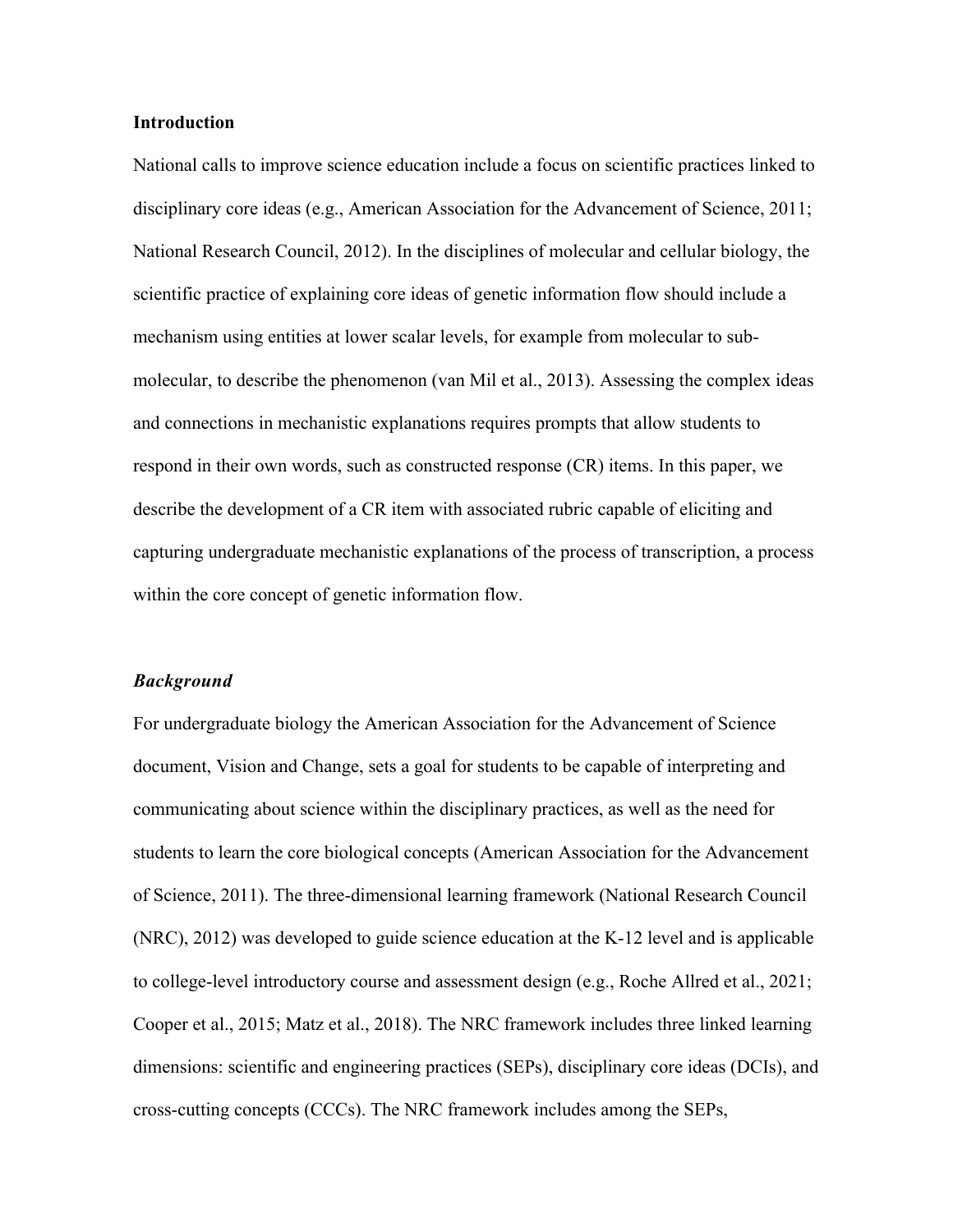"Constructing Explanations and Designing Solutions," and describes scientific explanations as supporting cause and effect relationships (NGSS Lead States, 2013). Vision and Change implies inclusion of explanations within the practice of applying the scientific process (Clemmons et al., 2020). Based on these frameworks, students should learn to produce explanations about phenomena linked to core concepts. Further, explanations which draw upon scientific concepts provide students a way to apply their conceptual knowledge and thus represent a potential method for conceptual change (NRC, 2012).

Scientific explanations can draw from multiple philosophies (Braaten & Windschitl, 2011), and experts often incorporate analogies, methods, and context as part of their explanation of a molecular phenomenon (Trujillo et al., 2015). However, it is commonly accepted that an explanation of a scientific phenomenon should be a causal account of how and why the phenomenon occurs (NRC, 2012; Sandoval & Millwood, 2005). Explanations should be more than a definition or description and should include a causal chain linking reasoning that fits the available evidence to a claim (Reiser et al., 2012). Furthermore, scientific explanations should apply scientific models or theory to explain the cause of the phenomenon and be consistent with available evidence and student understanding of science (NRC, 2012, Chapter 3). When experts make explanations, they often use them for the purpose of making predictions and generating new hypotheses, but for students an educational goal might be to make an explanation that accounts for the cause(s) of the phenomenon (NRC, 2012, Chapter 3).

In molecular and cellular biology, scientific explanations include mechanisms as a central feature (Machamer et al., 2000; van Mil et al., 2013). In a mechanistic explanation, one pays attention to entities and their spatial and temporal organization as well as multiple scalar levels of organization. For example, entities interact by binding, which leads to a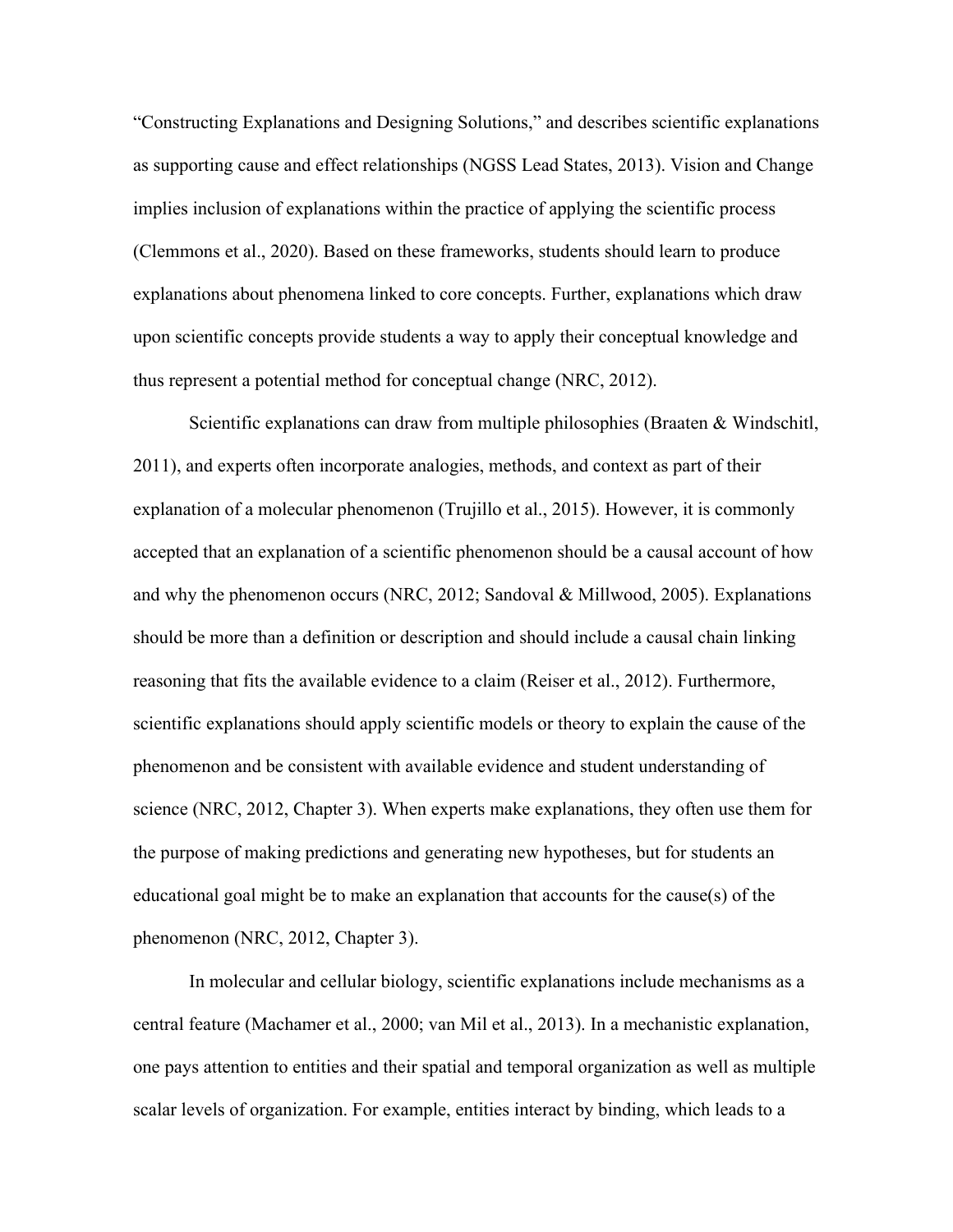change in state and a change in activity (van Mil et al., 2013). Furthermore, biological explanations often require reasoning across scalar levels, from the molecular to organismal level for example (Parker et al., 2012). In particular, these types of explanations need to identify the scalar level of the phenomenon, reason at one or more scalar levels below the phenomenon, or to an abstract level (such as energy) and leverage characteristics and activities of entities to describe the phenomenon (Krist et al., 2018).

Work on molecular genetic mechanisms indicates that in addition to physical levels of entities, the level of information must be considered. For example, a DNA sequence has an information level in that it contains genetic information, which must be leveraged alongside a physical level such as the protein for which the DNA codes (Duncan & Reiser, 2007). Thus, in addition to considering a lower scalar level (e.g., to the molecular or submolecular level) in their explanations of genetic information flow, students also need to link the information level to the ultimate output of the transcriptional process, which is commonly linked to the translation of protein. Previous work suggests that students can identify molecular mechanisms involved in biological functions but may have challenges linking across scalar levels (e.g., from molecular to cellular; see Marbach-Ad & Stavy, 2000; Southard et al., 2016; Southard et al., 2017).

Genetic mechanisms and concepts - when taught together - have the potential to improve learning. Learning about genetic information flow is challenging for both secondary and undergraduate students (see for example, Briggs et al., 2017; Gericke & Wahlberg, 2013; Marbach-Ad & Stavy, 2000), and some misconceptions persist even after instruction (Smith & Knight, 2012). At the college level, introductory biology students have misconceptions about the processes of replication, transcription, and translation (Prevost et al., 2016; Smith et al., 2008). Furthermore, undergraduates often include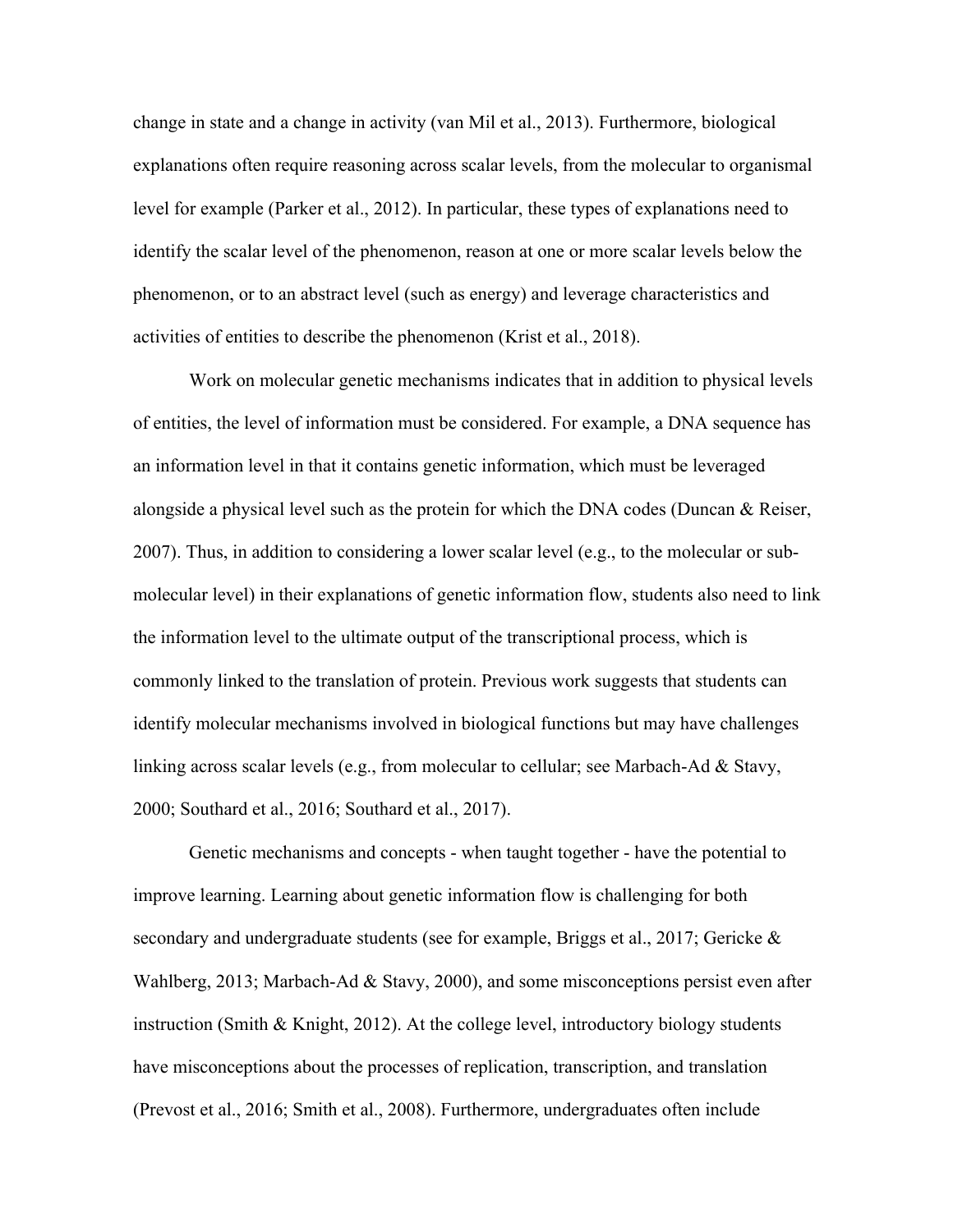additional, sometimes irrelevant concepts in their descriptions of each process, and transcription can be especially difficult for students to learn and may be considered a threshold concept (Moscarella et al., 2016).

Students can have several misconceptions about transcription, including that the DNA undergoes a chemical conversion to become RNA or that the RNA exists before transcription (Wright et al., 2014). Even when students attain correct understandings of genetics, retaining that learning can be limited, which poses challenges for students when they need to apply introductory genetics concepts during upper-level courses. After completion of introductory biology, students retain information about the relationships of subunits to DNA and protein and less so on the relationships between the DNA and protein and enzymes with the processes of gene expression (Briggs et al., 2016). Memorizing patterns instead of learning mechanisms can hinder learning (Castro‐Faix et al., 2021). It has been proposed that learning genetic mechanisms leads to longer retention of knowledge than rote memorization (Todd & Romine, 2018) and that non-mechanistic conceptions of phenomena can be a barrier to learning (Haskel-Ittah & Yarden, 2018). Thus, some learning challenges may be mitigated by teaching students the skills necessary to mechanistically reason about genetics.

#### *Study Context*

We wanted to know if students in introductory biology classes were connecting the process of transcription to the core concept of information flow from Vision and Change (American Association for the Advancement of Science; 2011). To analyze student understanding of transcription, we asked students to write explanations to the item, "When an organism needs a particular gene product (protein), gene expression is activated, resulting in the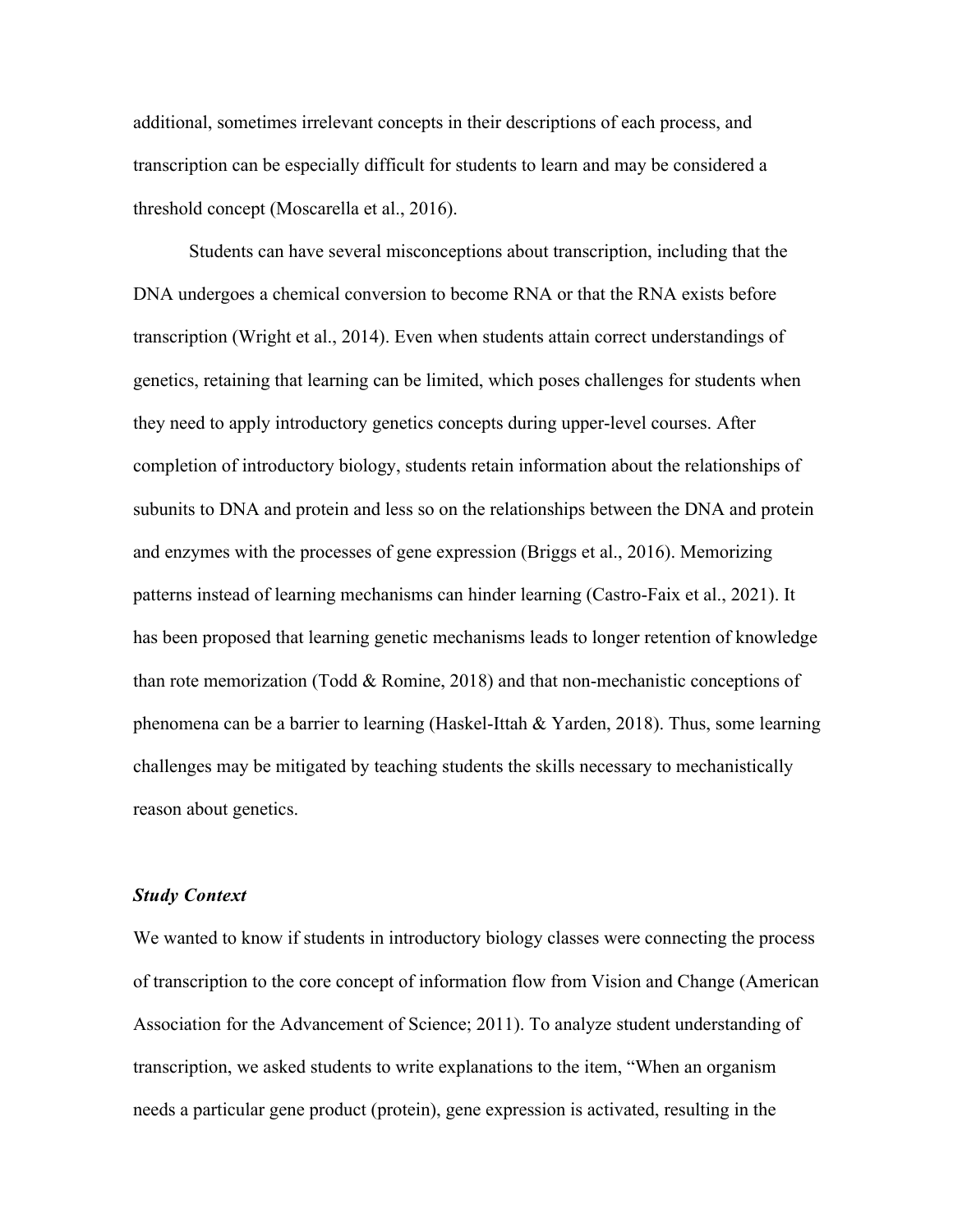production of RNA. How is the information contained in a gene transferred from DNA to RNA during transcription?" We found that many explanations described the process of RNA polymerase synthesizing a new RNA, and/or described that complementary basepairing occurred between the RNA and DNA molecule. However, few students linked the idea of complementary base-pairing with the idea that the information transferred is in the form of a sequence transferred from the DNA to RNA during transcription (unpublished results).

In focus group interviews related to this item we found that when pressed, students were able to state that the nature of the genetic information is the sequence of DNA and RNA, and that the sequence is transferred during transcription (unpublished results). We concluded that written responses to the original item to be potentially unaligned with student ability to explain and link ideas about transcription. Based on this, we sought to develop a new item to elicit student mechanistic understanding of transcription and an aligned coding rubric that could identify mechanistic explanations.

### *Research Questions*

We reviewed the item described above and noted that there was nothing that indicated to students that they need to describe how the information is transferred, or to make any links between the information transferred and the entities, characteristics, and activities involved in transcription. Thus, we sought to develop a new assessment item and rubric that could elicit and evaluate student explanations about transcription. We then applied this rubric and asked the following research questions.

(1) What types of explanations do undergraduates write about transcription?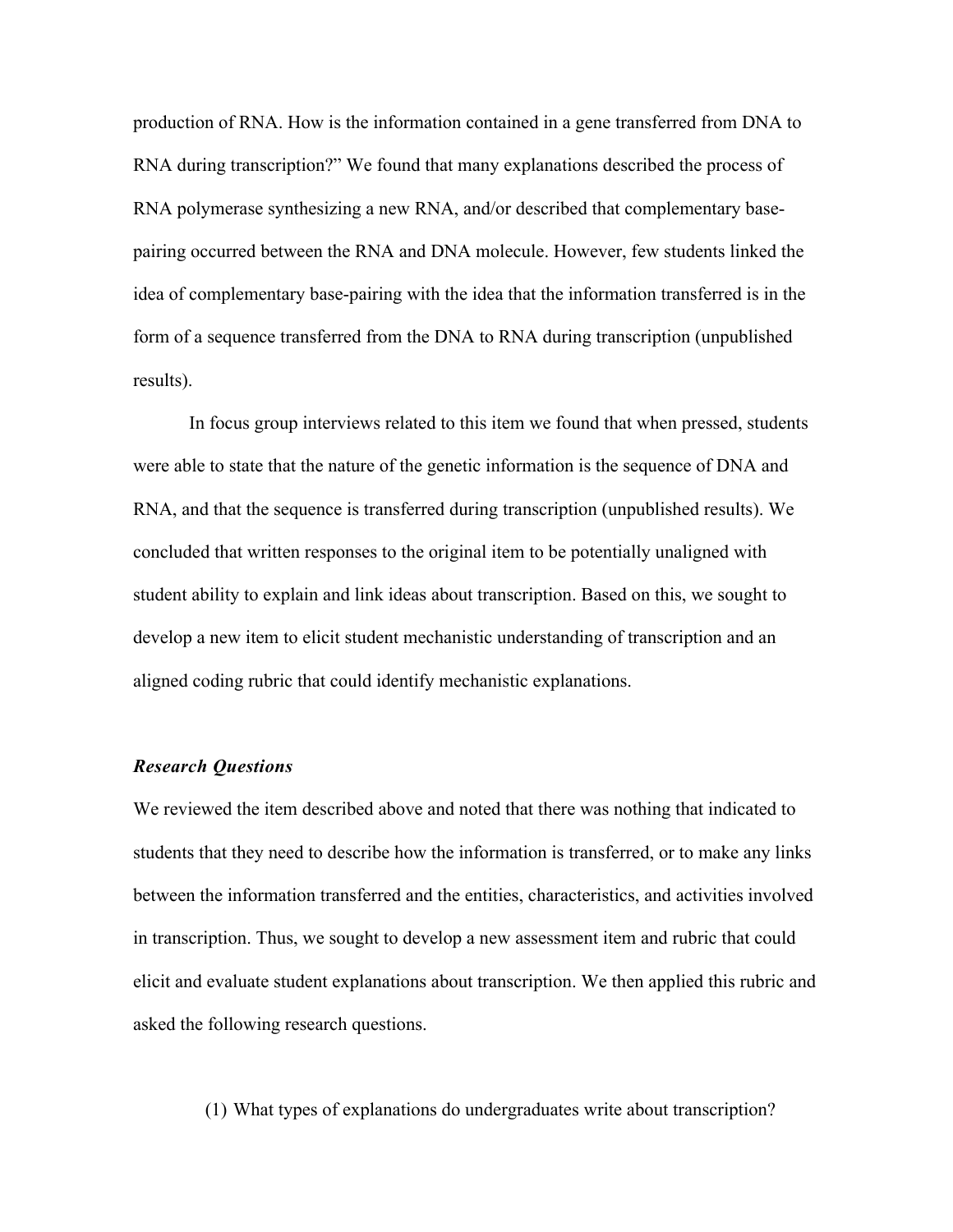(2) What item characteristics are more likely to elicit a mechanistic explanation about transcription?

## **Methods**

#### *Item Development*

We based our assessment design on the NRC assessment triangle (NRC, 2001, 44-51), which includes three vertices of Cognition, Observation, and Interpretation. In our assessment, Cognition is represented by mechanistic links across scalar levels to describe how and why a phenomenon occurs (Machamer et al., 2000). We used student CRs as our Observations, which have been shown to closely resemble student verbal responses during interviews (Nehm & Schonfeld, 2008; Weston et al., 2015). Student responses were Interpreted with a mechanistic coding rubric based on mechanistic frameworks capturing the target phenomenon, identifying activities of entities at scalar level below the phenomenon, and connecting to target phenomenon in the context of genetic information flow during transcription (Krist et al., 2018; Russ et al., 2008).

All items developed for this study included the context of information as transferred from DNA to RNA during transcription, plus one or more prompts for students to describe the process used in information transfer. Items were developed with input from a group of biochemistry, molecular biology, and microbiology experts with the intent that they be useful as formative assessment for college biology instructors who wish to understand and respond to students' thinking (Pellegrino et al., 2016). We used written scaffolding in our items (McNeill et al., 2006), which involved using keywords in prompts such as *describe, explain,* and *why* to aid students in writing explanations. We also scaffolded content to encourage respondents to think about the levels below the phenomena (molecular and sub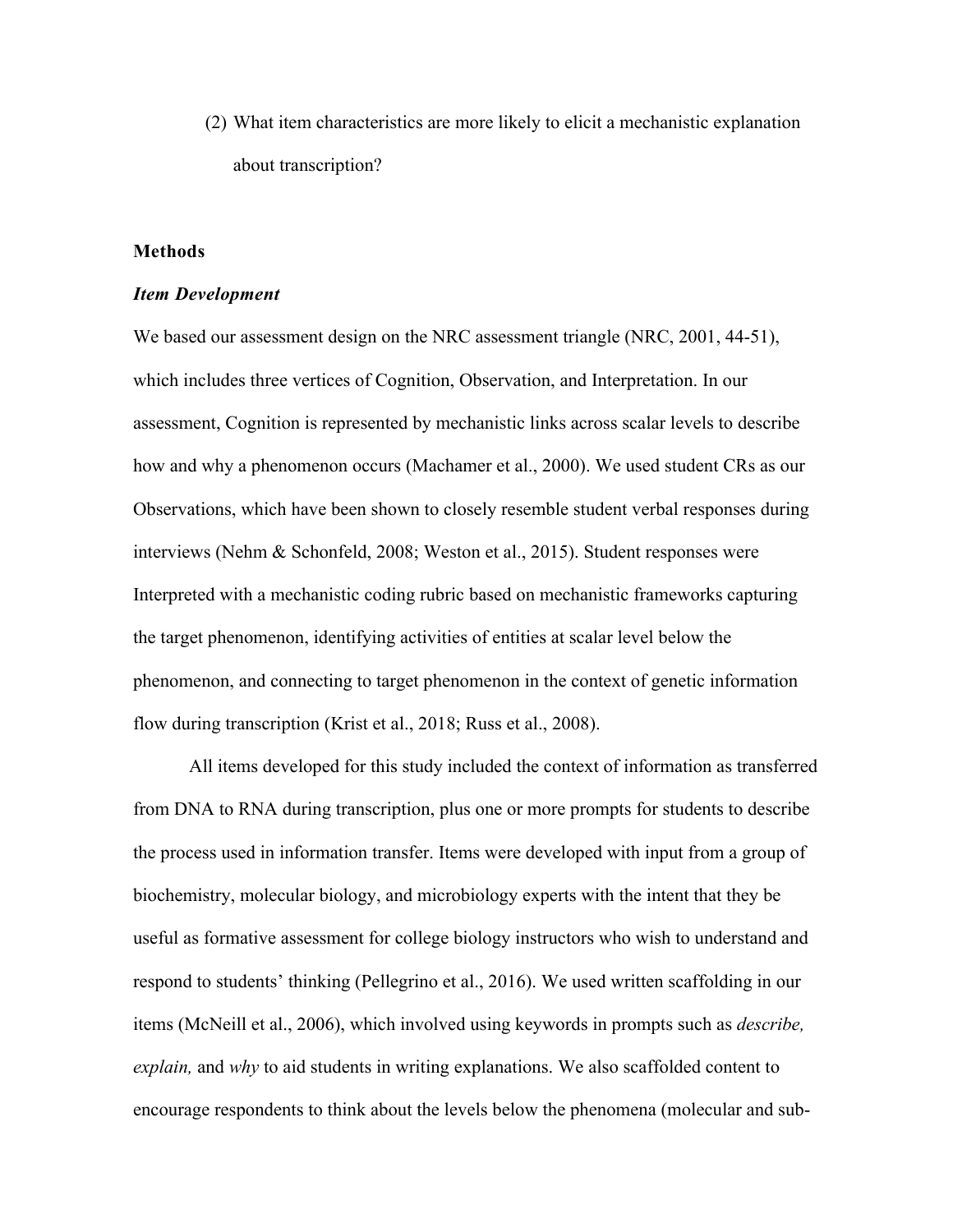molecular), and to include the element of time as a comparison point (as recommended by Krist et al., 2018). Item versions 1, 2, and 3 ask students to use the characteristics of DNA and RNA in their explanations, and item versions 4 and 5 include three prompts to guide students to think about the molecular and sub-molecular level of the process (Table 1). The two multi-part prompts were intended to help students separately focus on characteristics of entities at multiple scalar levels.

#### *Data Collection*

We collected 346 undergraduate responses from introductory biology and upper division biochemistry courses at a large research-intensive university in Fall 2019 and Spring 2020 (Table 2). Students randomly received an item version, and responses were collected electronically through a course learning management system as post-instructional homework. Spring 2020 responses were collected after Covid-19 forced a shift to online learning. Responses were de-identified and those with multiple text box entries were concatenated into a single block of text for coding. Typical student responses were a paragraph in length. Coders were unaware of the item version and course level to avoid bias. Responses presented as examples in this paper were spell-checked for clarity.

#### *Theoretical Framework*

We drew upon the Essential Epistemic Heuristics for Mechanistic Reasoning (EEHMR) framework proposed by Krist et al. (2018), to develop a rubric to capture student explanations about genetic information flow during transcription (Krist et al., 2018). The EEHMR framework consists of four codes (italicized) for mechanistic reasoning: *Multiple Levels* which refers to considering levels above or below the phenomenon, *Identifying* and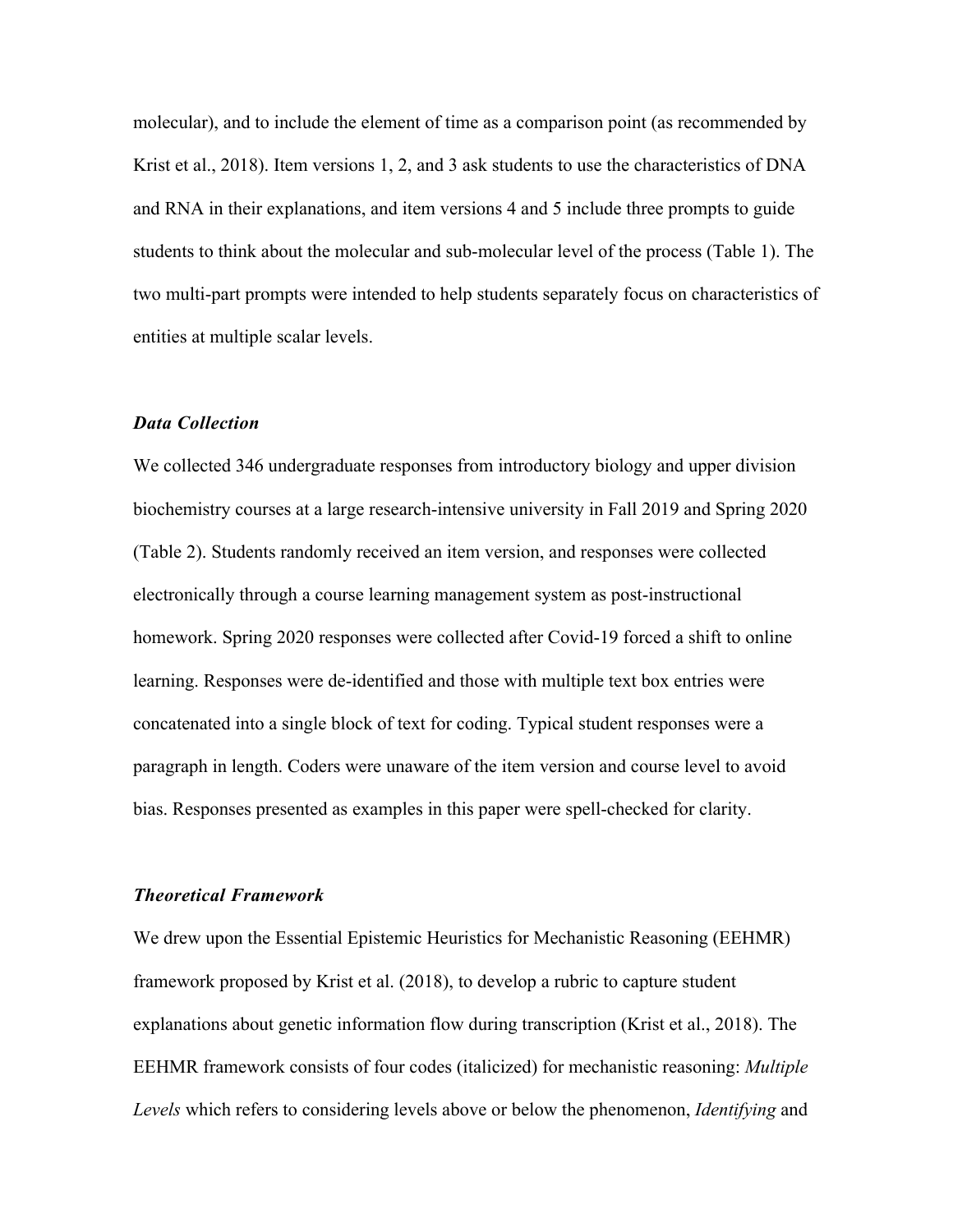*Unpacking Factors* at a lower scalar level, and *Linking* lower-level interactions and behaviors to the target phenomenon. In *Multiple Levels*, the EEHMR framework indicates that explanations must include a cause at least one scalar level below the phenomenon or consider abstract factors. Krist et al. (2018) also suggest that non-material factors such as energy or forces like gravity, represent a move from the abstract to the concrete and thus can also be categorized as moving a level below. To help identify abstract factors that relate to the phenomenon of sequence transfer during transcription, we drew upon the ideas presented by Duncan and Reiser (2007), who state that students need to move across ontological levels when reasoning about genetics. They described genetic phenomena such as genes affecting traits as a hybrid hierarchical phenomenon that includes an information level (e.g., genes code for proteins) in addition to a physical level (e.g., the molecular processes of replication).

In *Identifying* and *Unpacking factors*, Krist et al. (2018) indicate that students must consider the entities present at the lower scalar level or consider abstract level factors. To *Unpack factors*, explanations also should consider the behaviors and interactions causal to the phenomenon. Using factors at the molecular level is a part of a mechanistic explanation in molecular biology according to van Mil et al. (2013), who state that molecules and their interactions lead to molecular activities (van Mil et al., 2013). In *Linking,* Krist et al., (2018) indicate that student explanations need to 'check' that the factors they unpacked are relevant to the target phenomenon in that they can be used to explain the cause of the phenomenon.

#### *Mechanistic Rubric*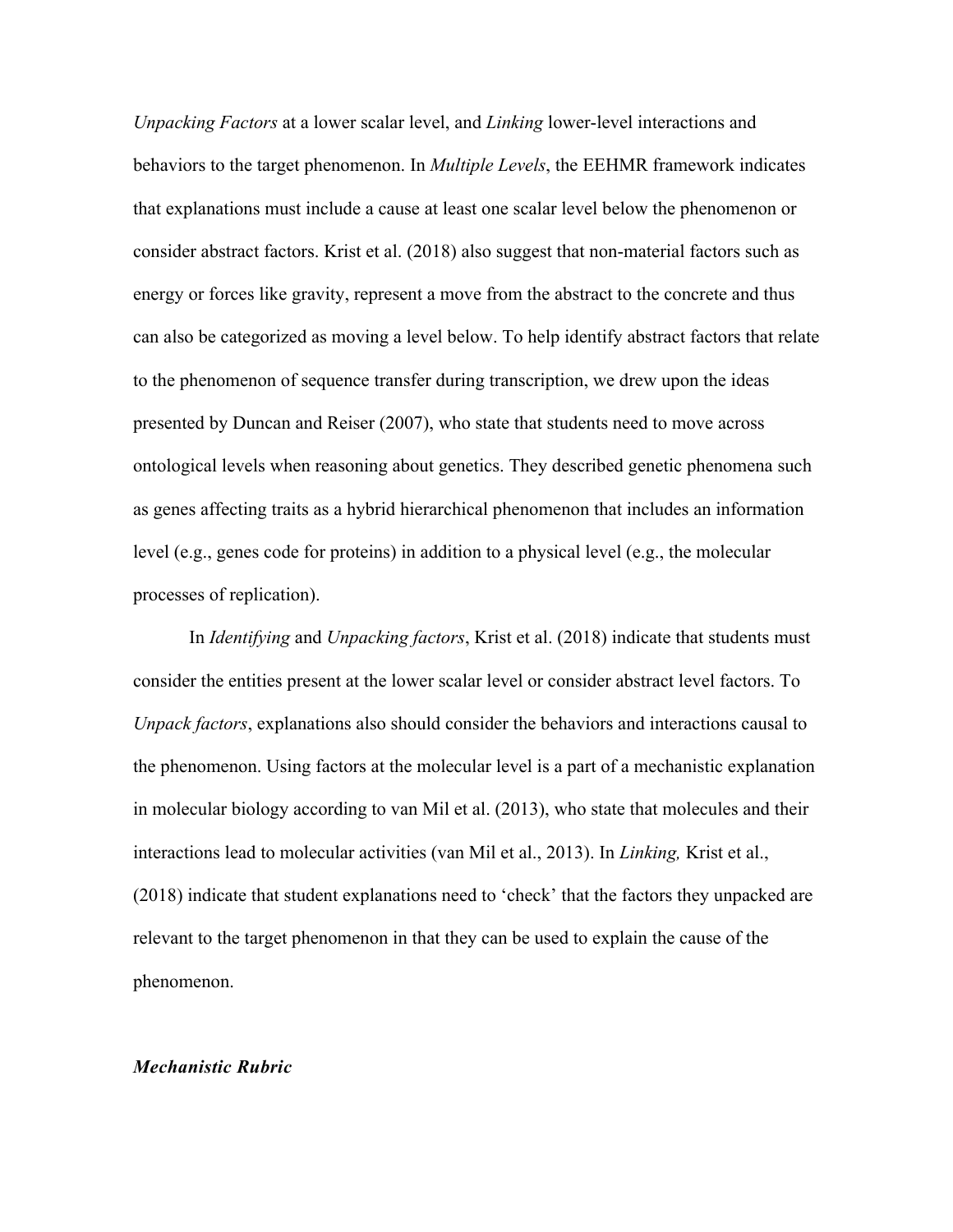Informed by Jescovitch et al.'s (2019) work on rubrics, which demonstrated that deconstructing a holistic rubric into analytic components can improve both reliability and validity (Jescovitch et al., 2019), we chose to develop an analytic coding scheme to code the responses and then align combined analytic codes to holistic categories. To ensure our analytic codes (underlined) captured pertinent ideas for mechanistic explanations, each code was associated with the elements the EEHMR framework (italicized). Detailed descriptions and example responses of the analytic codes can be found in Supplemental Table 1.

The phenomenon is captured by the analytic code 1. Transfer of Base Sequence from DNA to RNA. The phenomenon is partially included in prompt text for all five items, though the wording differs slightly, all in some manner indicate that information from DNA is transferred to RNA. We recognize that this raises a potential issue, in that students might not recognize a need for an explanation of sequence transfer, and thus will not include any description of the sequence or its transfer in their explanations. Despite this potential limitation, we considered it important for students to recognize that information transfer must include the base sequence and thus, required that explanations either state or imply that the sequence is transferred for coding in this category. We chose to capture the EEHMR *Multiple Levels* code implicitly in our coding of *Identification and Unpacking* of entities a scalar level below. Because the phenomenon is at the macromolecular level (nucleic acids are polymers), the scalar levels below include entities and interactions at the molecular level (nucleotide base-pairing) and the sub-molecular level (non-covalent interactions between bases). We also argue that RNA polymerase activity is at the molecular level on the basis that it catalyzes covalent bond formation between the molecular entity of a nucleotide with the RNA strand. Thus, while RNA polymerase itself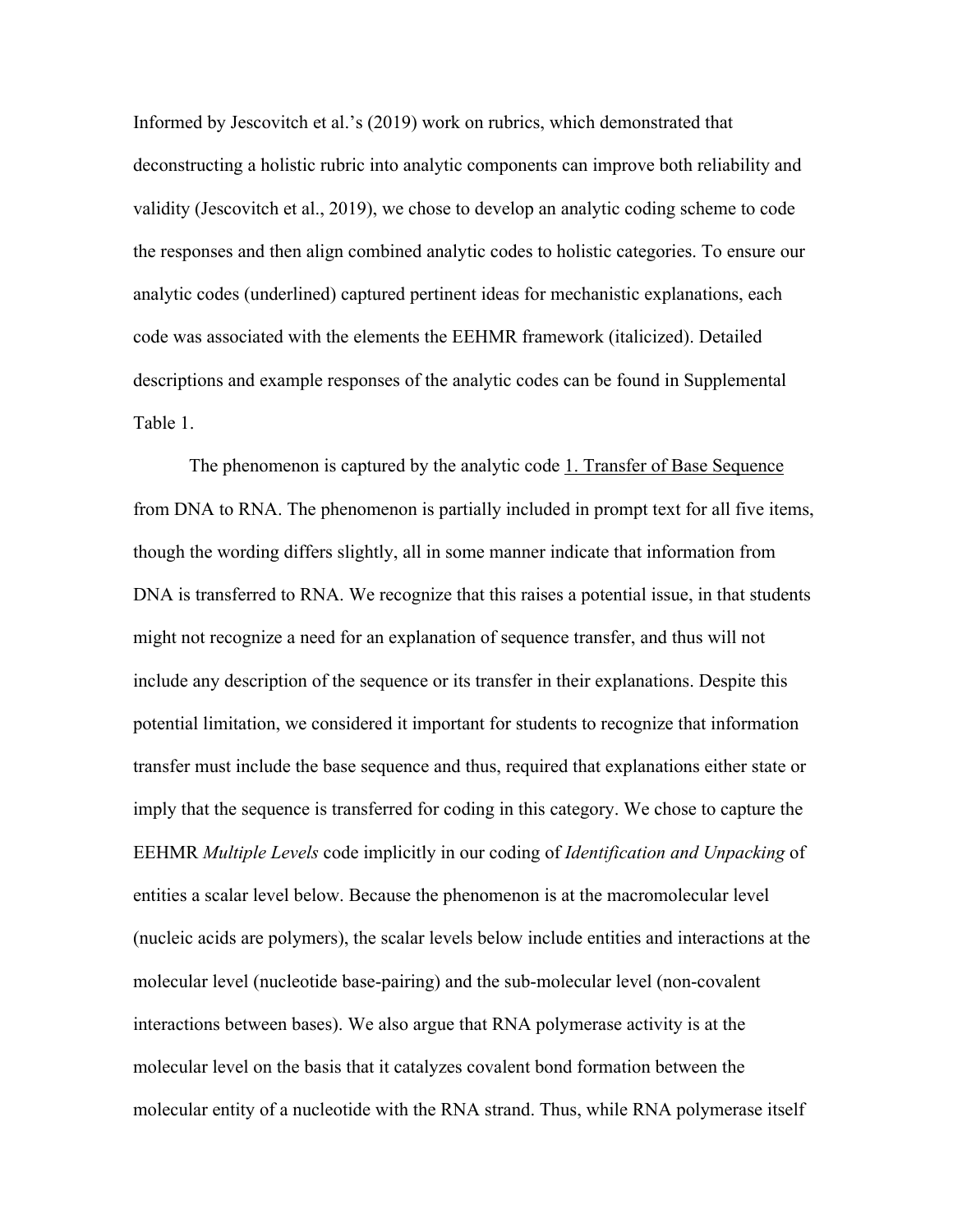is a macromolecule at the same scalar level as DNA and RNA, we considered its activity for identifying a scalar level.

We used a set of analytic codes to capture Krist et al.'s (2018) *Identifying and Unpacking* with the following categories*.* We considered the RNA polymerase behavior in synthesizing a new RNA to be similar to Krist's description of structure-behavior-function and thus refers to a factor that can be unpacked in explanations about information flow during transcription. We captured the unpacked factor RNA polymerase with the analytic code 2. RNA Polymerase Activity (RNA Polymerase synthesizes a new RNA). We capture responses that describe the nature of RNA and DNA nucleotide bases as complementary with category 3. Complementary Base-pairing. We found that students often used this idea in two distinct ways, and thus further divided this code into two sub-categories: 3.1. Present and Unlinked for responses that describe RNA and DNA nucleotides as complementary without making connections to sequence transfer or 3.2 Linked to Sequence Transfer for responses that describe that the newly built RNA is complementary to DNA and contains the sequence information from DNA. We capture responses that describe the nature of the base complementarity during transcription with category 4. Non-Covalent Interactions (e.g., hydrogen bonds or molecular shape). Similar to our Complementary Base-pairing code, we further separated this code by whether students linked interactions to other ideas, coding as 4.1. Present and Unlinked for responses that used non-covalent interactions to describe something other than the reason for base-pairing between RNA and DNA including statements that were too vague to accurately categorize, or as 4.2. Linked to Complementarity when the student response used non-covalent interactions as the cause of base pairing specificity between RNA and DNA during transcription, or directly as the cause of sequence transfer.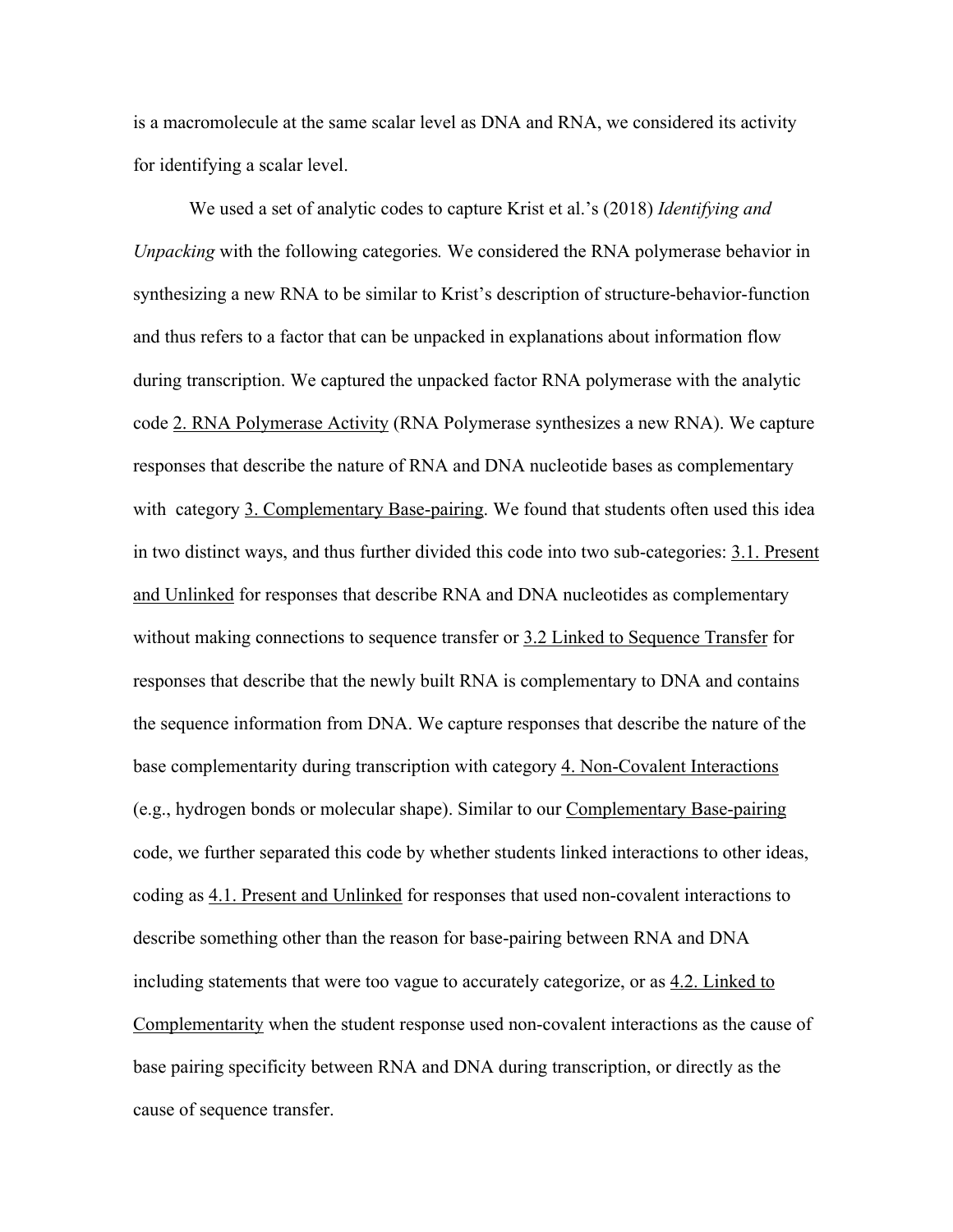The final code from the EEHMR framework is *Connect to Target Phenomenon*  (Krist et al., 2018)*.* This code requires causally linking one or more unpacked factors to the target phenomenon. Our analytic codes do not capture linkages of multiple unpacked factors to the target phenomenon, thus we used combinations of analytic codes to categorize student responses into holistic categories representing the type of explanation (Table 3). We captured two types of mechanistic explanations. First, responses that include the concept of 3.2 Complementary Base-Pairing linked to 1. Transfer of Base Sequence and an accurate account of 2. RNA Polymerase Activity were considered a Molecular Explanation. Second, we considered Molecular Explanations that also included 4.2 Noncovalent Interactions linked to 3.2 Complementary Base-pairing as Sub-molecular Explanations. Sub-molecular Explanations also include responses in which students directly link 4.2 Non-covalent Interactions to 1. Transfer of Base Sequence plus an accurate account of 2. RNA Polymerase Activity. Responses that linked the ideas of 1. Transfer of Base Sequence with 2. RNA Polymerase Activity were categorized as Descriptions*.*  Responses that contained two or three analytic mechanism codes but lacked a link to  $1$ . Transfer of Base Sequence and/or to 2. RNA Polymerase Activity were categorized as Unlinked, and responses that contained one or fewer analytic mechanism codes were categorized as Other.

Jescovitch and colleagues indicated that analytic codes when recombined could lose capacity to accurately categorize responses along a holistic scale (Jescovitch et al., 2019). Thus, we performed a holistic coding check. Two coders, experts in biology and chemistry, who were not familiar with the analytic coding rubric were introduced to the EEHMR framework, and mechanistic coding rubric with holistic categories from Table 3. The coders independently coded 20 responses holistically as Sub-molecular Explanation,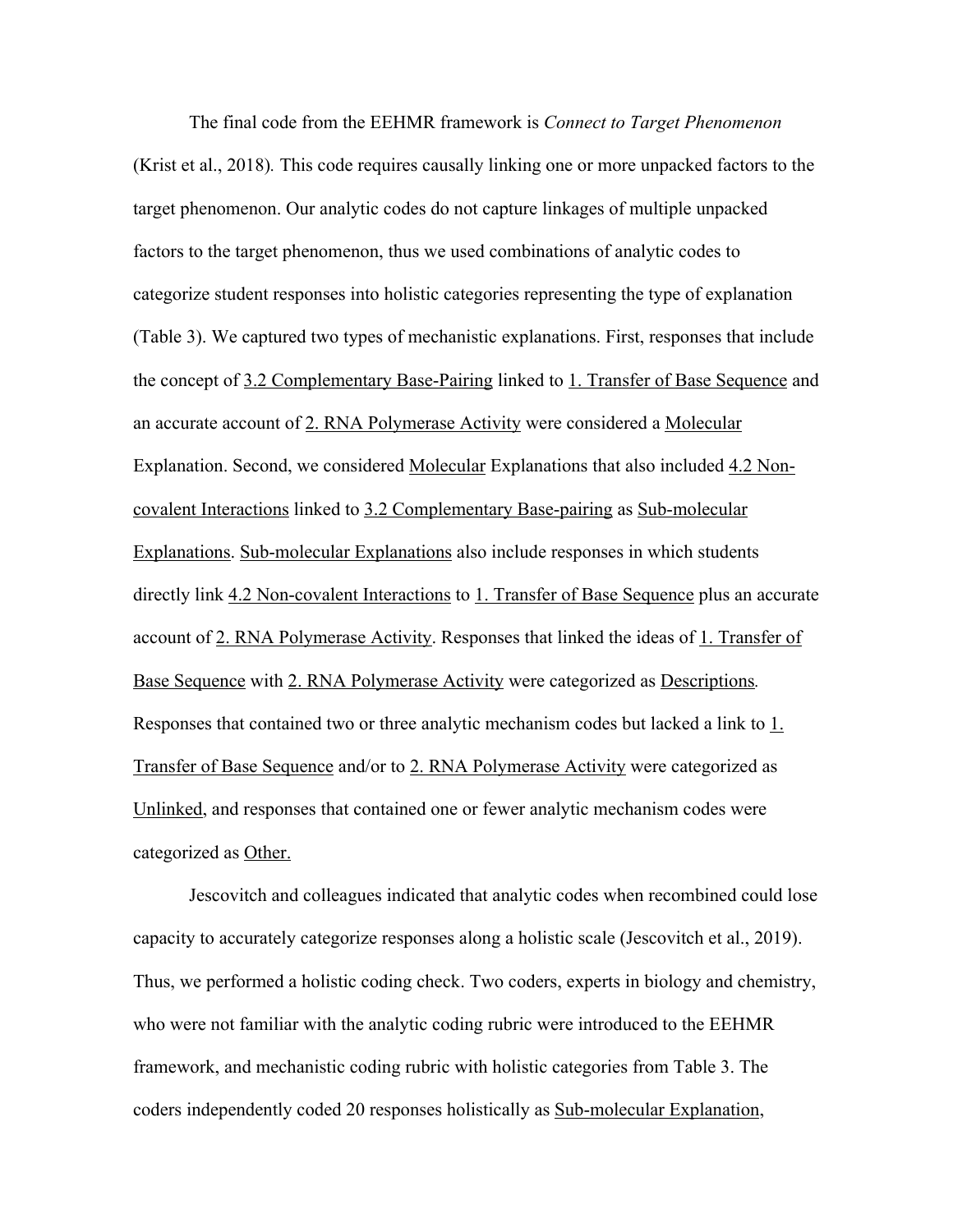Molecular Explanation, or Description, then met with one of the analytic coders to discuss and to resolve discrepancies. Following this process, the holistic codes were compared to analytically determined explanation categories and this comparison was used to further refine the analytic rubric such that the codes from the analytic categories accurately reflected the holistic classifications. For details on analytic rubric categories and final coding criteria, see Supplemental Table 1.

### *Conceptual Rubric*

To capture ideas and concepts students used to contextualize their responses, we used qualitative analysis software (QDA Miner Version 5.0.31 Copyright 2004-2016) combined with an emergent coding technique similar to that used by Sripathi et al., (2019). We identified three themes in student responses representing processes involved in gene expression. These are captured in the codes Translation, in which students describe that protein is produced through translation of RNA; Gene Regulation, in which students describe the location of transcriptional initiation as the promoter and/or describe the role of transcription factors in controlling transcription; and RNA Processing, in which students describe one or more mRNA post-processing steps such as poly adenylation or splicing. We also identified three themes that did not represent an additional process in gene expression. These were captured in the codes Phase-Naming, in which students name two or more of the phases of transcription (Initiation, Elongation, and Termination); Cellular Structure, in which students describe DNA and/or RNA in relation to their location in the cell; and General Nucleic Acid Characteristics, in which students describe one or more structural or chemical characteristic of DNA, RNA, or nucleotides. A final category, Nature of Genetic Information captures when students state or imply that the sequence of RNA or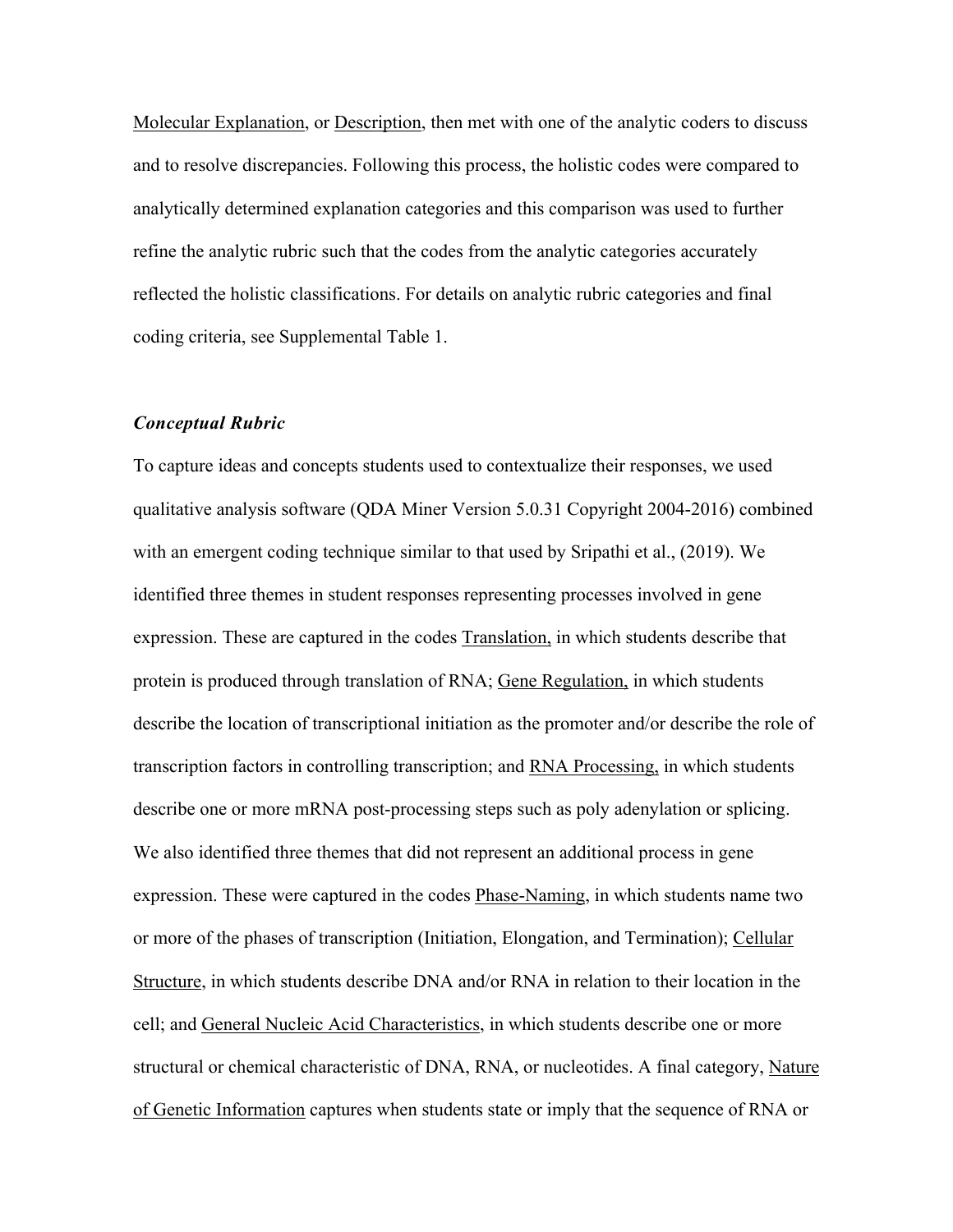DNA hold information or that RNA or DNA code for proteins. This category captures a key aspect of student understanding of genetic information flow, that students understand what is meant by the term genetic information, and how nucleic acids can store information. For detailed descriptions of the conceptual rubric, including coding rules and example responses see Supplemental Table 2.

#### *Coding and Inter-Rater Reliability*

To code student responses, two individuals with Ph.Ds. in Biology independently coded 20 responses using the analytic rubric, met to discuss discrepancies and to revise and refine rubric criteria. This process was repeated three more times with new responses (for a total of 80 responses) until the inter-rater reliability (IRR) of each analytic category measured by Cohen's Kappa (Cohen, 1960) exceeded 0.6 (considered substantial agreement per Landis & Koch, 1977) and coding rubric rules were considered complete (Supplemental Table 3). Following this, the two coders independently coded 40 responses and met to resolve discrepancies. This process was repeated until all 346 responses were consensus coded. It is documented that students often confuse the names of the entities and processes involved in gene expression (Fisher, 1985; Southard et al., 2016; Zukswert et al., 2019). Thus, in cases of uncertainty about the named entities or processes, coders used the entirety of the response when coding to assign the code. That is, when a student used unconventional language to describe a process as well as more typical language, coders used the more typical language in assigning codes. In cases where consensus could not be reached, those responses were brought to a third coder with a Ph.D. in Biology and discussed among all three coders until consensus was reached. All responses were reviewed by the primary coders to ensure final codes were consistent with the final rubric rules. The final codes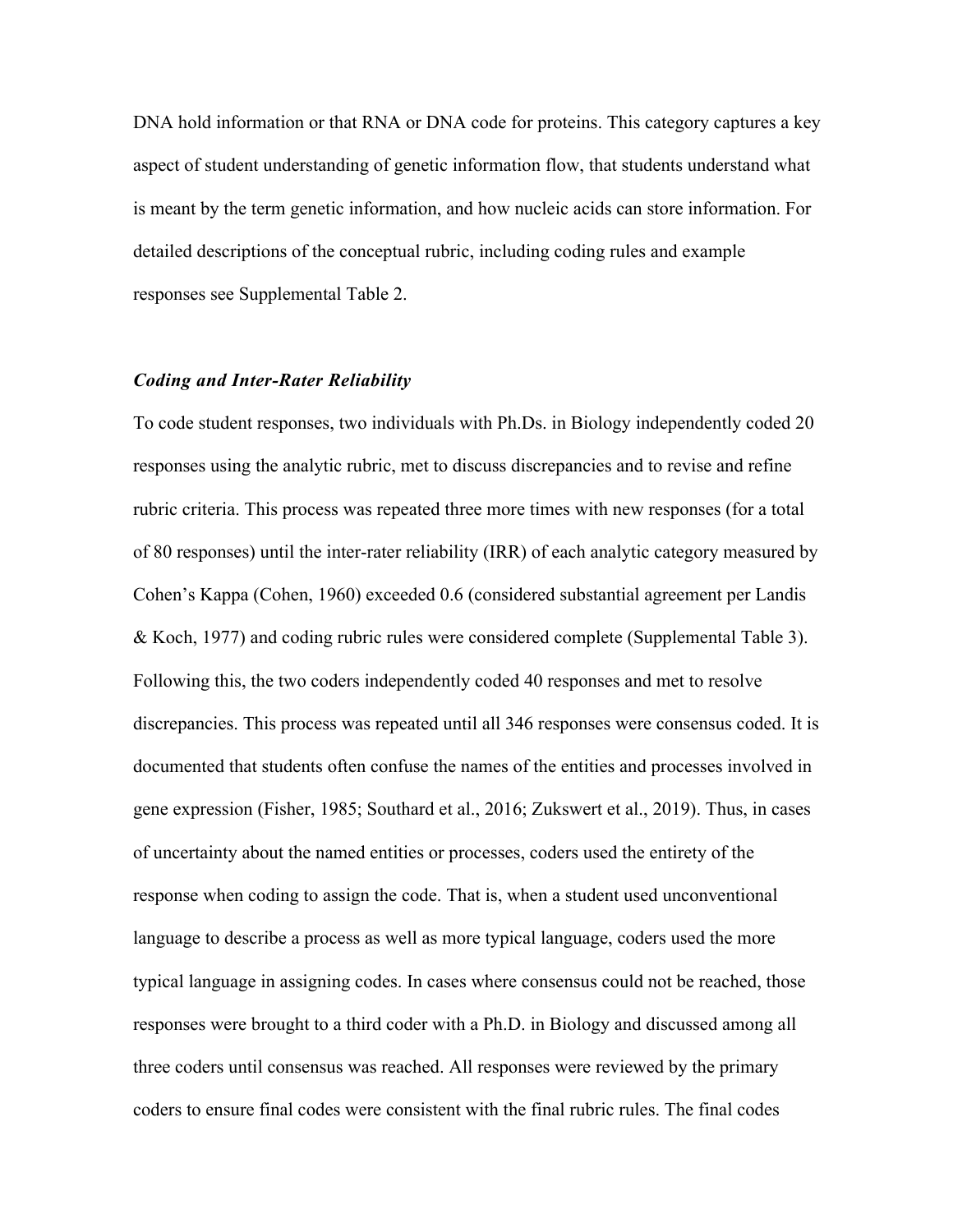presented here have all been agreed upon by two coders, subject to a holistic code check, and a consistency check.

#### *Data and Statistical Analysis*

We performed a Kruskal-Wallis test to compare numbers of context ideas based on explanation type and Mann-Whitney tests for post-hoc pairwise analysis. Effect sizes for Mann-Whitney test were estimated according to Fritz et al., (2012). For Mann-Whitney tests, p values are reported in article main text and other statistics (i.e., test statistic and effect sizes) are reported in full in the Supplemental Materials. Phi correlation coefficient was calculated to compare the degree to which individual ideas co-occurred with each explanation type. A Chi-square test was performed to compare the proportions of explanation type based on prompt version. All statistical tests were performed in SPSS, Version 24.

# **Results**

We found that over half of undergraduate explanations in our sample described information transfer during transcription by linking RNA Polymerase Activity synthesizing an RNA with the idea Transfer of Base Sequence. Many of those students also leveraged Complementary Base-pairing or Non-covalent Interactions mechanistically. The remaining students either included these ideas but failed to link these ideas with the target phenomenon or focused on concepts that did not address the phenomenon of information transfer during transcription. We also identified ideas that students included in their explanations and found differences in quantity and content of context in student mechanistic explanations compared to non-mechanistic.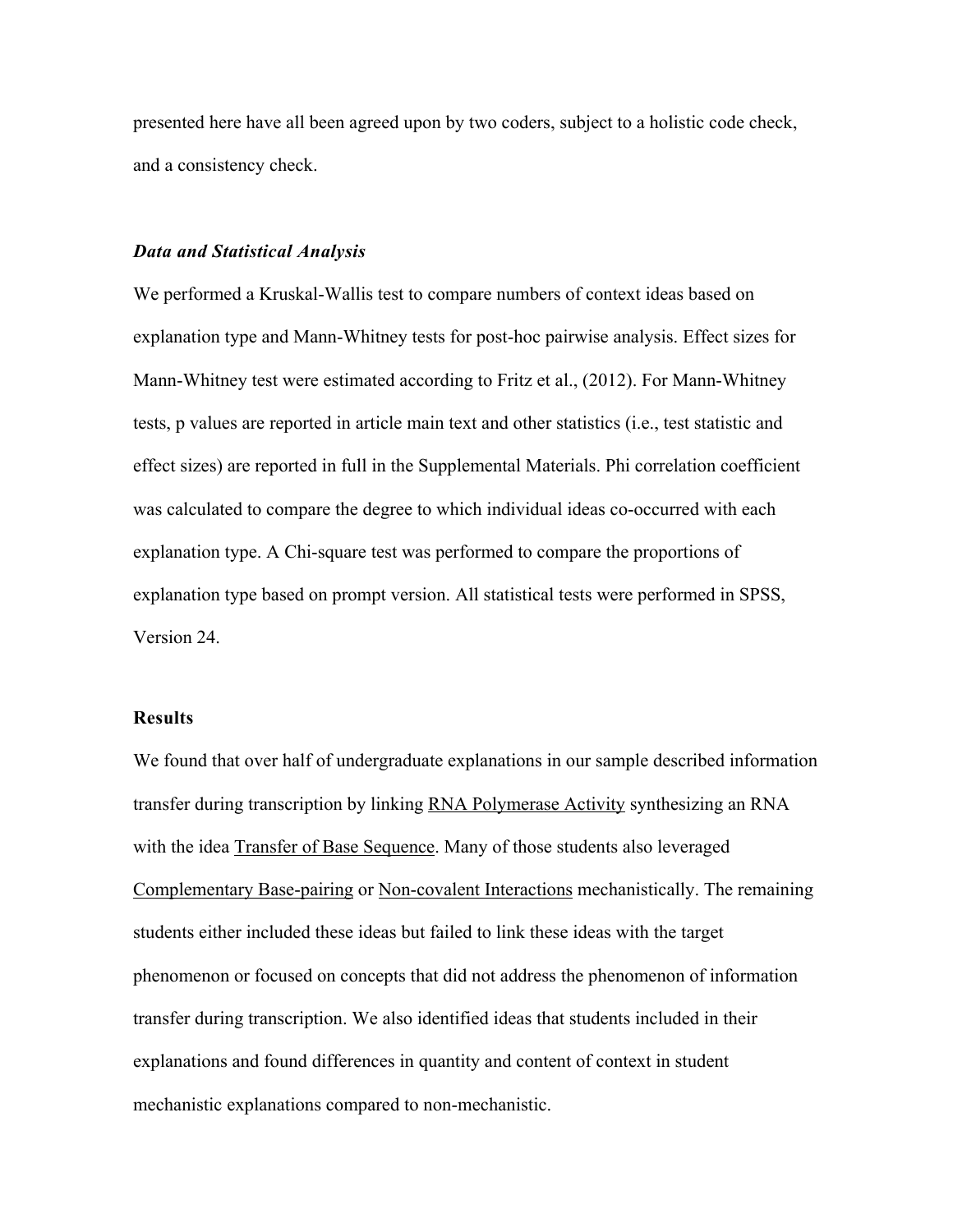#### *Mechanistic responses*

We categorized responses that included the concept of 3. Complementary Base-paring in addition to 1. Transfer of Base Sequence and 2. RNA Polymerase Activity in student responses as Molecular mechanisms. For example, upper-level student 4256 wrote in response to version 5 (underlining added by authors to emphasize coded phrases),

During transcription, RNA polymerase is used to copy the information from the DNA sequence and create an appropriate mRNA template. The RNA polymerase goes from the 5' end to the 3' end and builds RNA in an antiparallel fashion. DNA and RNA hold information in their nitrogen bases, Adenine, Thymine, Guanine, and Cytosine. Each of these bases has a matching pair that they bond with, which creates the genetic code. The RNA polymerase is able to create the RNA by copying the genetic code and the base pairs match with each other.

This student describes that RNA polymerase copies the DNA sequence to the mRNA. They go on to describe complementary base-pairing by stating that each base has a matching pair they bond with, and that this is the reason the code is copied. Other students list the basepairs (A with T/U and C with G) and/or give a more detailed account of base-pairing during RNA synthesis. For example, introductory student 4302 wrote in response to item version 1,

During the process of transcription, the DNA double helix is unwound, separating the DNA into a template strand and a noncoding strand for a short series of nucleotides in a sort of transcription bubble. This process starts at a promoter region, where proteins, including RNA polymerase bind. The RNA polymerase takes nucleoside triphosphates (NTPs) and matches them with the complementary nucleotides in DNA. In RNA, A matches with T, G with C, C with G and U with A. As each new nucleotide is added, a phosphodiester bond will link the nucleotides. The base pairing continues along the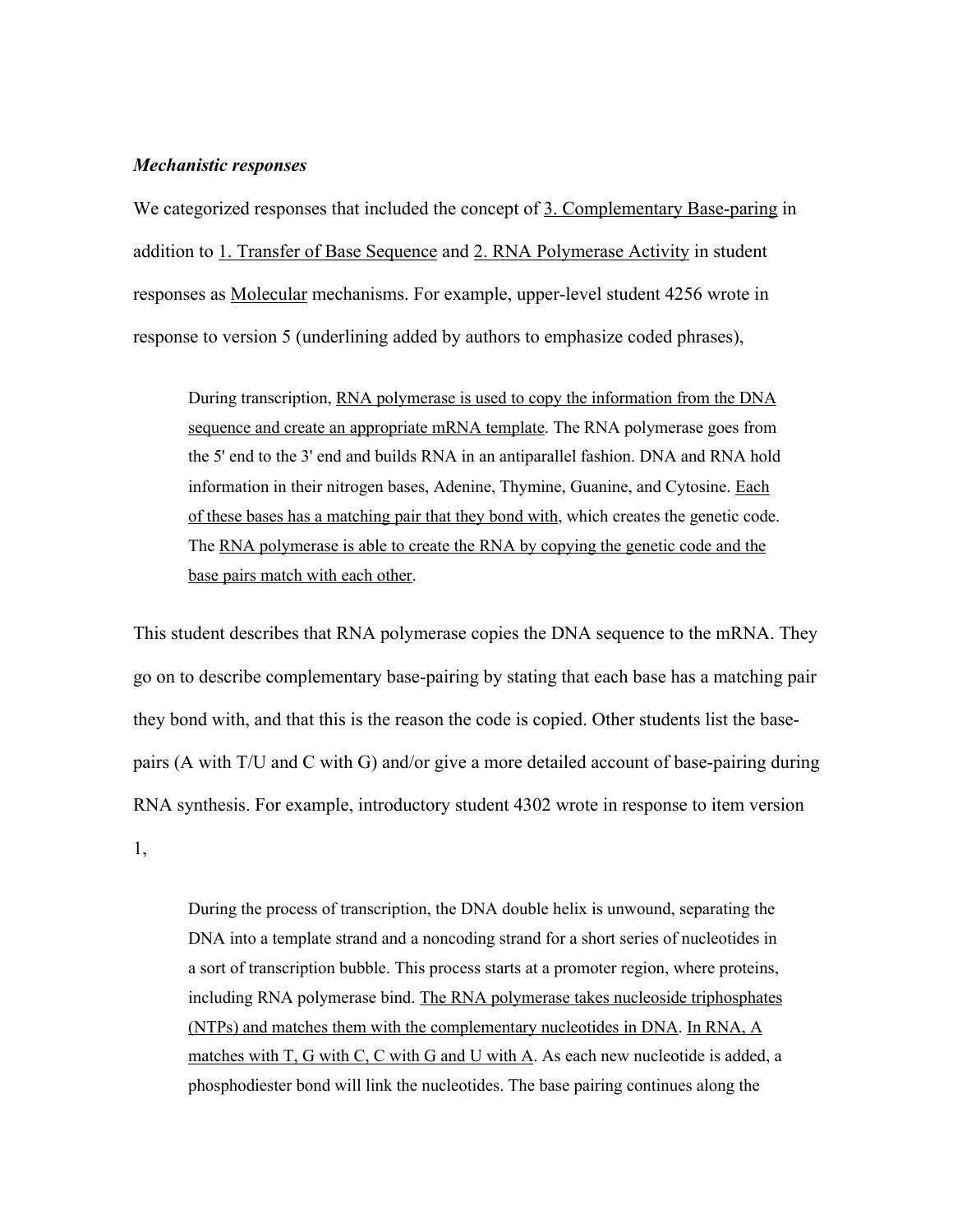DNA molecule until the terminator region is reached. At this point, transcription is over, and the new RNA molecule is released from the RNA polymerase complex and the DNA molecule is reconnected back to its double helix shape. The sequence of nucleotides in the RNA molecule will go on to be the code for protein during the process of translation.

This student also wrote a more detailed explanation of the process of RNA synthesis by RNA polymerase, stating that RNA nucleoside triphosphates are matched with complementary nucleotides in DNA, and that phosphodiester bonds form between the nucleotides. Each of these ideas builds toward the idea that a sequence in DNA is transferred to the RNA, and the student makes that explicit at the end by stating that the sequence of nucleotides in the RNA will go on for translation. While the level of detail a student uses to describe RNA synthesis varies, we did not view a highly detailed account of RNA polymerization as necessary to adequately respond to these items. However, students who provided a highly detailed account of RNA polymerization also tended to be capable of writing a mechanistic explanation.

Molecular responses that also described hydrogen bonding, purine and pyrimidine interactions, or other non-covalent interactions as the reason that complementary base pairing occurred were categorized as a **Sub-molecular**. For example, introductory student 2005 wrote in response to item version 4,

An RNA polymerase enzyme attaches to a DNA strand that is targeted for its code for a cell's desired protein. The enzyme "unzips" the DNA double helix, matches up complementary nucleotides to form an mRNA strand, then re-attaches the two strands to DNA. DNA and RNA are able to hold information because their nucleic bases form unique codes for the proper order of amino acids added to a peptide chain during protein synthesis. The information \*is\* the order of the nucleotides. Each nucleotide forms a hydrogen-bonded base with exactly one other nucleic base... or two bases in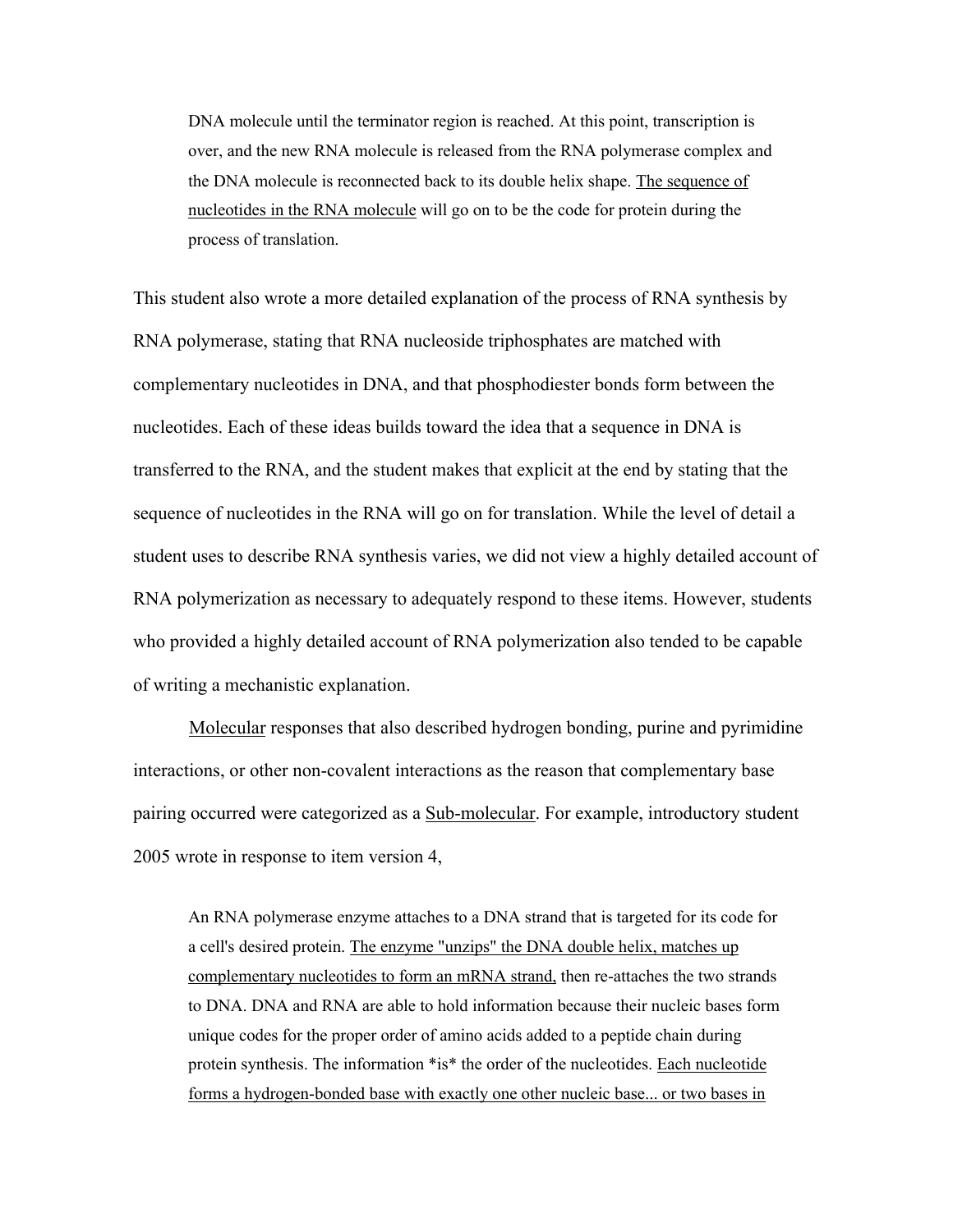the case of adenine. The specific combination requirements (mostly) guarantee that the correct information is passed along the transcription and translation process chains to create properly constructed, structured, and functioning proteins.

This student begins by stating that RNA polymerase forms an mRNA strand and is clear that complementary nucleotides are matched during formation. The student then gives evidence that they understand the concept of sequence transfer from DNA to RNA by defining the information in two ways; that bases form codes for amino acid order as well as stating that the order of the nucleotides is the information. They then complete their description of why base-pairing occurs by explaining that hydrogen bonding is specific to base pairs, and that is the reason for information transfer during transcription. This response may seem a bit out of order, but that is likely a result of the format of this question version, which asked in the final part of the item how the characteristics of nucleotides allows information transfer. A more detailed description of the items follows; however, here we wish to point out that we allowed in our coding for students to link entity behavior and characteristics in a non-linear fashion.

#### *Descriptive responses*

Some students wrote responses we categorized as Descriptions, which we did not consider mechanistic. These students described that the sequence was transferred by the RNA polymerase synthesizing a new RNA without leveraging the properties or activities of the nucleotide bases in their response. For example, introductory student 1204 in response to version 5 wrote,

Transcription is the first step during gene expression. By copying a gene's DNA sequence you can make a RNA molecule. This process is performed using the enzyme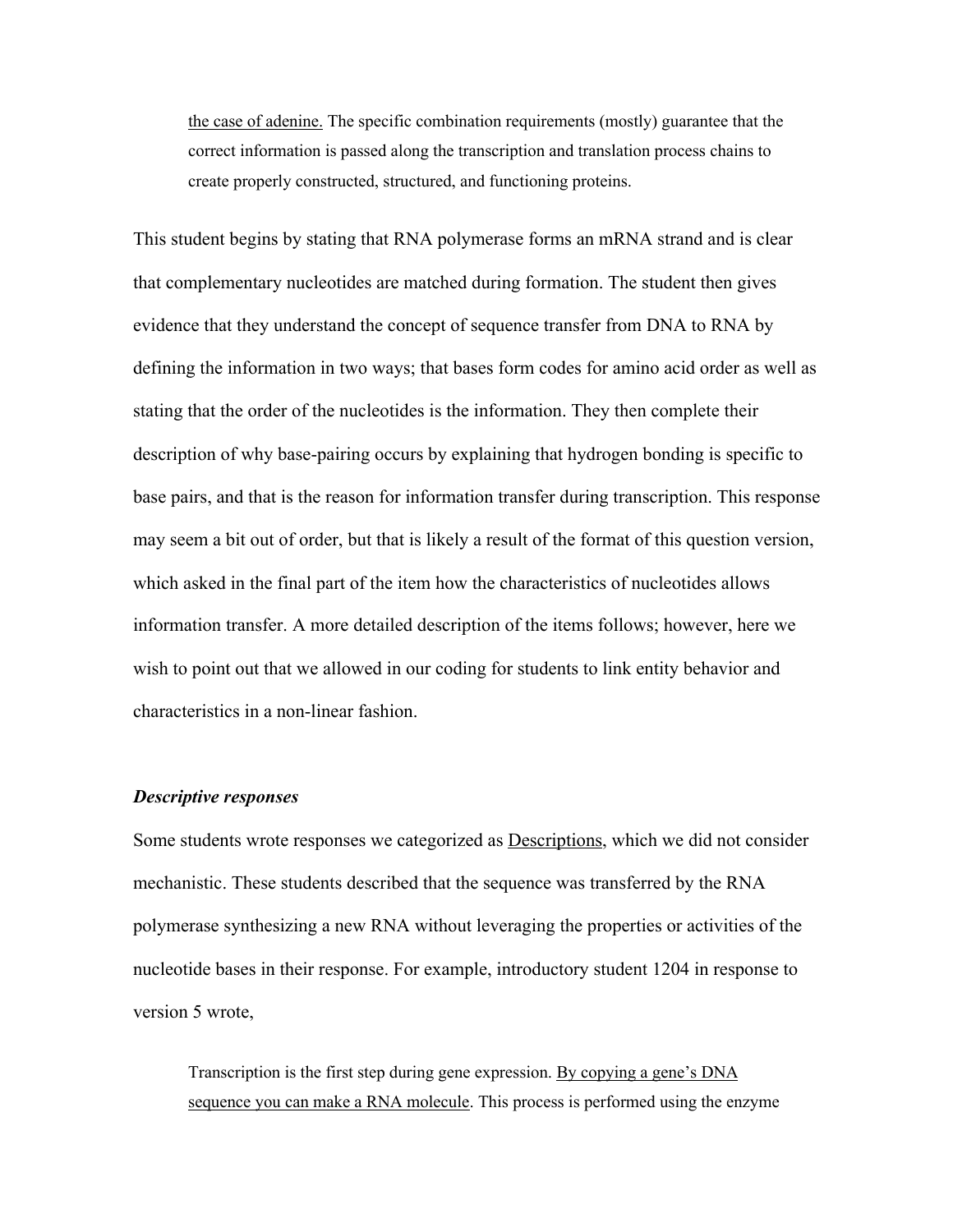RNA polymerase which is used to link the nucleotide sequences to form an RNA strand from a DNA template. DNA and RNA hold information due to the nucleotide sequences they possess which correctly links base pairs together (amino acids) which can then be used to make proteins. Because DNA and RNA are made of long chains of nucleic acids, which carry out information that can be passed down from generation to generation through the series of base pairs present that provide a way for copying genetic information from an existing nucleotide to form a new one.

In the third sentence, the student clearly states that the enzyme RNA polymerase links nucleotide sequences to form an RNA. This student also wrote earlier in the response that the DNA sequence was copied to make an RNA molecule. Later in the response the student appears to indicate that base pairs linked together are amino acids and used to create proteins; we interpreted this portion of the response to be related to the student putting the entire process of gene expression into the context of translation. Other students implied that the sequence was transferred from DNA to RNA by stating that the sequence of DNA held information and that information was transferred during transcription. For example, introductory biology student 7793 indicated that the order of bases holds information (the genetic code, further defined as genetic information), and that the RNA polymerase uses the DNA template to form an RNA in their response to version 2,

During transcription, the information stored in a gene's DNA is transferred to RNA. DNA is made of molecules called nucleotides. The order of the bases is the thing that determines the genetic code. DNA is better at holding genetic information because it is a stable storage form. RNA contains a ribose sugar that makes it more reactive. Transcription uses DNA as a template to make an RNA molecule. An RNA polymerase enzyme strand comes in to separate the template and its nontemplate strand. then forms an mRNA that is later used in translation to a protein.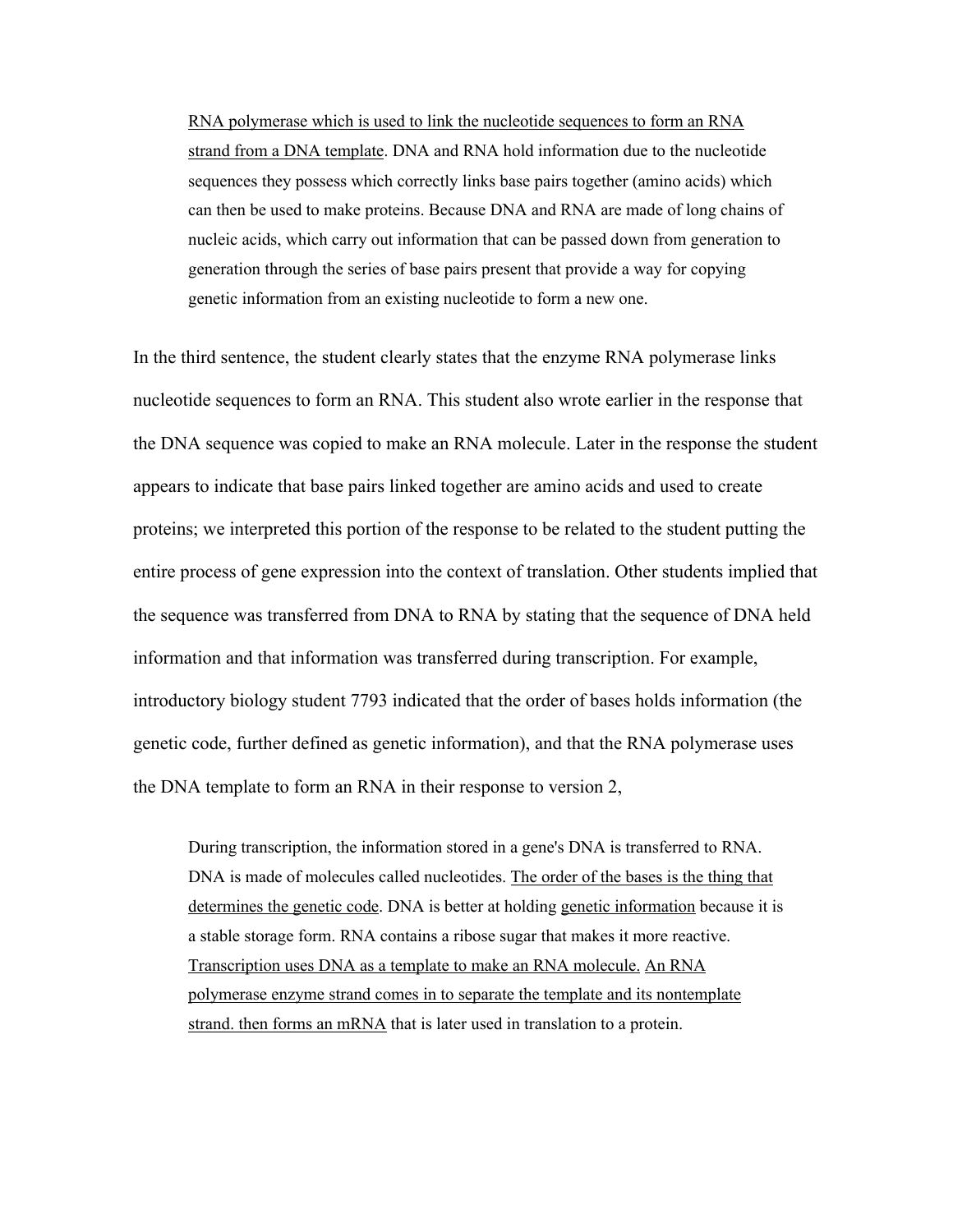These responses demonstrate these students understand that the DNA has a sequence, which is transferred to RNA during transcription. However, they either believe complementary base-pairing is implied in the text of their response, is obvious to the instructor and thus does not need to be written, do not think it is important to include, or do not recognize or understand the importance of complementary base-pairing in transcription.

#### *Unlinked explanations*

Many students were capable of incorporating some, but not all, of the ideas related to explaining sequence transfer during transcription. Some students provided a reasonable account of complementary base-pairing during RNA polymerase activity without attending to the relationship between RNA and DNA sequence. For example, introductory student 8443 wrote in response to version 3,

Initially DNA is split by the RNA polymerase and is copied into mRNA. The RNA polymerase reads the DNA starting from promoters and moves from 3' to 5' copying the genetic code with bases except replacing thymine with uracil. Only certain bases are joined together and this ensures that the genetic code is copied correctly although there can be possible mutation which can affect how the RNA is transcribed.

This student describes base-pairing as only certain bases are joined together as well as RNA polymerase 'reads' and copies bases. We consider this type of response similar to a descriptive response, in that students are describing RNA polymerase activity without linking to the full phenomenon of sequence transfer or leveraging molecular or submolecular entities properties or activities. We were cautious when coding responses that included statements that DNA is copied into mRNA or used terms like 'genetic code' without further elaboration. We wanted to identify only responses that were less likely to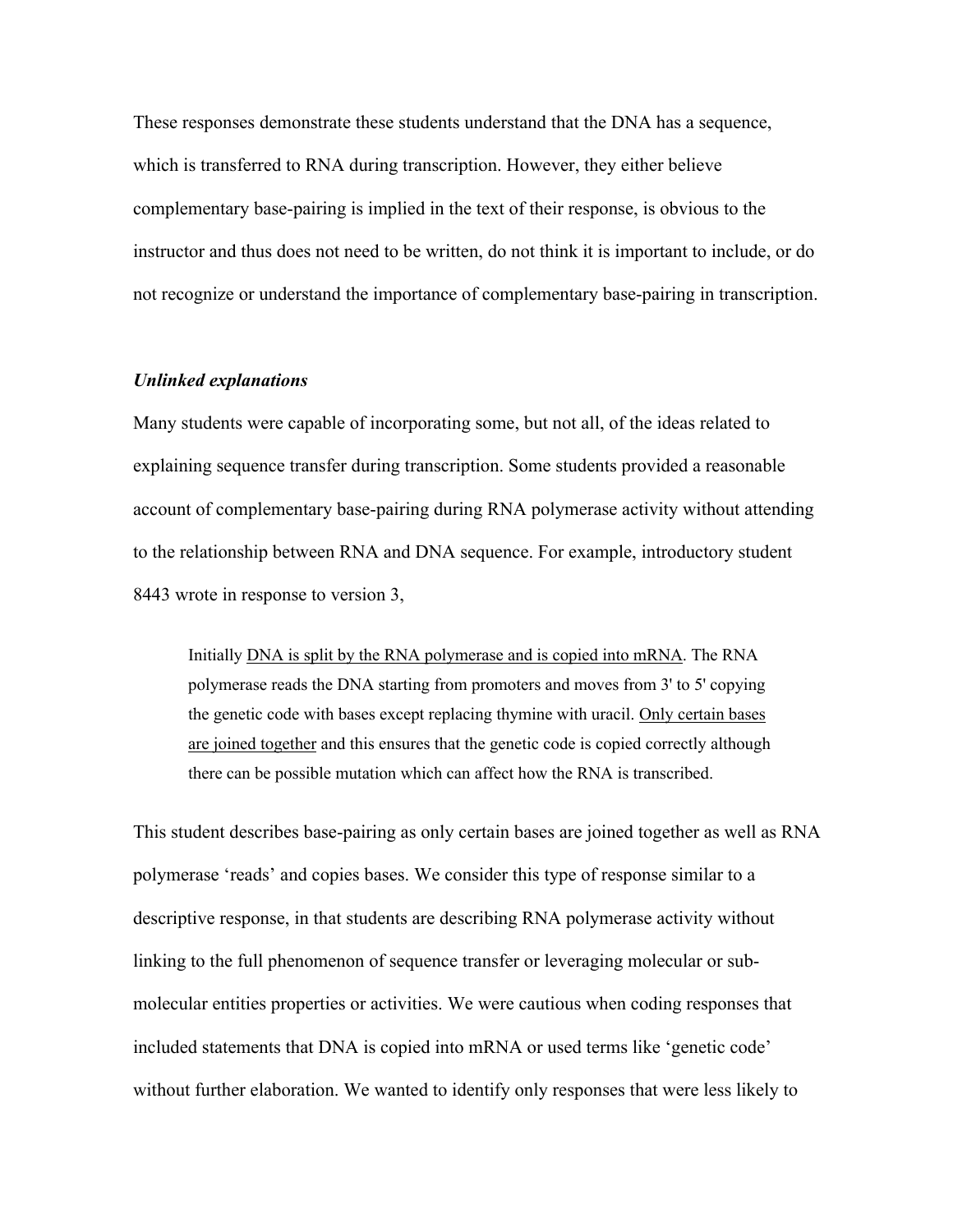have been learned by rote memory and thus chose not to code DNA copied to mRNA or genetic code copied or similar as the idea of Transfer of Base Sequence.

Another type of response that we encountered included Complementary Base pairing without linking to RNA polymerase activity or to Transfer of Base Sequence. For example, introductory student 5143 wrote in response to version 2,

The double helix two-stranded structure of DNA allows the information within DNA to be accurately transmitted. Each nitrogen base within the helix is uniformly paired to a complementary base through hydrogen bonding interactions. The purine-pyrimidine pairs are specifically bonded to one another so that when the DNA strands unwind, the template strand that be transcribed to create a complementary pre-mRNA strand. RNA is a single stranded molecule composed of nucleotides lined by phosphodiester bonds. There are also complementary bases but instead of thymine, there is the pyrimidine base uracil. Though RNA is single stranded, it can fold on itself which can be stabilized by small areas of base pairing. This allows the RNA molecule to stabilize throughout the translation process.

This student uses both hydrogen bonds and purine-pyrimidine interactions to explain complementary base pairing in the context of DNA then extends those characteristics and activities to RNA. This student included a thorough description of base pairing in DNA, RNA structure, and during transcription. This type of explanation in which students give descriptions of the mechanism of base-pairing without linking back the phenomenon or to RNA polymerase activity is rare and may be representative of responses from students who felt they did not need to describe sequence transfer or RNA polymerase.

# *Other Explanations*

The remaining students included one or fewer ideas categorized in our mechanistic rubric and were categorized holistically as Other. Some of these responses included ideas that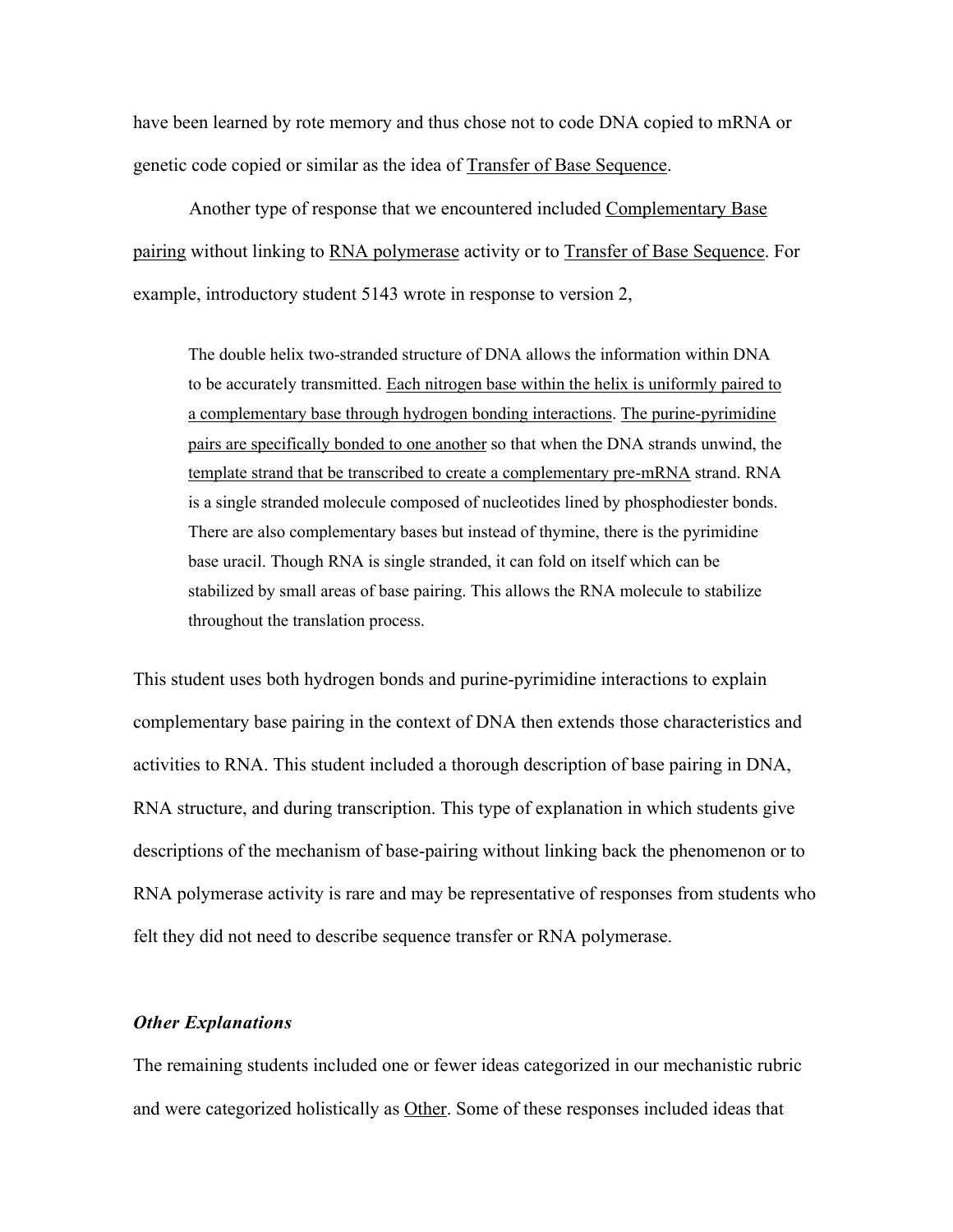further described the phenomenon of information transfer during transcription by defining the information as being held in a sequence of nucleotides that is then transferred such as introductory student 2475 who wrote in response to version 5, "The central dogma describes the flow of information from DNA to RNA to Protein. The specific nucleotide sequence allows DNA and RNA to hold specific information. Nucleotides hold genetic information and can use it to make specific proteins." This response was categorized as containing the Transfer of Base Sequence idea. Some Other responses included no mechanistic ideas, such as introductory student 8267 who wrote in response to version 4, "Strand of DNA gets copied into mRNA, storing the DNA in the nucleus. The double helix in DNA and RNA uses the ribosomes in the cytoplasm to carry it. They are acidic and found in all living things." This student focused on ideas related to the structure (double helix) of DNA and the cellular locations of DNA and RNA (nucleus, ribosomes, and cytoplasm).

#### *Context in Student Explanations*

We were interested in other ideas or related processes student drew upon in their responses and thus applied the conceptual rubric to categorize and quantify ideas related to context. We captured seven other concepts that students used in their explanations: Gene Regulation, which includes the role of the promoter or transcription factors; mRNA Processing, which includes post-transcriptional modifications to RNA such as splicing; Translation, where students state the RNA will be translated to a protein; Phase Naming, in which students say there are or name the three phases of transcription; Cellular Structure, in which students state where in the cell a process or molecule occurs; General Nucleic Acid Characteristics, in which students explain DNA and/or RNA structure such as describing the base, sugar, and phosphate components of a nucleotide or the double-helical nature of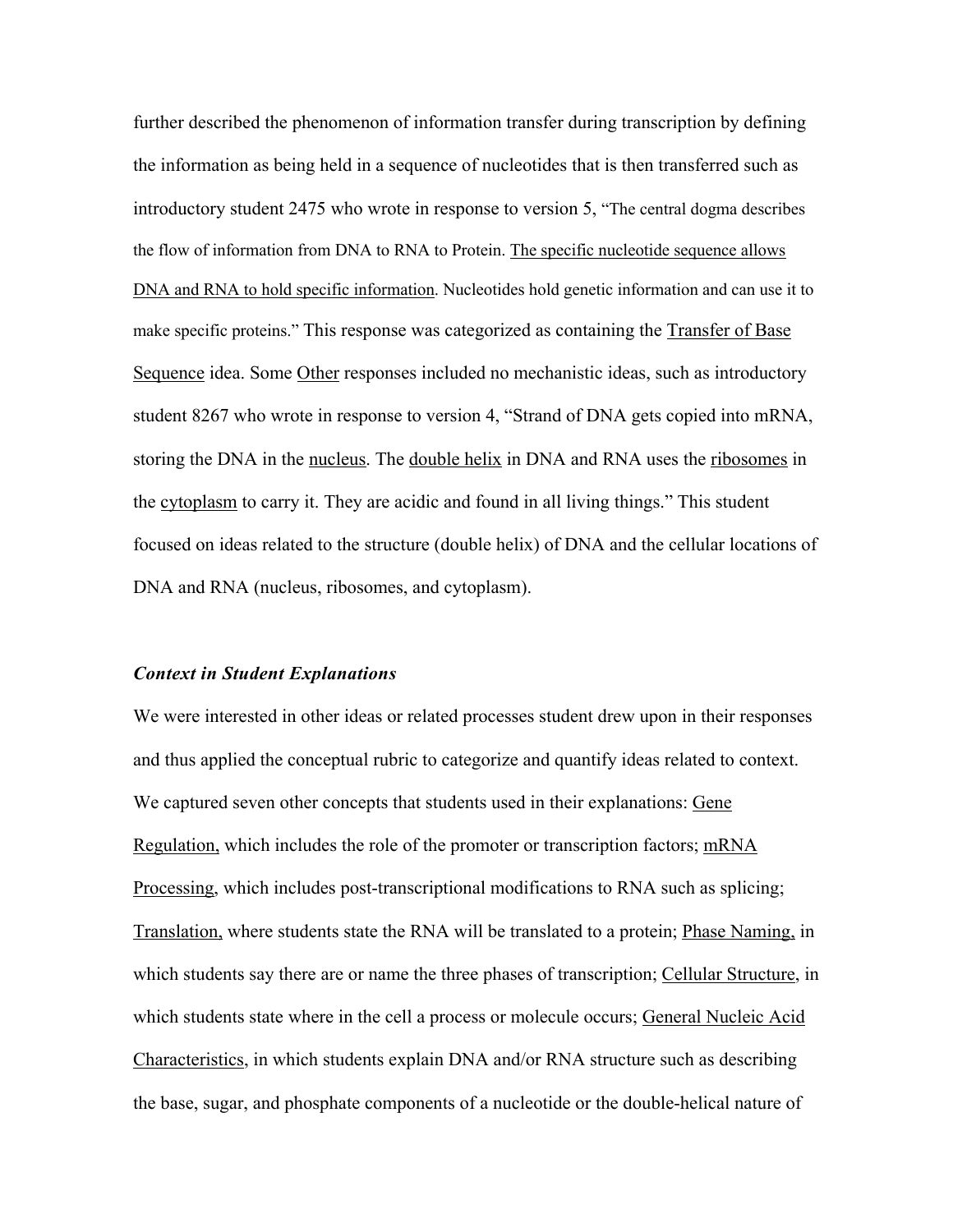DNA; and Nature of Genetic Information, in which responses state genetic information is present in the sequence or that nucleic acids code for proteins. We found that the most frequent context idea was Nature of Genetic Information, which occurred in 63% of responses and the least common context idea was mRNA Processing, which occurred in 10% of responses. (See Supplemental Table 2 for details and examples).

We examined whether student responses categorized as Mechanistic (either Molecular or Sub-molecular) would include similar numbers of context ideas as student responses categorized as Descriptions, Unlinked, or Other. We found that students included a median of one context idea in responses categorized as Unlinked, two context ideas in responses categorized as Other or Descriptions, and a median of three context ideas in responses categorized as Molecular or Sub-molecular (Figure 1). We performed a Kruskal-Wallis test and found a difference in the numbers of ideas included based on explanation type (Kruskal-Wallis H = 44.448,  $df = 4$ , p < 0.005). To more closely examine the differences in number of context ideas included based on response type, we performed pairwise Mann-Whitney tests and found a significant difference between the ideas in responses categorized as Other and Molecular ( $p < 0.005$ ) and Sub-molecular ( $p < 0.005$ ). Descriptions differed slightly from Molecular ( $p < 0.065$ ) and significantly from Submolecular ( $p = 0.013$ ; see Supplemental Table 4 for U statistic and effect sizes). We found no evidence of a difference in context ideas included in responses categorized as Molecular compared to Sub-Molecular ( $p = 0.359$ ). Response lengths differed between different explanation types; the median word count of a Sub-molecular response was 171.5 words, Molecular was 140 words, Descriptions 89 words, Unlinked 109 words, and Other 79.5 words (Supplemental Figure 1). Thus, most students who wrote a Molecular or Submolecular explanation included more content as measured by word count and more context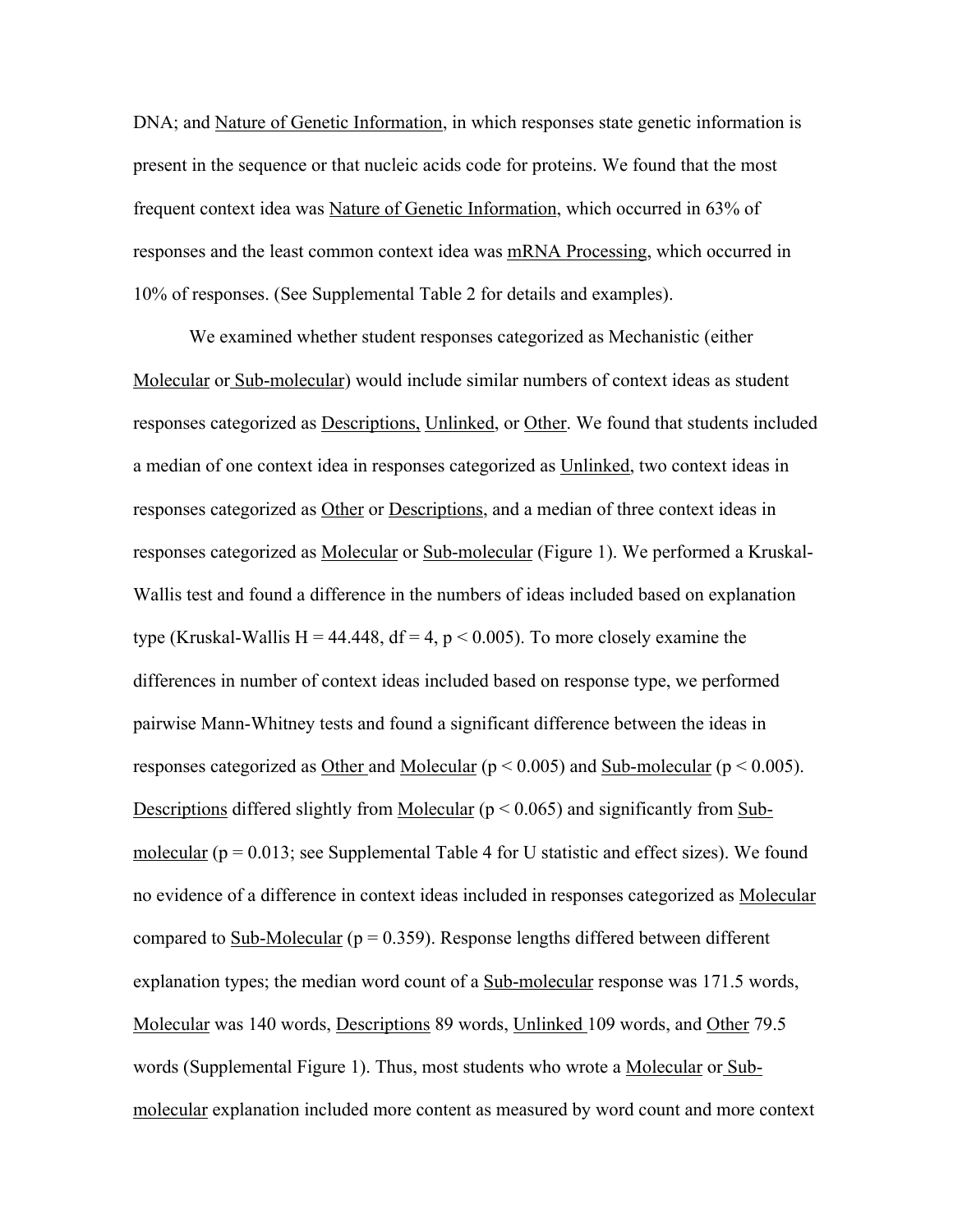as measured by number of ideas than students who wrote Description, Unlinked, or Other responses.

To explore the context that students included alongside their explanations, we identified the most frequent context idea in student responses categorized as a Description, Molecular, or Sub-molecular, which was the idea Nature of Genetic Information (86%, 78%, 89% respectively; Supplemental Table 5). This idea is significantly positively correlated to each of the three response types based on the Phi Coefficient (Supplemental Table 6). The frequency of Nature of Genetic Information in these categories is partially an effect of the coding rubric and rules as the rubric allowed combining Nature of Genetic Information ideas with the concept that RNA is made by sequential addition of bases into the phenomenon of Transfer of Base Sequence. However, presence of the Nature of Genetic Information idea was insufficient for serving as the phenomenon in coding rules, and 43% and 42% of responses categorized as Other or Unlinked also included this idea.

The second most frequent context idea was General Nucleic Acid Characteristics, which occurred in 40% of Descriptions, 60% of Molecular, and 64% of Sub-molecular responses. General Nucleic Acid Characteristics was also the most frequent context idea occurring in Other and Unlinked responses (50% and 59%). However, there was a negative and significant correlation between General Nucleic Acid Characteristics with Description, and no significant correlation between any other response types. The context of Gene Regulation occurred frequently in, and was positively correlated with, both Molecular and Sub-molecular explanations and negatively correlated with Other responses. Finally, we highlight that no context ideas are positively correlated with responses categorized as Other, all are either negatively or uncorrelated. It appears that students using Molecular or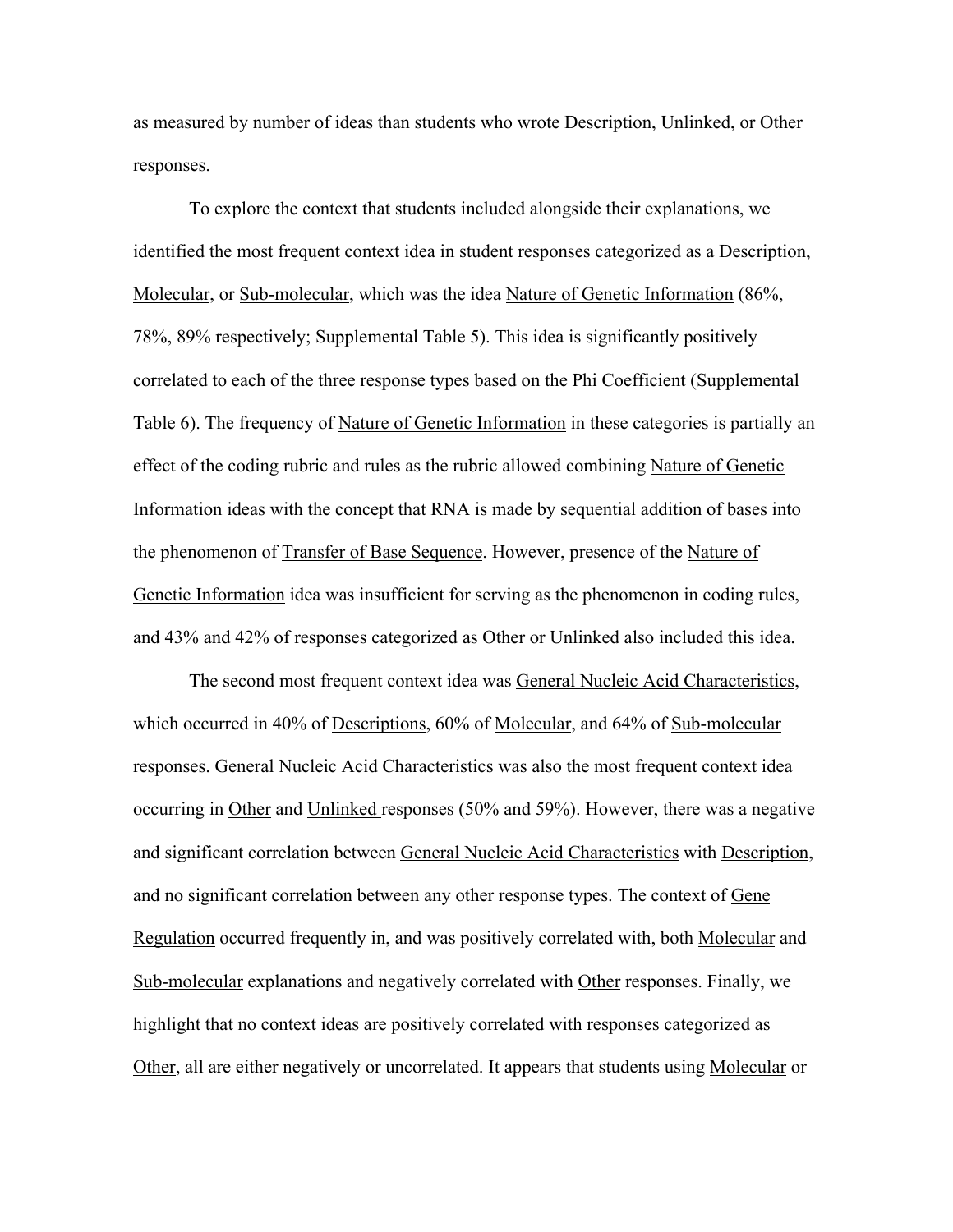Sub-molecular explanations include more context ideas related to ideas about gene regulation and genetic information than students producing non-mechanistic explanations.

# *Items that separately prompt for DNA, RNA, and nucleotide characteristics elicit mechanistic explanations more often than other prompts*

We next asked whether one or more of the item versions were more likely to elicit mechanistic explanations than others. We found that the lowest percent of mechanistic (Molecular and Sub-molecular) explanations arose from versions 2 and 3 (29% each) and the highest from version 5 (50%; see Figure 2). Version 1 resulted in 40% mechanistic explanations and version 4 in 33%. We performed a Chi-square test and found that the differences in explanation types by prompt version were significant ( $X^2 = 34.5$ , df = 16, p < 0.005), with an effect size of 0.158. We found that version 5 elicited a larger percentage of Sub-molecular explanations than other versions.

All five versions included a prompt for students to explain how information is transferred from DNA to RNA during transcription plus a prompt to describe or use the characteristics of DNA and RNA to help explain information storage. Versions 4 and 5 included three text entry boxes, one for the explanation, a second for DNA and RNA characteristics and information storage and a third in which they were prompted to describe or use the characteristics of the nucleotide to explain information transfer. Many students responded to parts B and C of versions 4 and 5 by naming structural components of a nucleotide: nitrogenous base, sugar, and phosphate. While this was not strictly necessary for a student to describe information transfer, it did seem to prompt students to think about the molecular level; that is the role of the base and subsequently about the role of noncovalent interactions.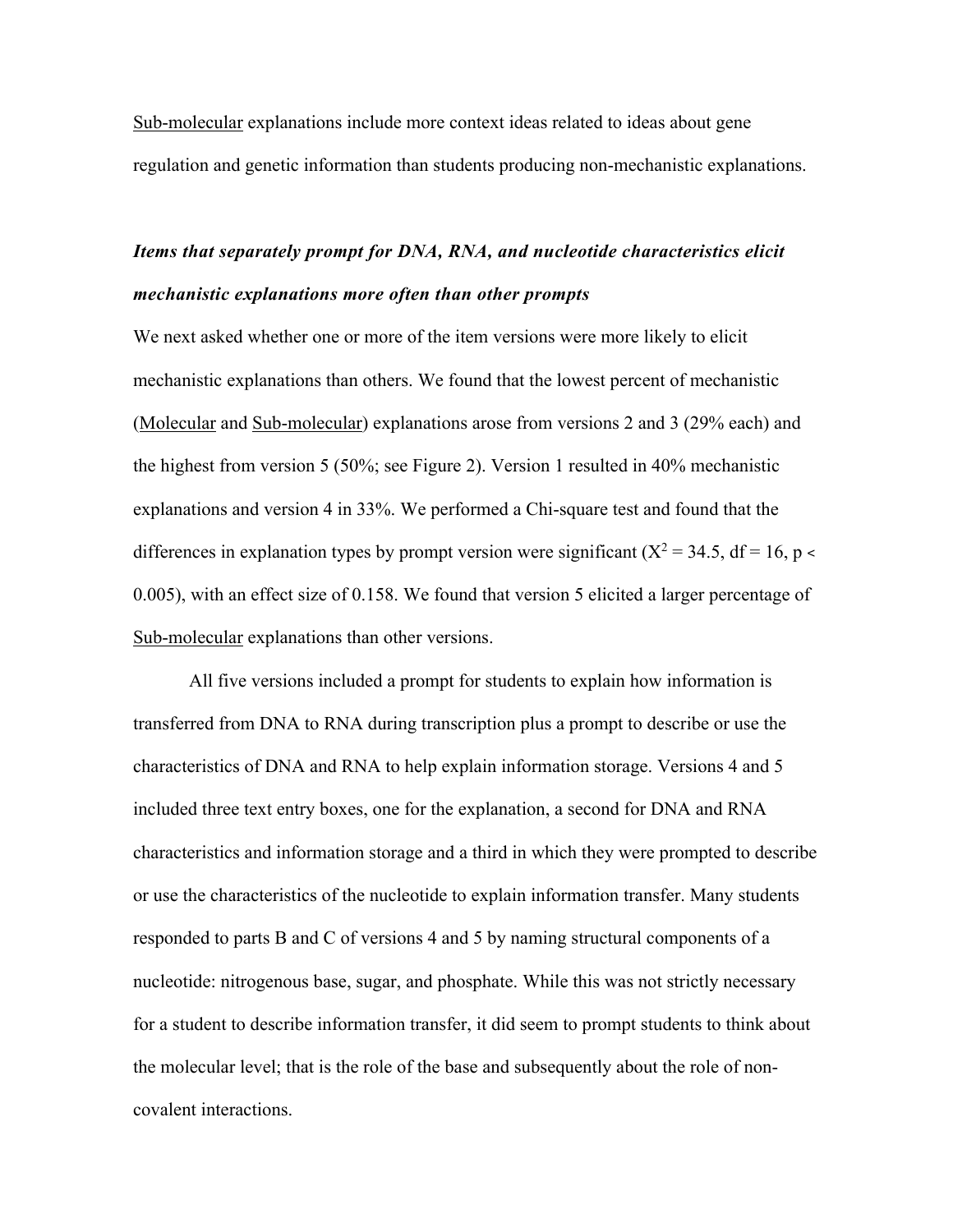For example, in response to part A, introductory student 2534 wrote in response to version 5, "Copying part of a nucleotide sequence of DNA into a complementary sequence in RNA. This process is called process of transcription. It includes enzymes like DNA polymerase." In response to part B, they wrote "Two nucleotides are bound together by phosphate bond. Two strands of DNA and RNA are held together by hydrogen bonds between two nitrogen bases." In response to part C they wrote, "Nucleotides have nitrogen bases on one of their ends and those nitrogen bases keep the encoded information in them. These Nucleotides are held together by phosphate bond which do not break easily but two nitrogen bases are held together by hydrogen bond which are easy to break, thus can help in uncoiling of DNA while no breaking the whole structure." This student described hydrogen bonding as related to complementary base pairing and sequence transfer in response to part B and went on to explain the role of the base vs. the role of the nucleotide in part C.

Versions 1, 2, and 3 were also developed with the intent to elicit sub-molecular and molecular ideas. Specifically, version 3 prompted students to think about the 'molecular events,' which was intended to prompt a molecular level explanation, but student responses to version 3 had similar proportion of Molecular explanations to versions 1 and 2, and very few (2%) students were categorized as Sub-molecular (Figure 2). Thus, simply calling attention to the molecular level isn't enough to elicit molecular thinking. It appears that the scaffolding in the form of multiple prompts and entry boxes, which draw attention first to the process, then names and asks for explanations about the macromolecular (DNA and RNA) and molecular (nucleotides) levels are more productive ways to prompt students to provide a mechanistic explanation. The wording of item version 5 indicated that a new RNA was formed, which was intended to provide the element of time as a point of comparison for students (as suggested by Krist et al., 2018). As version 5 elicited the most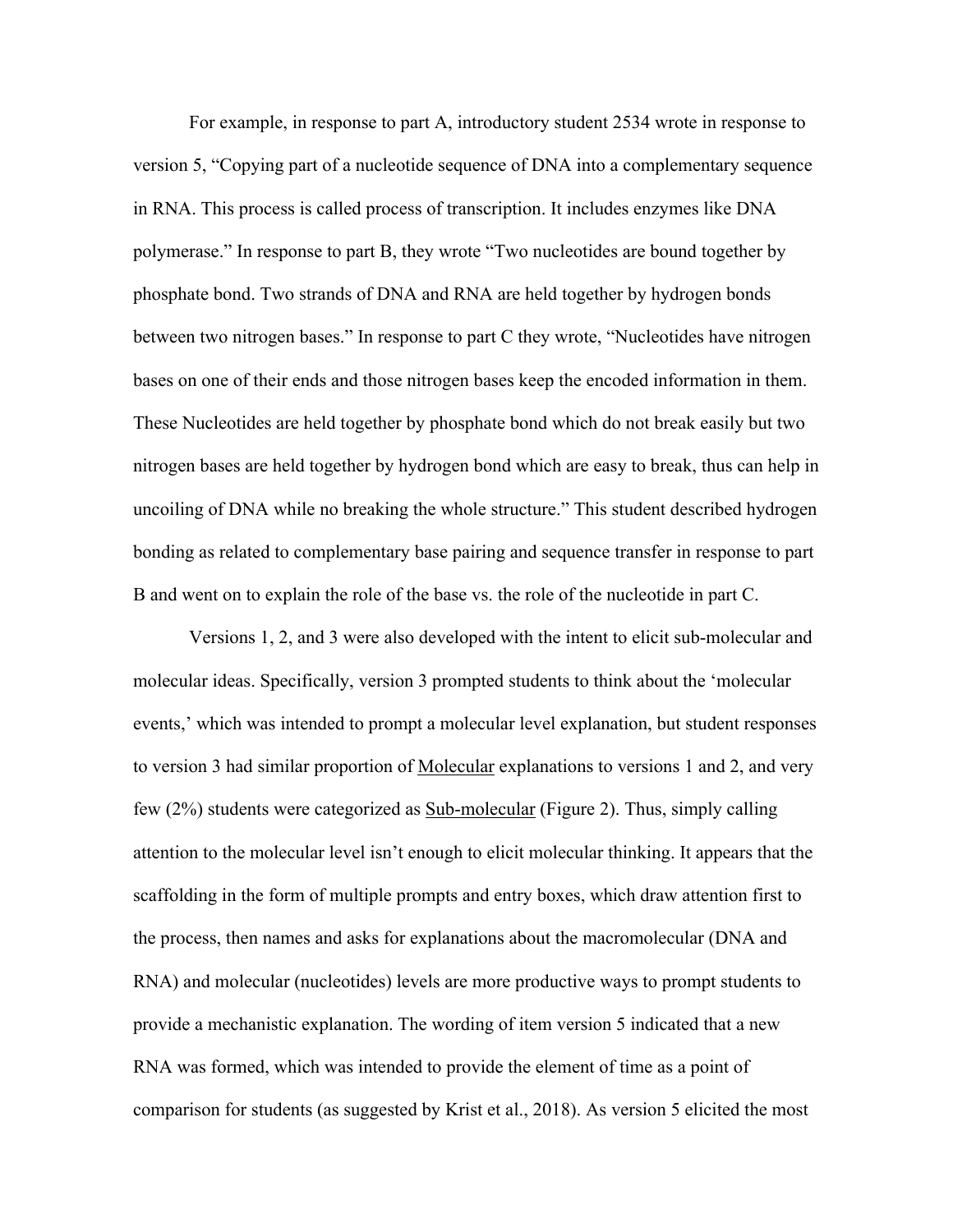Sub-molecular explanations, the addition of the time element may have enhanced the effect of scaffolding.

#### **Discussion**

In this study, we found that undergraduates are capable of writing a mechanistic explanation of sequence transfer during transcription and are more successful at doing so when items separately prompted students to respond about the characteristics of DNA, RNA, and nucleotides in holding and transferring information. Further, we found that students who provided a mechanistic explanation included more context than students who wrote a non-mechanistic explanation and were more likely to include ideas about gene regulation and genetic information.

In student CRs to the "DNA to RNA Information Transfer" prompts, we found that most students (66%) included the phenomenon 1. Transfer of Base Sequence from DNA to RNA in their responses, which was a part of multiple types of mechanistic and nonmechanistic explanations. The EEHMR framework describes the aspects of a mechanistic explanation with the codes, *Multiple Levels*, *Identifying and Unpacking Factors*, and *Linking* (Krist et al., 2018). Our coding scheme did not separately capture *Multiple Levels,*  instead this code is captured as part of *Identifying and Unpacking Factors.* We captured *Identifying and Unpacking Factors* with the following codes: 2. RNA Polymerase Activity (64%); 3.1 Complementary Base-pairing, Present and Unlinked (18%); 3.2 Complementary Base-pairing, Linked to Sequence Transfer (49%); 4.1 Non-covalent Interactions, Present and Unlinked (1%); and 4.2 Non-covalent Interactions, Linked to Complementarity or Sequence Transfer (22%). In our coding scheme, 2, 3.2, and 4.2 both *Identify and Unpack Factors* and 3.1 and 4.1 either only *Identify Factors* or incorrectly link or describe the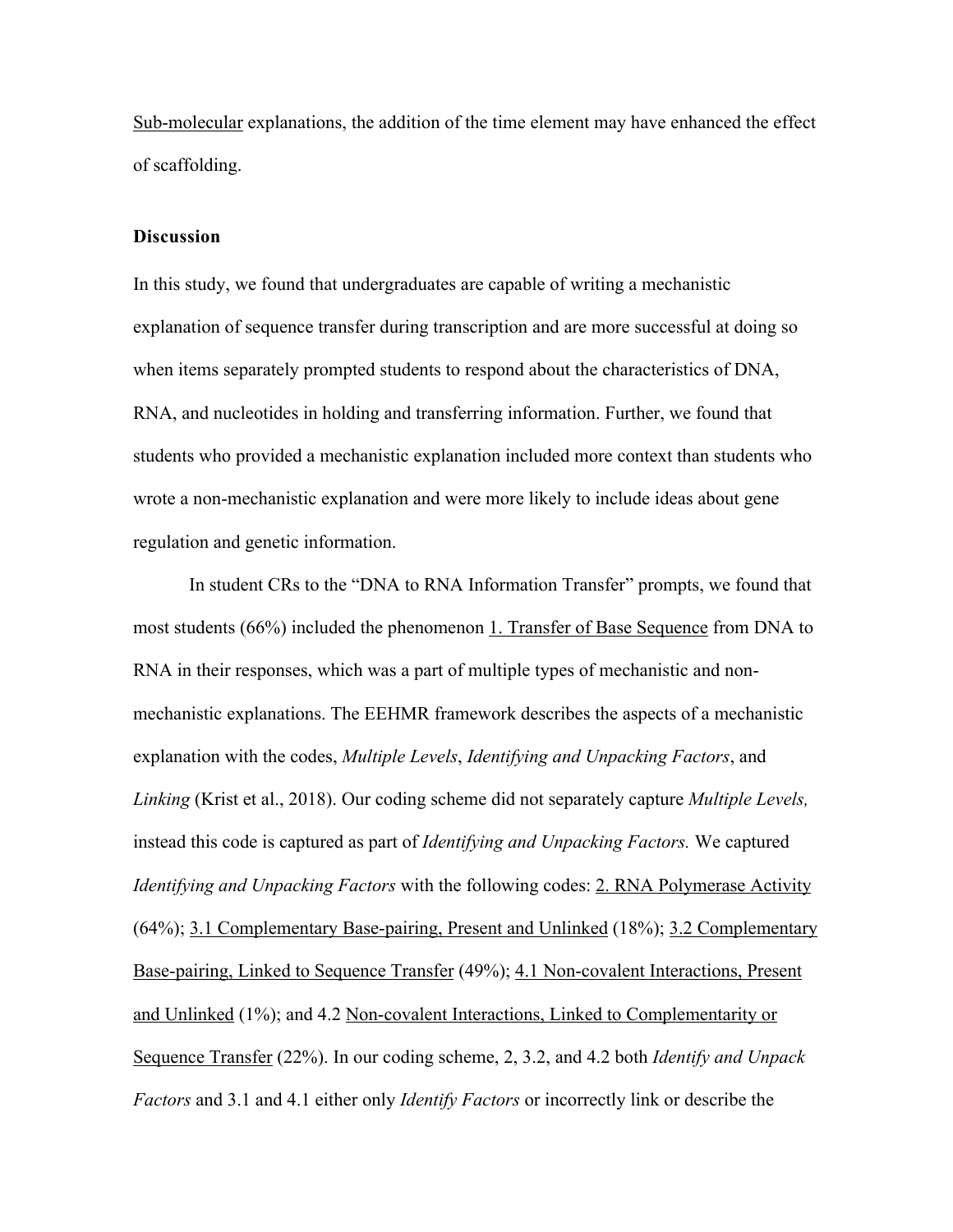activities of the factors. We found that 86% of students identified one or more factor, and 78% of students unpacked one or more factors. Undergraduates in this study were largely able to identify and unpack one or more factors as well as explicate the phenomenon beyond what was wrote in the prompt.

For this work, our interest was primarily whether undergraduates could write CRs categorized as *Linking* per the EEHMR framework. That is, we were interested in student ability to link the phenomenon of 1. Transfer of Base Sequence, which was commonly included in student CRs, with the underlying mechanism of 2. RNA Polymerase Activity, 3. Complementary Base-pairing and 4. Non-covalent Interactions. We found that 38% of students *linked* the above ideas as captured by the holistic codes Molecular Explanation (25%) and Sub-molecular Explanation (13%).

#### *Educational Implications*

We found many students *Identified or Unpacked Factors* without *Linking*. For example, some students described aspects of transcription (e.g., RNA polymerase transfers the sequence) without linking to ideas about 3. Complementary Base-pairing or 4. Noncovalent Interactions. Reasons these students may not include the full mechanism include they do not recognize which additional entities interact to produce an effect. We suggest that instruction focus on helping students build on the ideas they hold by encouraging discussion about the application of ideas they may have memorized such as applying the idea of base-pairing, often learned about in relation to the DNA double helix, to the phenomenon of sequence transfer. Some students CRs were categorized as Unlinked because they had mis-assigned the role of RNA polymerase or wrote that the mRNA itself transcribes RNA or claimed that another entity (e.g., the ribosome or helicase) synthesizes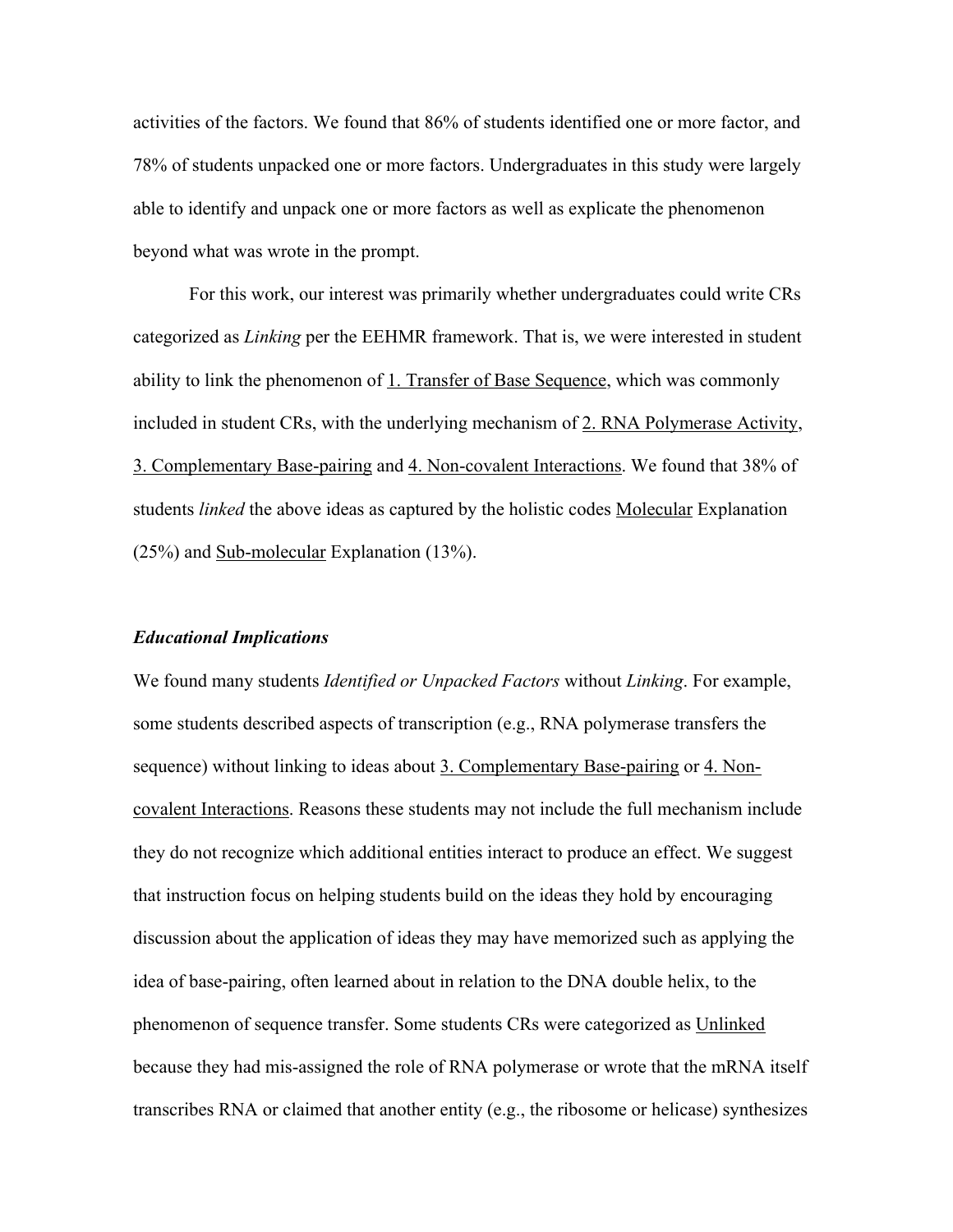RNA. These students might be considered to have mechanistic conceptions of how transcription works and have simply mistaken terms, which is a documented learning challenge (Zukswert et al., 2019). In these cases, instructors might develop or utilize tools to help clear up confusion between the three Central Dogma processes (e.g. Pelletreau et al., 2016).

Chemical concepts underlie many molecular biological phenomena, but students struggle to make connections between the two fields (e.g. Kohn et al., 2018; Loertscher et al., 2014; Roche Allred et al., 2021). We found this in our work about information transfer as well; many students could provide an explanation that included complementary basepairing as a mechanism, but they less frequently included the non-covalent interactions between bases. This is a concern for instruction, as memorizing a set of base pairs (A-T or A-U and G-C) makes it difficult for an instructor to know whether the student considers these 'letters' to represent molecules with interactions or if the student only uses them procedurally. That is, a student can use the base pairs to produce a DNA-RNA sequence or even a protein sequence without understanding the cause or effect behind the rules. The underlying cause of base-pairing is non-covalent interactions, which underlie many other molecular and cellular phenomena, such as protein-protein interactions. Loertscher et al. (2014) identified that students struggle with understanding non-covalent interactions, rather they memorized types of interactions. The authors also found that when students understand these interactions, they can begin to fully understand and make connections between structure and function, a core biological and scientific concept (Loertscher et al., 2014). We suggest that specifically prompting for nucleotide characteristics, as in item versions 4 and 5, may promote students making connections between chemical interactions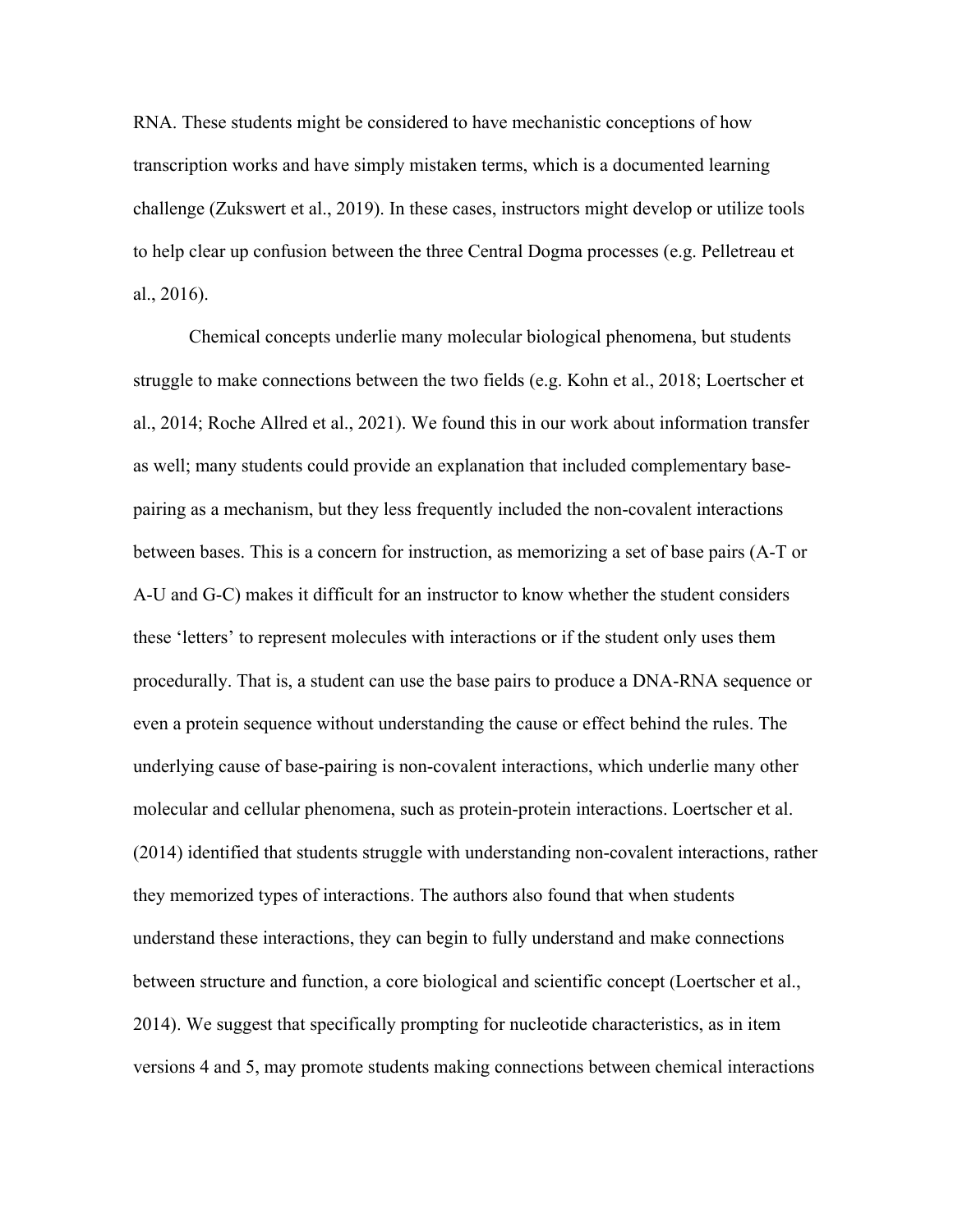and their relationship to biological phenomena like base-pairing and even key biological core ideas like information transfer and structure-function relationships.

In our work, we found that students were more likely to elaborate on the idea that the information transfer between DNA and RNA is in the form of a nucleotide sequence when we prompted separately for how DNA and RNA hold information. Duncan and Reiser (2007) described genetic information flow between genes and proteins as a genetic hybrid hierarchical phenomenon, which requires understanding and connecting between two organizational levels: information level (genes) and the physical level (hierarchical entities like proteins, cells, tissues). The authors suggested that this is one of the main challenges of learning about molecular genetics (Duncan & Reiser, 2007). In our assessment items with multiple parts, getting students to think about the nature of information by prompting in a second part was related to students providing a mechanistic explanation. Thus, we suggest that using this item as a formative assessment could aid in driving student thinking about the information level in addition to the physical/mechanical aspects of transcription and improve student ability to construct a mechanistic explanation.

#### **Limitations**

Responses collected for versions 4 and 5 were collected shortly after COVID-19 forced instruction to move online, thus we hesitate to draw broad conclusions about student ability to write a mechanistic explanation of transcription, as this rapid shift to remote learning may have affected student ability to participate in class, access materials, or focus given potential personal concerns. We are currently working on a study to characterize student explanations under the current circumstance of planned remote learning (rather than emergency remote learning).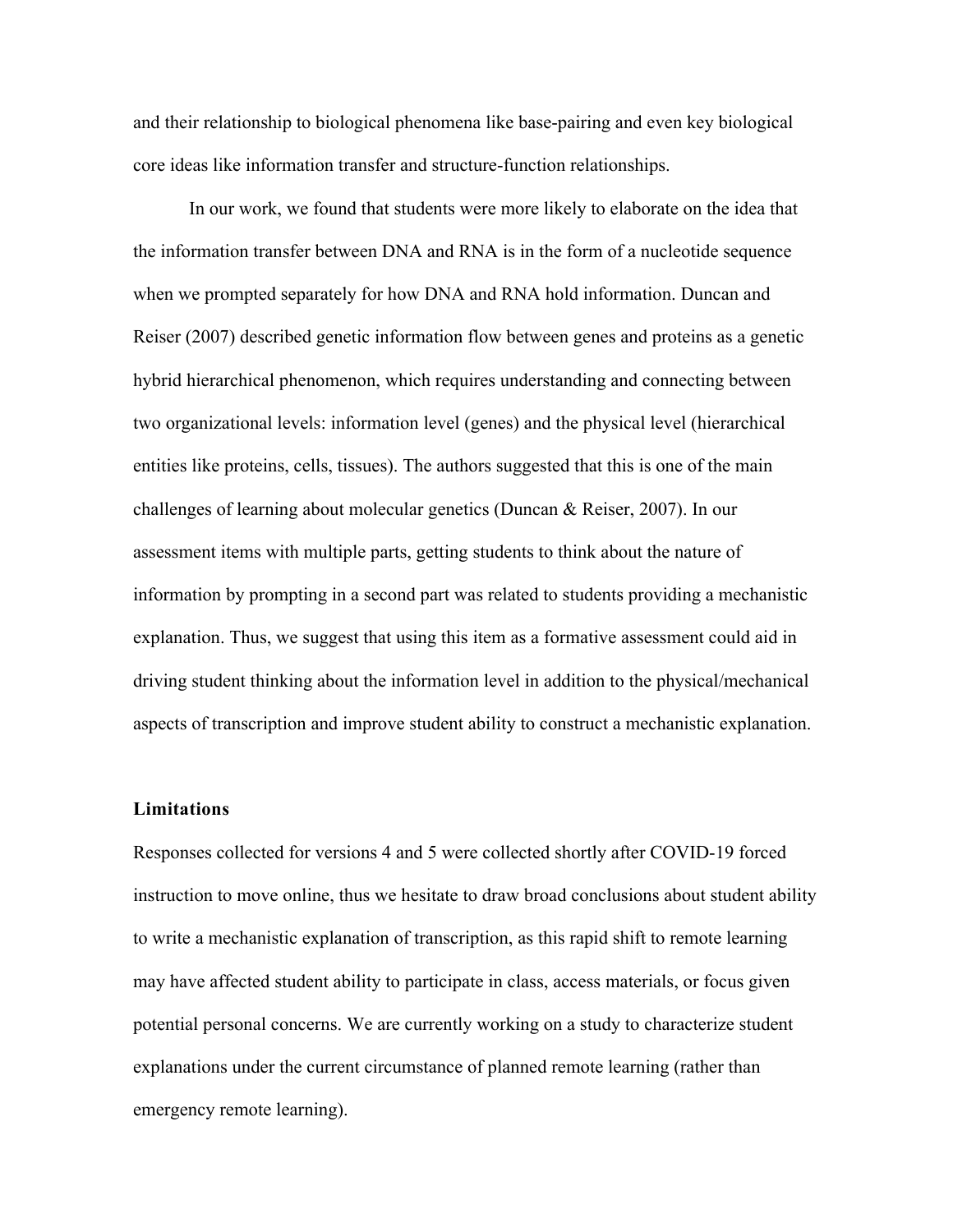While we collected data from introductory and upper-level students, who have different levels of chemistry background, we cannot draw conclusions regarding abilities of these students to write mechanistic responses. This is in part because we did not collect sufficient data from all question versions to make a fair comparison, while accounting for the potential impacts of COVID. Ongoing work aims to use the question developed in this work to compare student responses across educational backgrounds.

Because this study took place at one large research-intensive university, student demographics may not be representative of the larger college student population. Ongoing work aims to include student responses from additional colleges and universities to represent a broader demographic.

### **Ethical Approval**

The study was designated exempt by Michigan State University's Institutional Review Board (IRB x10-577). This project was done under a waiver of informed consent. All student responses collected were part of normal course assessment practice and the study presented minimal risk to participants. Responses were anonymized before being used by the research team.

# **Funding**

This work was supported by the National Science Foundation under grant number DUE 1323162.

#### **Acknowledgements**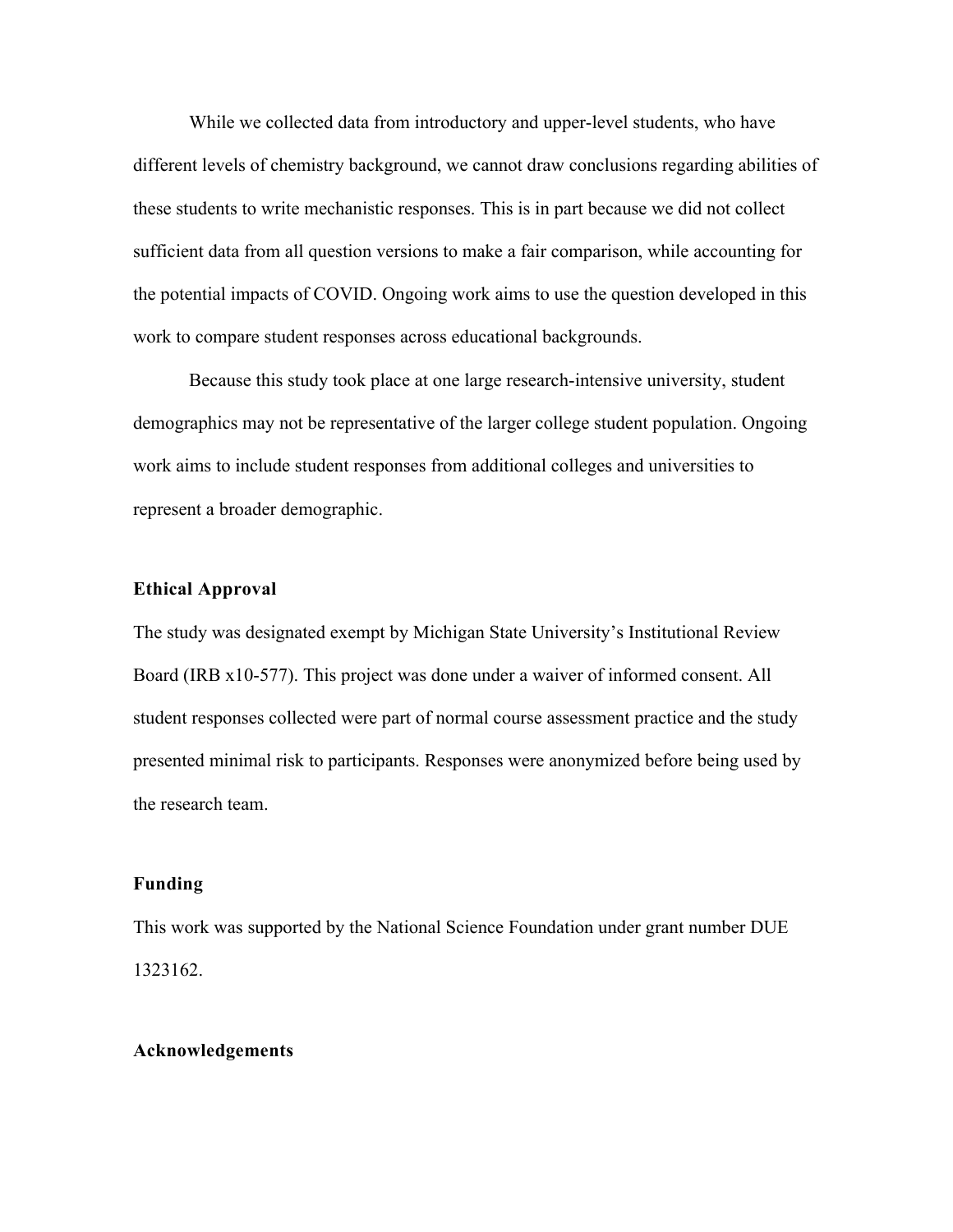The authors thank the Automated Analysis of Constructed Response (AACR) collaboration for helpful conversations while developing the item and coding rubric, especially Drs. Jenifer Saldanha, Leonora Kaldaras, and John Merrill. Details about the prompt "DNA to RNA Information Transfer" can be found at beyondmultiplechoice.org.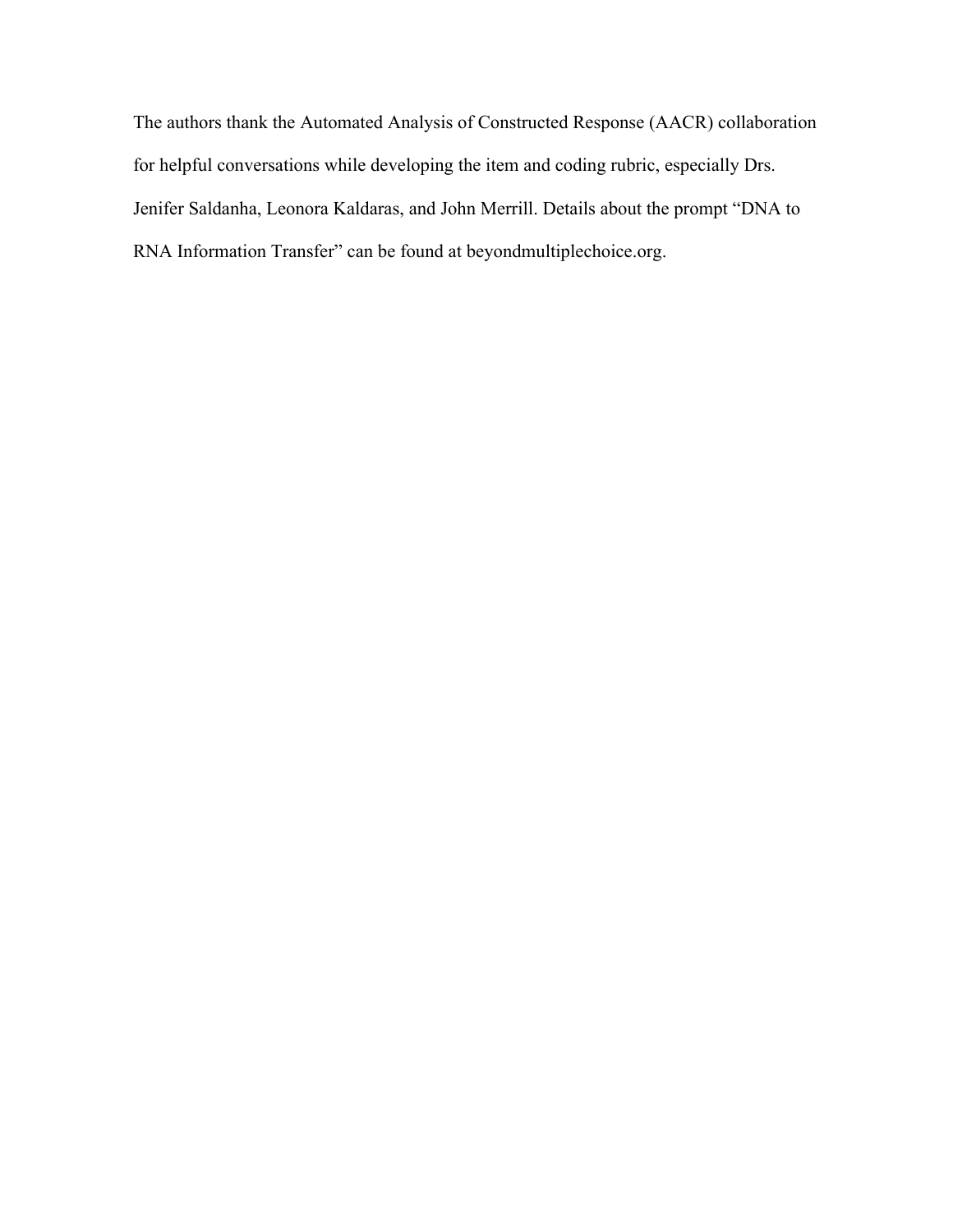#### **References**

- American Association for the Advancement of Science. (2011). Vision and change in undergraduate biology education: A call to action. Final report. Washington, DC.
- Braaten, M., & Windschitl, M. (2011). Working toward a stronger conceptualization of scientific explanation for science education. Science Education, 95(4), 639–669. https://doi.org/10.1002/sce.20449
- Briggs, A. G., Hughes, L. E., Brennan, R. E., Buchner, J., Horak, R. E. A., Amburn, D. S. K., McDonald, A. H., Primm, T. P., Smith, A. C., Stevens, A. M., Yung, S. B., & Paustian, T. D. (2017). Concept Inventory Development Reveals Common Student Misconceptions about Microbiology. Journal of Microbiology & Biology Education, 18(3). https://doi.org/10.1128/jmbe.v18i3.1319
- Briggs, A. G., Morgan, S. K., Sanderson, S. K., Schulting, M. C., & Wieseman, L. J. (2016). Tracking the Resolution of Student Misconceptions about the Central Dogma of Molecular Biology. Journal of Microbiology & Biology Education, 17(3), 339– 350. https://doi.org/10.1128/jmbe.v17i3.1165
- Castro‐Faix, M., Duncan, R. G., & Choi, J. (2021). Data-driven refinements of a genetics learning progression. Journal of Research in Science Teaching, 58(1), 3–39. https://doi.org/10.1002/tea.21631
- Clemmons, A. W., Timbrook, J., Herron, J. C., & Crowe, A. J. (2020). BioSkills Guide: Development and National Validation of a Tool for Interpreting the Vision and Change Core Competencies. CBE—Life Sciences Education, 19(4), ar53. https://doi.org/10.1187/cbe.19-11-0259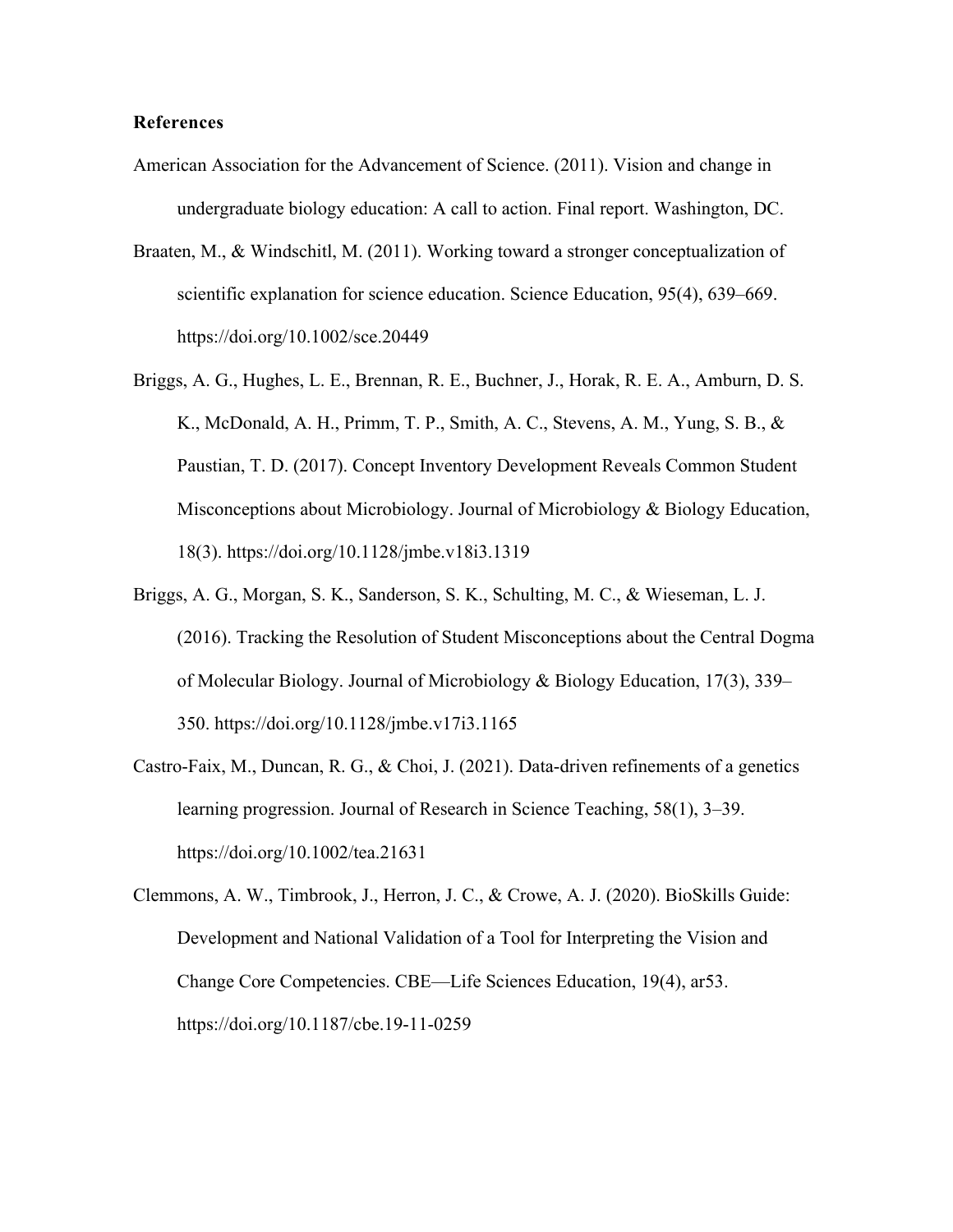Cohen, J. (1960). A Coefficient of Agreement for Nominal Scales. Educational and Psychological Measurement, 20(1), 37–46. https://doi.org/10.1177/001316446002000104

- Cooper, M. M., Caballero, M. D., Ebert-May, D., Fata-Hartley, C. L., Jardeleza, S. E., Krajcik, J. S., Laverty, J. T., Matz, R. L., Posey, L. A., & Underwood, S. M. (2015). Challenge faculty to transform STEM learning. Science, 350(6258), 281–282. https://doi.org/10.1126/science.aab0933
- Duncan, R. G., & Reiser, B. J. (2007). Reasoning across ontologically distinct levels: Students' understandings of molecular genetics. Journal of Research in Science Teaching, 44(7), 938–959. https://doi.org/10.1002/tea.20186
- Fisher, K. M. (1985). A misconception in biology: Amino acids and translation. Journal of Research in Science Teaching, 22(1), 53–62. https://doi.org/10.1002/tea.3660220105
- Fritz, C. O., Morris, P. E., & Richler, J. J. (2012). Effect size estimates: Current use, calculations, and interpretation. Journal of Experimental Psychology: General, 141(1), 2–18. https://doi.org/10.1037/a0024338
- Gericke, N., & Wahlberg, S. (2013). Clusters of concepts in molecular genetics: A study of Swedish upper secondary science students understanding. Journal of Biological Education, 47(2), 73–83. https://doi.org/10.1080/00219266.2012.716785
- Haskel-Ittah, M., & Yarden, A. (2018). Students' Conception of Genetic Phenomena and Its Effect on Their Ability to Understand the Underlying Mechanism. CBE—Life Sciences Education, 17(3), ar36. https://doi.org/10.1187/cbe.18-01-0014
- Jescovitch, L. N., Scott, E. E., Cerchiara, J. A., Doherty, J. H., Wenderoth, M. P., Merrill, J. E., Urban-Lurain, M., & Haudek, K. C. (2019). Deconstruction of Holistic Rubrics into Analytic Rubrics for Large-Scale Assessments of Students' Reasoning of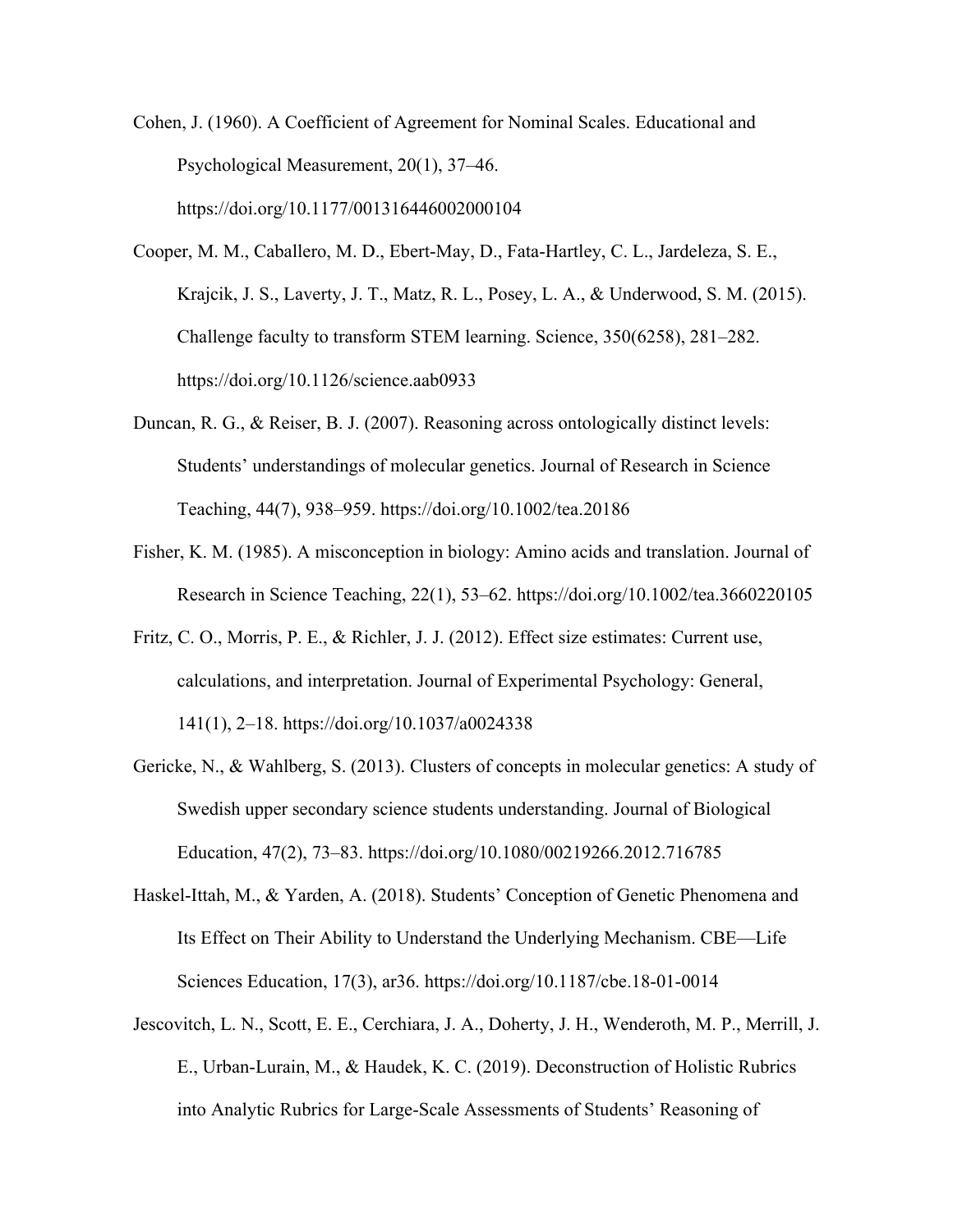Complex Science Concepts. Practical Assessment, Research & Evaluation, 24(7). https://par.nsf.gov/biblio/10112967

- Kohn, K. P., Underwood, S. M., & Cooper, M. M. (2018). Energy Connections and Misconnections across Chemistry and Biology. CBE—Life Sciences Education, 17(1), ar3. https://doi.org/10.1187/cbe.17-08-0169
- Krist, C., Schwarz, C. V., & Reiser, B. J. (2018). Identifying Essential Epistemic Heuristics for Guiding Mechanistic Reasoning in Science Learning. Journal of the Learning Sciences, 1–46. https://doi.org/10.1080/10508406.2018.1510404
- Landis, J. R., & Koch, G. G. (1977). The Measurement of Observer Agreement for Categorical Data. Biometrics, 33(1), 159–174. JSTOR. https://doi.org/10.2307/2529310
- Loertscher, J., Green, D., Lewis, J. E., Lin, S., & Minderhout, V. (2014). Identification of Threshold Concepts for Biochemistry. CBE—Life Sciences Education, 13(3), 516– 528. https://doi.org/10.1187/cbe.14-04-0066
- Machamer, P., Darden, L., & Craver, C. F. (2000). Thinking about Mechanisms. Philosophy of Science, 67(1), 1–25. https://doi.org/10.1086/392759
- Marbach-Ad, G., & Stavy, R. (2000). Students' cellular and molecular explanations of genetic phenomena. Journal of Biological Education, 34(4), 200–205. https://doi.org/10.1080/00219266.2000.9655718
- Matz, R. L., Fata-Hartley, C. L., Posey, L. A., Laverty, J. T., Underwood, S. M., Carmel, J. H., Herrington, D. G., Stowe, R. L., Caballero, M. D., Ebert-May, D., & Cooper, M. M. (2018). Evaluating the extent of a large-scale transformation in gateway science courses. Science Advances, 4(10), eaau0554. https://doi.org/10.1126/sciadv.aau0554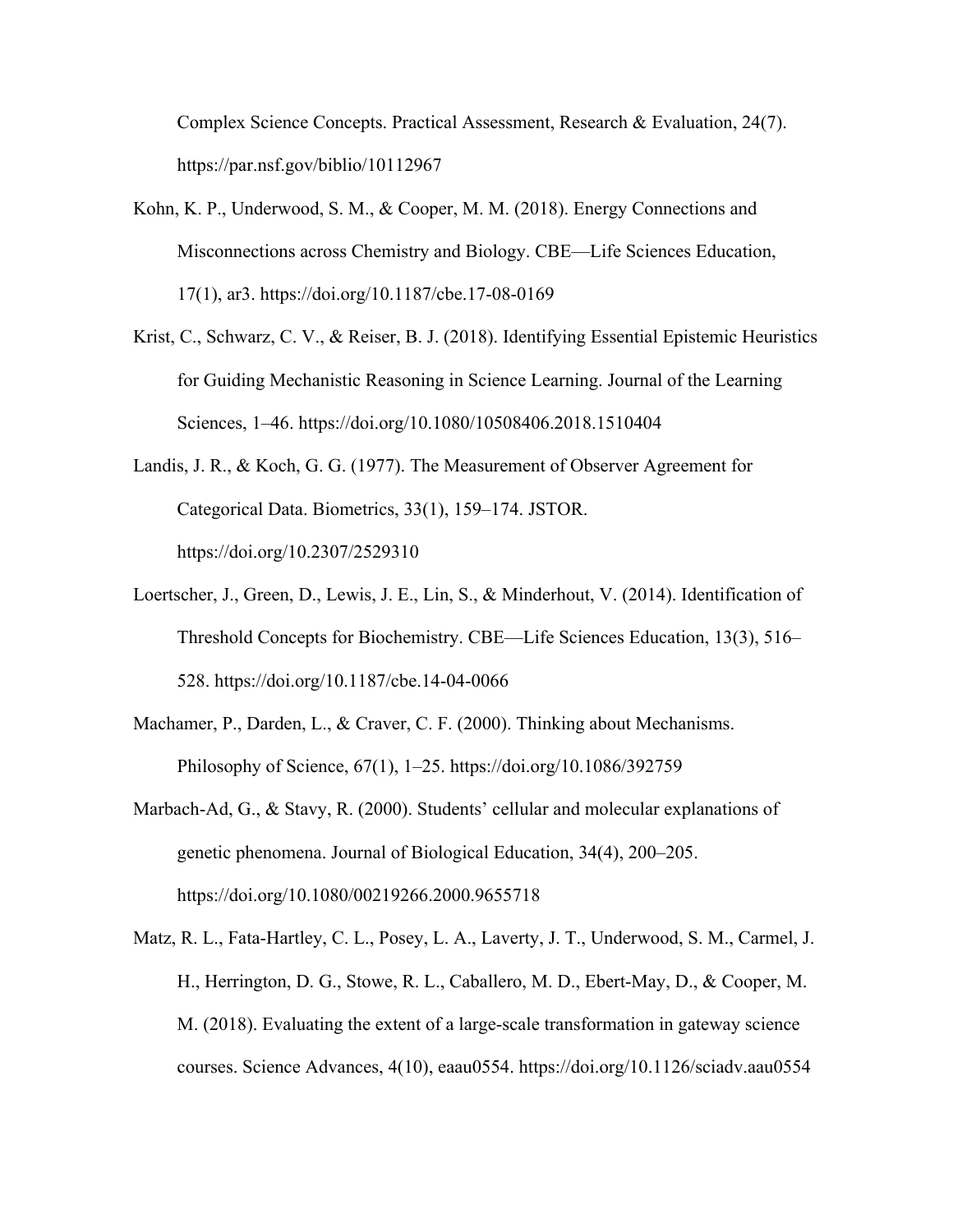McNeill, K. L., Lizotte, D. J., Krajcik, J., & Marx, R. W. (2006). Supporting Students' Construction of Scientific Explanations by Fading Scaffolds in Instructional Materials. Journal of the Learning Sciences, 15(2), 153–191. https://doi.org/10.1207/s15327809jls1502\_1

Moscarella, R. A., Haudek, K. C., Knight, J. K., Mazur, A., Pelletreau, K. N., Prevost, L. B., Smith, M. K., Steele, M., Urban-Lurain, M., & Merrill, J. E. (2016, April). Automated Analysis Provides Insights into Students' Challenges Understanding the Processes Underlying the Flow of Genetic Information. National Association for Research in Science Teaching Annual International Conference, Baltimore, MD.National Research Council. 2001. Knowing What Students Know: The Science and Design of Educational Assessment. Washington, D.C.: National Academies Press. doi:10.17226/10019

- National Research Council. (2012). A Framework for K-12 Science Education: Practices, Crosscutting Concepts, and Core Ideas. Committee on a Conceptual Framework for New K-12 Science Education Standards. Board on Science Education, Division of Behavioral and Social Sciences and Education. National Academies Press. https://doi.org/10.17226/13165
- Nehm, R. H., & Schonfeld, I. S. (2008). Measuring knowledge of natural selection: A comparison of the CINS, an open-response instrument, and an oral interview. Journal of Research in Science Teaching, 45(10), 1131–1160. https://doi.org/10.1002/tea.20251
- NGSS Lead States. (2013). Next Generation Science Standards; For States, By States. The National Academies Press. https://www.nextgenscience.org/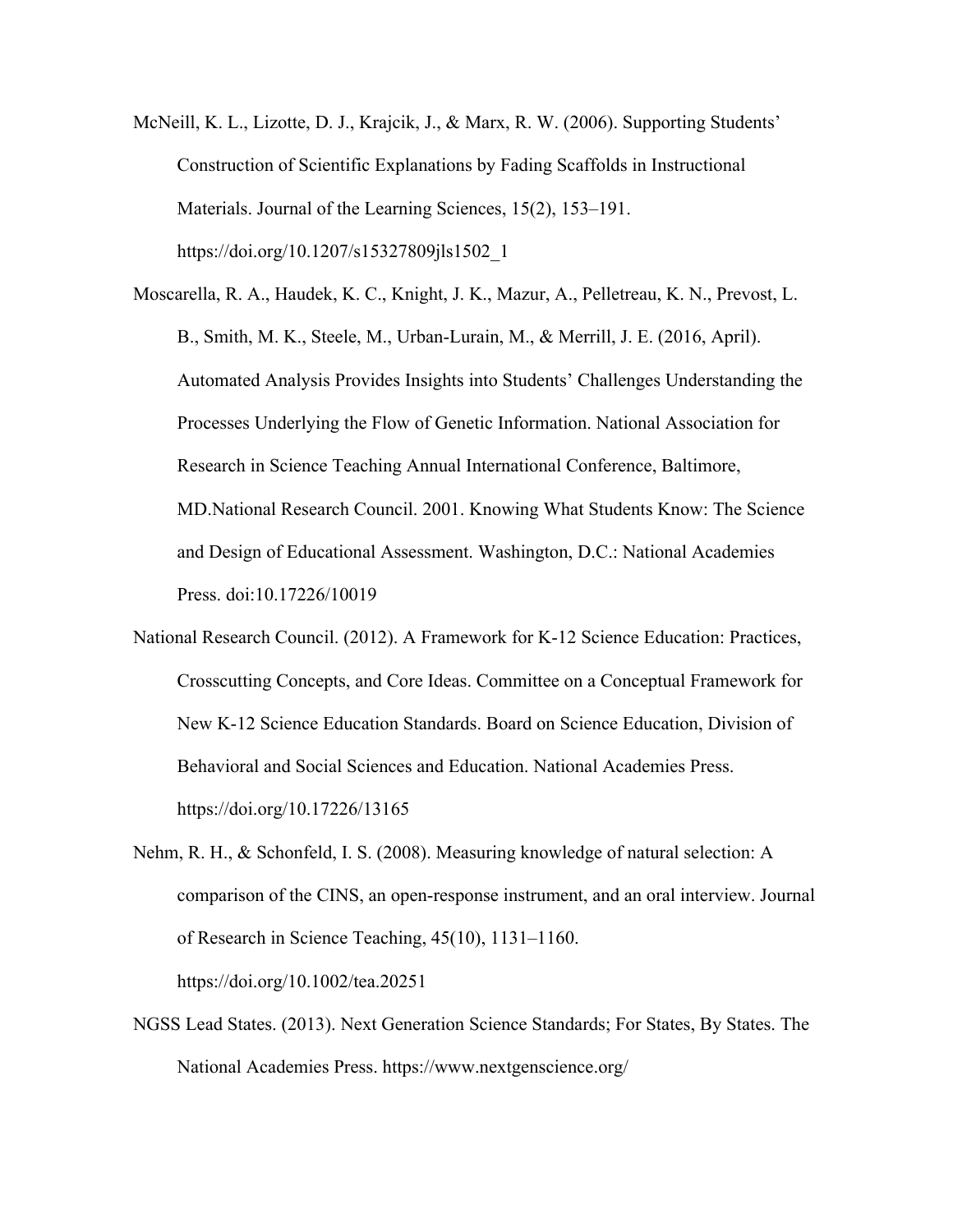Parker, J. M., Anderson, C. W., Heidemann, M., Merrill, J., Merritt, B., Richmond, G., & Urban-Lurain, M. (2012). Exploring Undergraduates' Understanding of Photosynthesis Using Diagnostic Question Clusters. CBE—Life Sciences Education, 11(1), 47–57. https://doi.org/10.1187/cbe.11-07-0054

Pellegrino, J. W., DiBello, L. V., & Goldman, S. R. (2016). A Framework for Conceptualizing and Evaluating the Validity of Instructionally Relevant Assessments. Educational Psychologist, 51(1), 59–81. https://doi.org/10.1080/00461520.2016.1145550

- Pelletreau, K. N., Andrews, T., Armstrong, N., Bedell, M. A., Dastoor, F., Dean, N., Erster, S., Fata-Hartley, C., Guild, N., Greig, H., Hall, D., Knight, J. K., Koslowsky, D., Lemons, P., Martin, J., McCourt, J., Merrill, J., Moscarella, R., Nehm, R., … Smith, M. K. (2016). A clicker-based case study that untangles student thinking about the processes in the central dogma. CourseSource, 3. https://doi.org/10.24918/cs.2016.15
- Prevost, L. B., Smith, M. K., & Knight, J. K. (2016). Using Student Writing and Lexical Analysis to Reveal Student Thinking about the Role of Stop Codons in the Central Dogma. CBE—Life Sciences Education, 15(4), ar65. https://doi.org/10.1187/cbe.15- 12-0267
- Reiser, B. J., Berland, L. K., & Kenyon, L. (2012). Engaging Students in the Scientific Practices of Explanation and Argumentation. Science and Children, 49(8), 8–13.
- Roche Allred, Z. D., Farias, A. J., Kararo, A. T., Parent, K. N., Matz, R. L., & Underwood, S. M. (2021). Students' use of chemistry core ideas to explain the structure and stability of DNA. Biochemistry and Molecular Biology Education, 49, 55–68. https://doi.org/10.1002/bmb.21391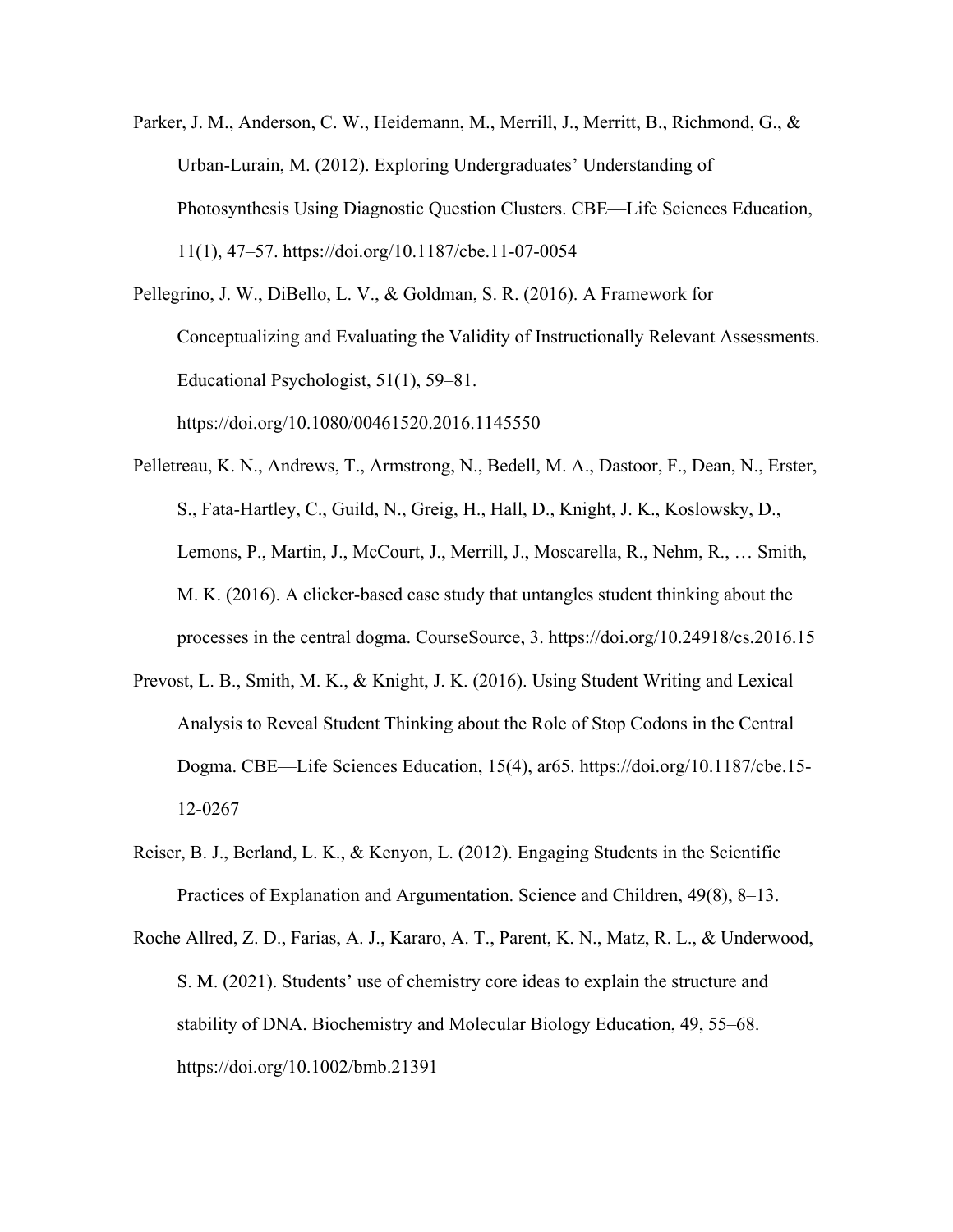- Russ, R. S., Scherr, R. E., Hammer, D., & Mikeska, J. (2008). Recognizing mechanistic reasoning in student scientific inquiry: A framework for discourse analysis developed from philosophy of science. Science Education, 92(3), 499–525. https://doi.org/10.1002/sce.20264
- Sandoval, W. A., & Millwood, K. A. (2005). The Quality of Students' Use of Evidence in Written Scientific Explanations. Cognition and Instruction, 23(1), 23–55. https://doi.org/10.1207/s1532690xci2301\_2
- Smith, M. K., & Knight, J. K. (2012). Using the Genetics Concept Assessment to Document Persistent Conceptual Difficulties in Undergraduate Genetics Courses. Genetics, 191(1), 21–32. https://doi.org/10.1534/genetics.111.137810
- Smith, M. K., Wood, W. B., & Knight, J. K. (2008). The Genetics Concept Assessment: A New Concept Inventory for Gauging Student Understanding of Genetics. CBE—Life Sciences Education, 7(4), 422–430. https://doi.org/10.1187/cbe.08-08-0045
- Southard, K. M., Espindola, M. R., Zaepfel, S. D., & Bolger, M. S. (2017). Generative mechanistic explanation building in undergraduate molecular and cellular biology. International Journal of Science Education, 39(13), 1795–1829. https://doi.org/10.1080/09500693.2017.1353713
- Southard, K., Wince, T., Meddleton, S., & Bolger, M. S. (2016). Features of Knowledge Building in Biology: Understanding Undergraduate Students' Ideas about Molecular Mechanisms. CBE—Life Sciences Education, 15(1), ar7. https://doi.org/10.1187/cbe.15-05-0114
- Sripathi, K. N., Moscarella, R. A., Yoho, R., You, H. S., Urban-Lurain, M., Merrill, J., & Haudek, K. (2019). Mixed Student Ideas about Mechanisms of Human Weight Loss. CBE—Life Sciences Education, 18(3), ar37. https://doi.org/10.1187/cbe.18-11-0227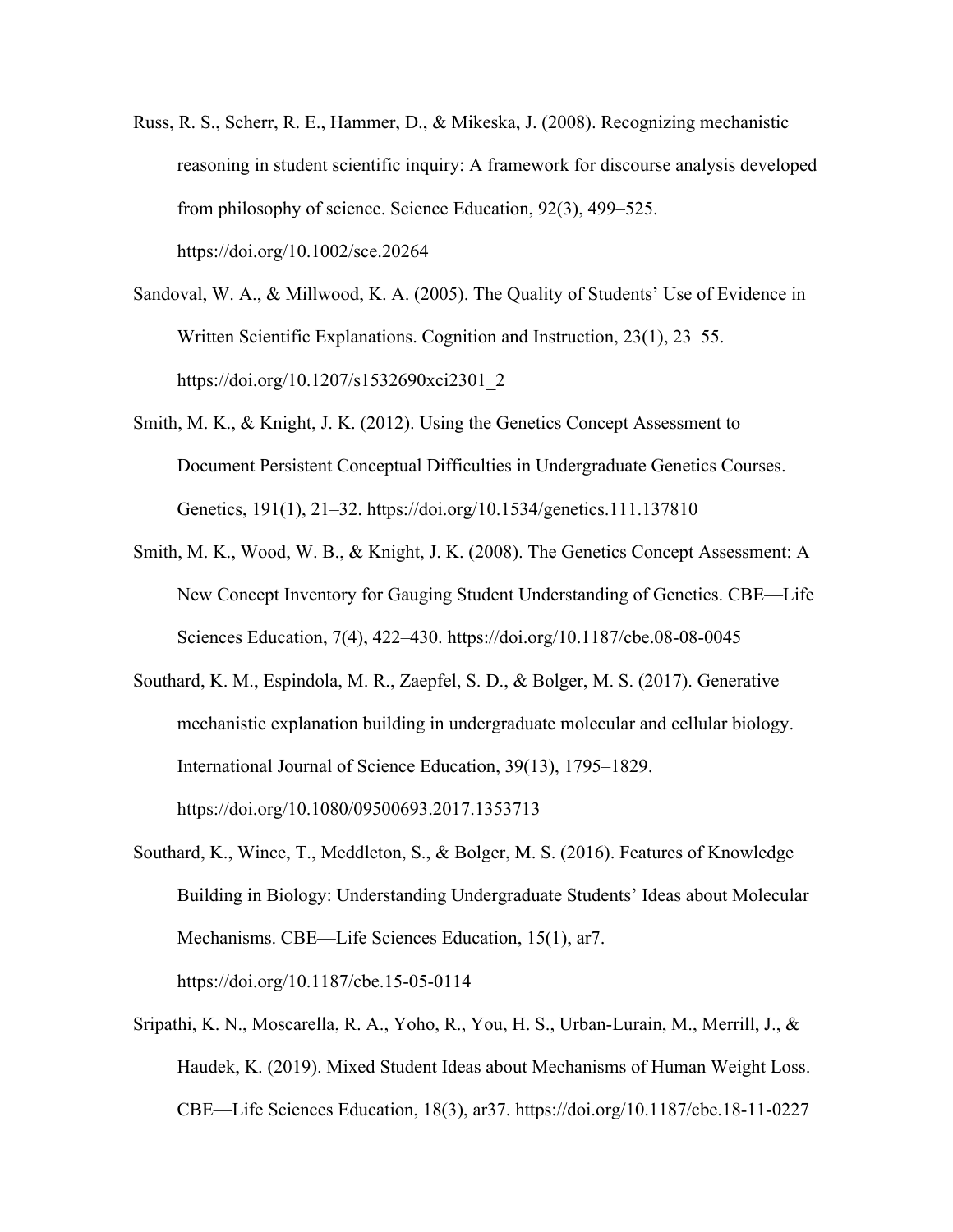- Todd, A., & Romine, W. (2018). The Learning Loss Effect in Genetics: What Ideas Do Students Retain or Lose after Instruction? CBE—Life Sciences Education, 17(4), ar55. https://doi.org/10.1187/cbe.16-10-0310
- Trujillo, C. M., Anderson, T. R., & Pelaez, N. J. (2015). A Model of How Different Biology Experts Explain Molecular and Cellular Mechanisms. CBE—Life Sciences Education, 14(2), ar20. https://doi.org/10.1187/cbe.14-12-0229
- van Mil, M. H. W., Boerwinkel, D. J., & Waarlo, A. J. (2013). Modelling Molecular Mechanisms: A Framework of Scientific Reasoning to Construct Molecular-Level Explanations for Cellular Behaviour. Science & Education, 22(1), 93–118. https://doi.org/10.1007/s11191-011-9379-7
- Weston, M., Haudek, K. C., Prevost, L., Urban-Lurain, M., & Merrill, J. (2015). Examining the Impact of Question Surface Features on Students' Answers to Constructed-Response Questions on Photosynthesis. CBE—Life Sciences Education, 14(2), ar19. https://doi.org/10.1187/cbe.14-07-0110
- Wright, L. K., Fisk, J. N., & Newman, D. L. (2014). DNA  $\rightarrow$  RNA: What Do Students Think the Arrow Means? CBE—Life Sciences Education, 13(2), 338–348. https://doi.org/10.1187/cbe.cbe-13-09-0188
- Zukswert, J. M., Barker, M. K., & McDonnell, L. (2019). Identifying Troublesome Jargon in Biology: Discrepancies between Student Performance and Perceived Understanding. CBE—Life Sciences Education, 18(1), ar6. https://doi.org/10.1187/cbe.17-07-0118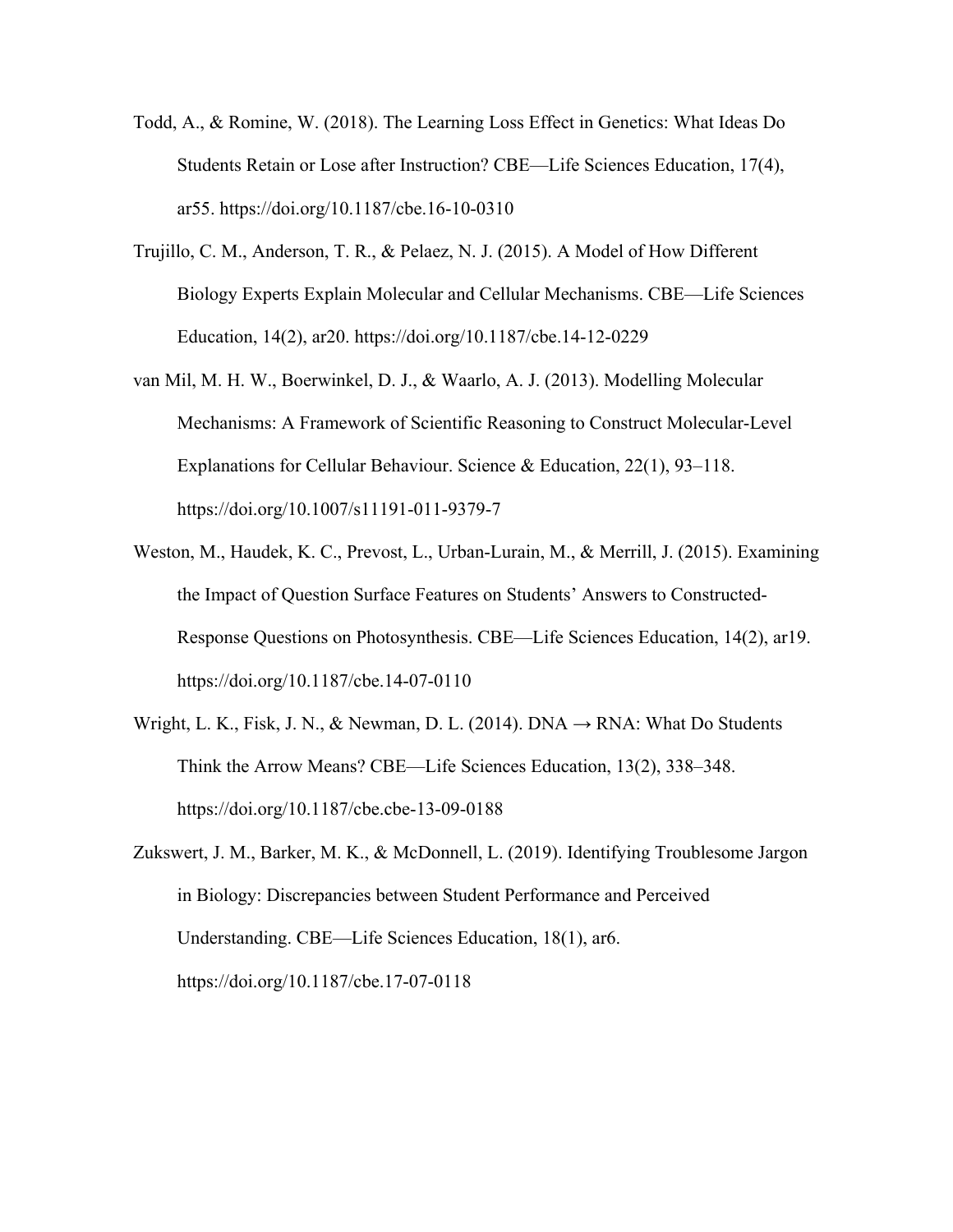# **Figures**



Figure 1. Students include different numbers of context ideas by response type: Other,  $n =$ 100; Unlinked,  $n = 73$ ; Description,  $n = 42$ ; Molecular,  $n = 87$ ; Sub-molecular,  $n = 44$ . Vertical height of boxes is proportional to number of students in each group, box shows median and quartiles, whiskers 1.5 times the interquartile range. Outliers shown as dots.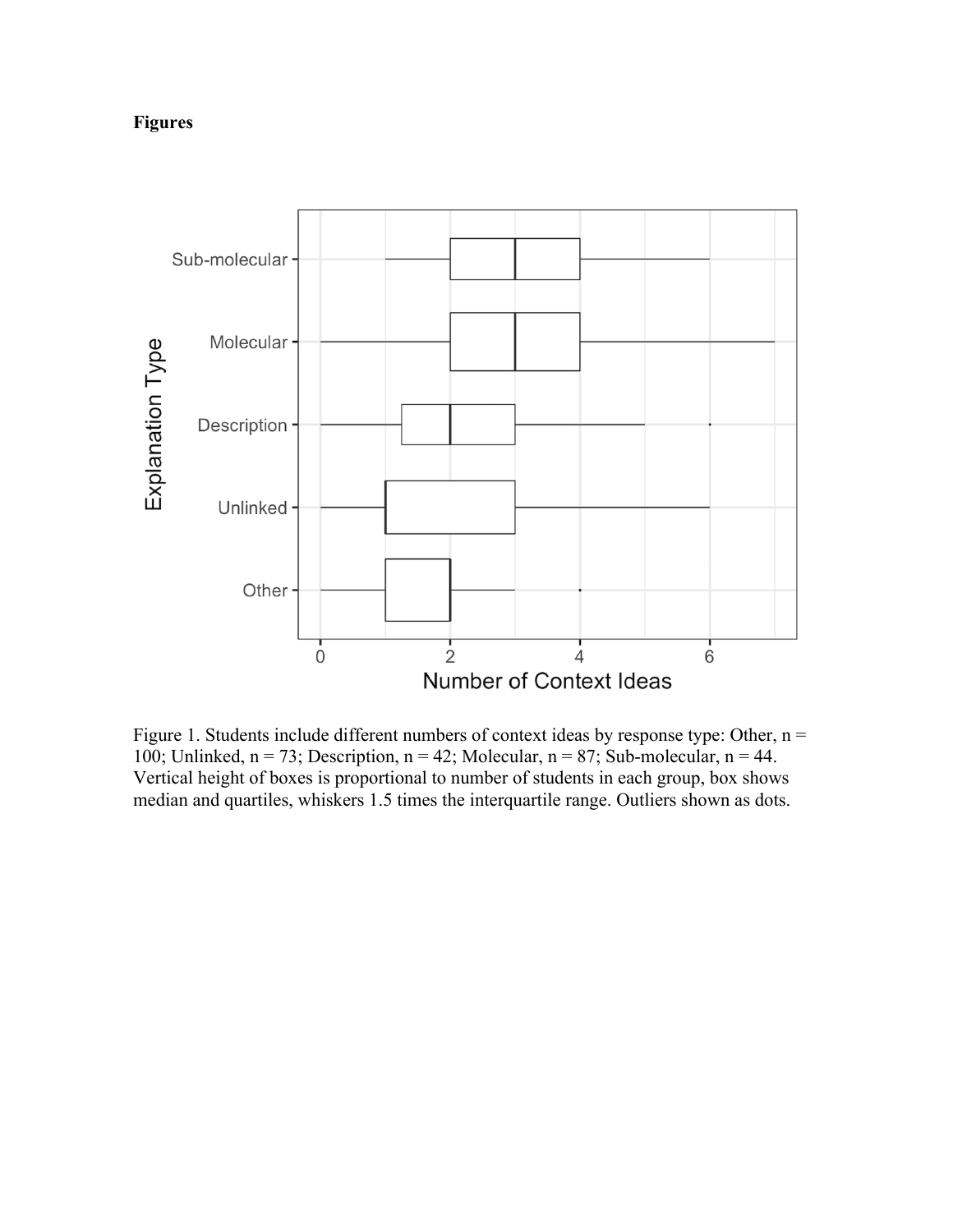

Figure 2. Students more often write Sub-molecular explanations in response to version 5 than other versions. Responses: Version 1,  $n = 45$ ; Version 2,  $n = 41$ ; Version 3,  $n = 48$ ; Version 4,  $n = 112$ , Version 5,  $n = 100$ .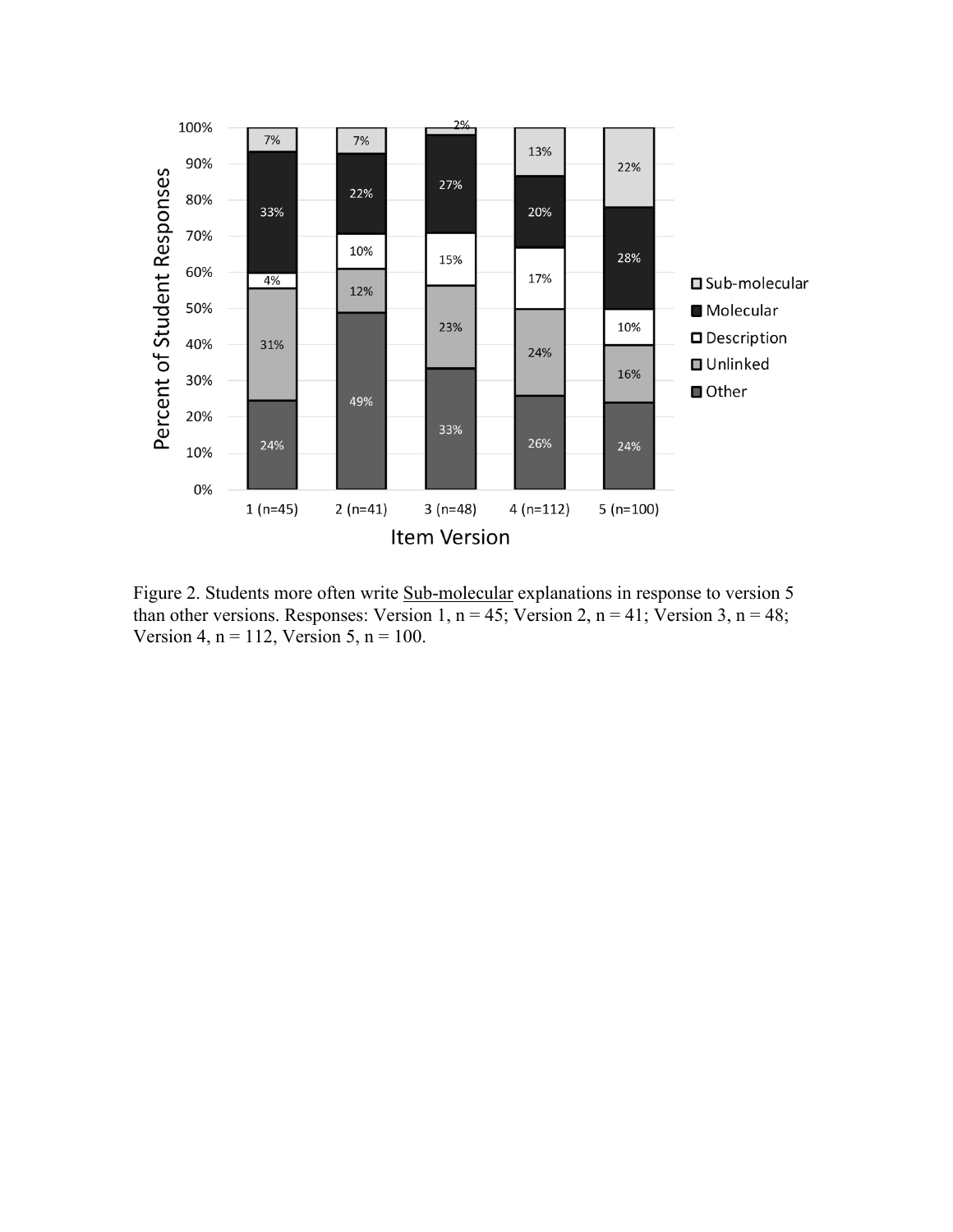# **Tables**

Table 1. Item versions with characteristics used to encourage students to explain. Keywords which differ between versions underlined in item text.

| Version        | Item                                                                                                                                                                                                                                                                                                                                                                                                   | <b>Biological Level</b>                                   | Comparison                       |
|----------------|--------------------------------------------------------------------------------------------------------------------------------------------------------------------------------------------------------------------------------------------------------------------------------------------------------------------------------------------------------------------------------------------------------|-----------------------------------------------------------|----------------------------------|
| 1              | During transcription, information contained<br>within a gene is transferred from DNA to<br>RNA. Describe the process used to transfer<br>this information. Be sure to identify and<br>explain the characteristics of DNA and RNA<br>that allow it to hold and transfer information.                                                                                                                    | Macromolecular<br>(DNA, RNA)                              |                                  |
| $\overline{2}$ | During transcription, information contained<br>within a gene is transferred from DNA to<br>RNA. Identify and explain the characteristics<br>of DNA and RNA that allow it to hold and<br>transfer information. Then, using these<br>characteristics, describe the process used to<br>transfer this information.                                                                                         | Macromolecular<br>(DNA, RNA)                              |                                  |
| $\overline{3}$ | <b>Explain the molecular events that transfer</b><br>information from DNA to RNA during<br>transcription. Be sure to discuss why the<br>characteristics of DNA and RNA ensure this<br>information is transcribed correctly.                                                                                                                                                                            | Macromolecular<br>(DNA, RNA)                              |                                  |
| $\overline{4}$ | During transcription, the information from<br>DNA is transferred to a new strand of RNA.<br>Describe the process used to transfer<br>a.<br>this information.<br>Identify and explain the characteristics<br>b.<br>of DNA and RNA that allow it to hold<br>information.<br>c. Identify and explain the characteristics<br>of nucleotides that allow transfer of<br>information.                         | Macromolecular<br>(DNA, RNA)<br>Molecular<br>(nucleotide) |                                  |
| 5              | During transcription, a new strand of RNA is<br>formed, which holds the information from the<br>DNA.<br>Describe the process used to transfer<br>a.<br>this information.<br>Identify and explain the characteristics<br>$\mathbf{b}$ .<br>of DNA and RNA that allow it to hold<br>information.<br>c. Identify and explain the characteristics<br>of nucleotides that allow transfer of<br>information. | Macromolecular<br>(DNA, RNA)<br>Molecular<br>(nucleotide) | Time (a<br>new RNA<br>is formed) |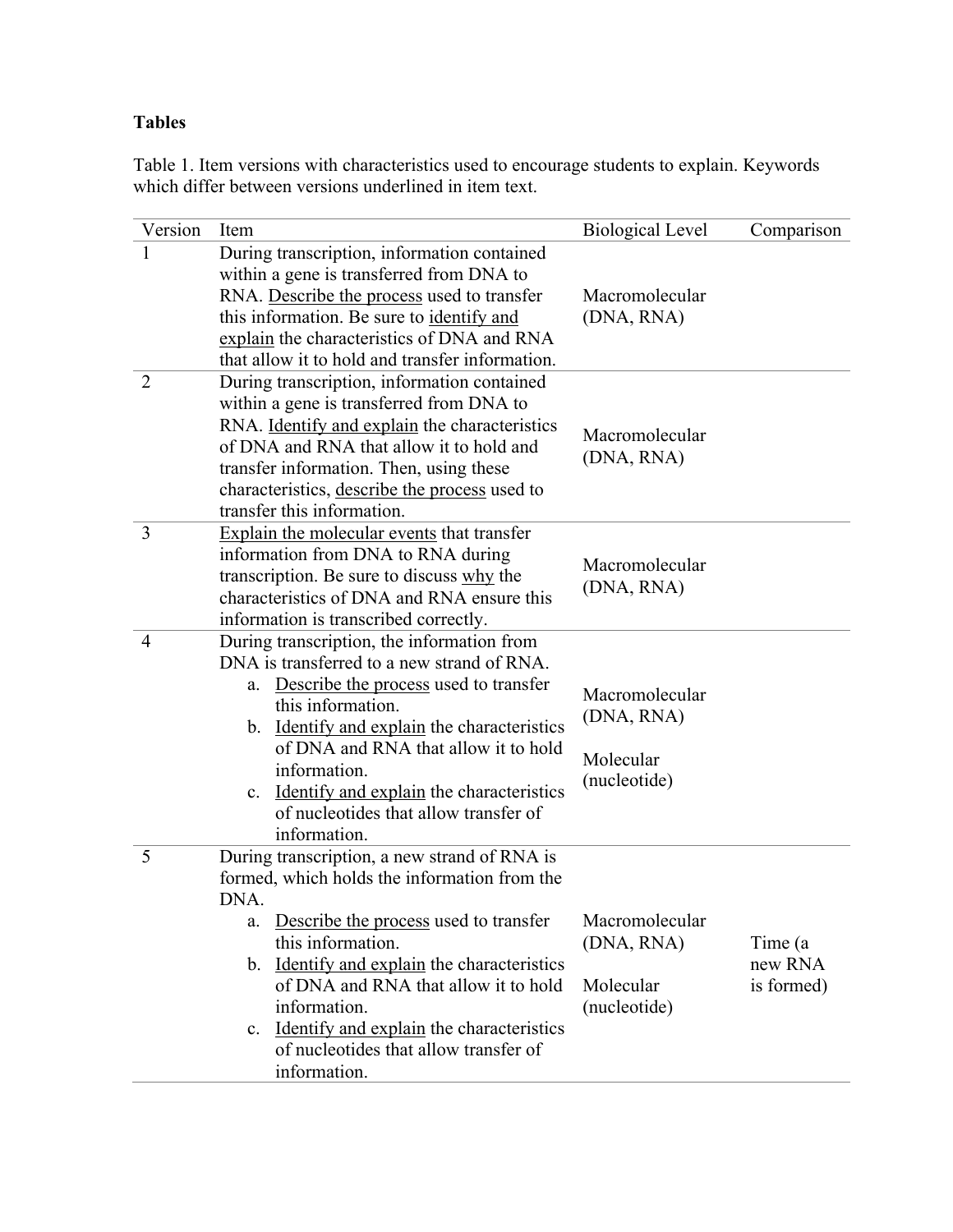Table 2. Student Responses Collected

|         | <b>Number Responses by Course</b>   |             |
|---------|-------------------------------------|-------------|
| Version | Introductory Biology (Biochemistry) | Term        |
|         | 45                                  | Fall 2019   |
|         | 41                                  | Fall 2019   |
|         | 48                                  | Fall 2019   |
|         | 74 (38)                             | Spring 2019 |
|         | 68 (32)                             | Spring 2019 |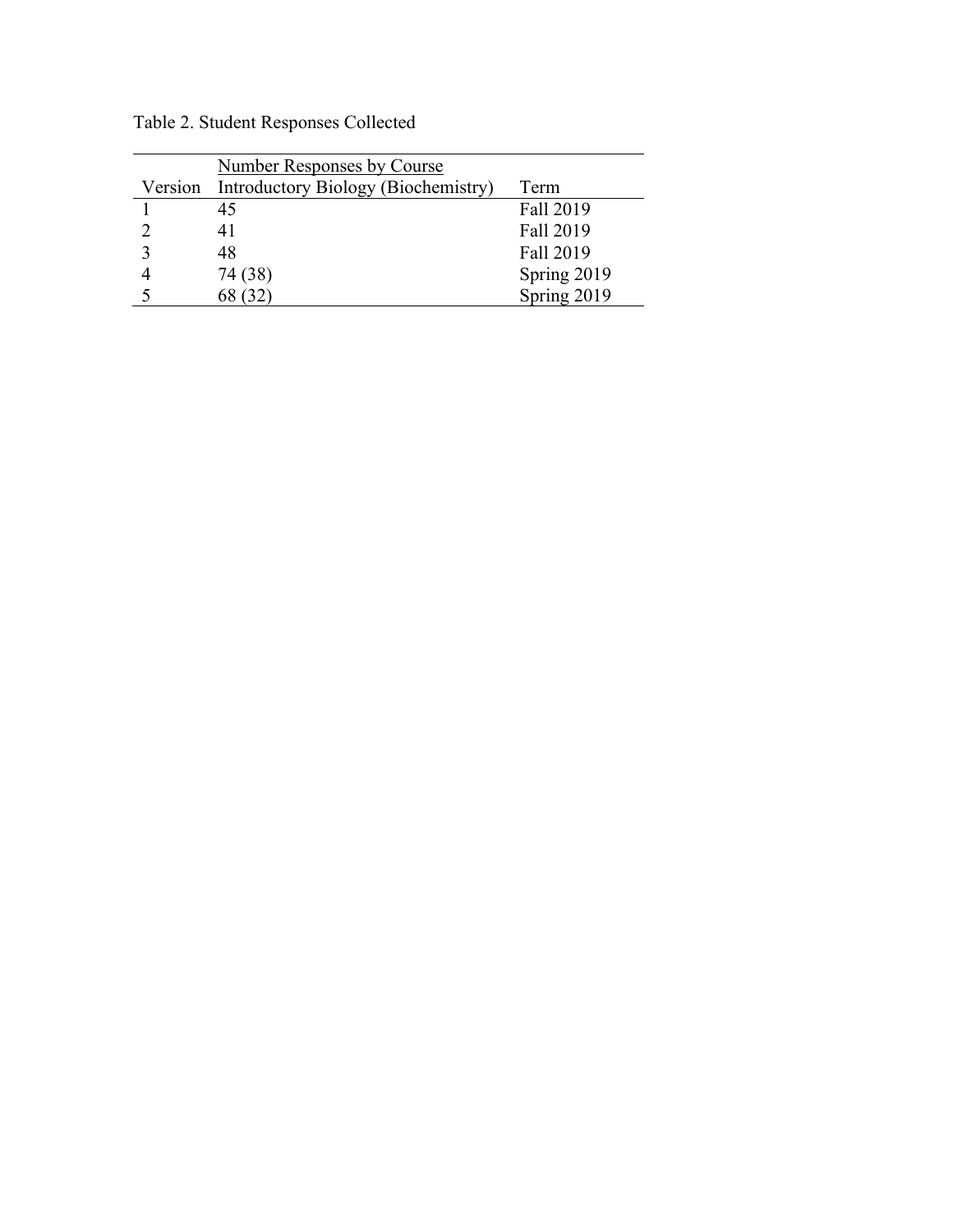| Holistic category    |                                      |                                                                                                                         |                                                                                                                                                                                                                                                                                                                                                                                                                                                                                                                                                                                                                         |
|----------------------|--------------------------------------|-------------------------------------------------------------------------------------------------------------------------|-------------------------------------------------------------------------------------------------------------------------------------------------------------------------------------------------------------------------------------------------------------------------------------------------------------------------------------------------------------------------------------------------------------------------------------------------------------------------------------------------------------------------------------------------------------------------------------------------------------------------|
| (percent)            | Analytic                             |                                                                                                                         |                                                                                                                                                                                                                                                                                                                                                                                                                                                                                                                                                                                                                         |
| responses)           | codes                                | Description                                                                                                             | Example responses                                                                                                                                                                                                                                                                                                                                                                                                                                                                                                                                                                                                       |
| Other (39%)          | One or<br>fewer<br>analytic<br>codes | No links between<br>any analytic codes.<br>Often describe<br>other processes or<br>includes errors                      | The RNA is transcribed from the DNA by ribosomes that read off the<br>information necessary to create the new strand of RNA. The fact that DNA is<br>a double stranded helix allows it to hold the bases within its structure to hold<br>DNA. Nucleotides bind to the ribosomes and allow the ribosomes to copy the<br>information. (introductory student 2624, version 5)                                                                                                                                                                                                                                              |
| Unlinked $(21\%)$    | $1$ or $2$<br>plus<br>3 and/or<br>4  | Any pair or trio of<br>analytic codes,<br>lacking one or both<br>of RNA<br>polymerase and<br>sequence transfer<br>ideas | The DNA strand is unwound by RNA polymerase at a promoter. Then, the<br>strand of DNA that is being used as the template is read by RNA polymerase<br>(from 3' to 5'), which then begins to build an mRNA $(5'$ to 3') with<br>complementary bases (G to C, A to U (Uracil is used in RNA as opposed to<br>Thymine in DNA)) (the bases are paired correctly through IMFs). When the<br>RNA polymerase reaches a terminator, it is finished making the mRNA.<br>(introductory student 4397, version 1)                                                                                                                   |
| Description<br>(12%) | 1 & 2                                | RNA polymerase<br>synthesizes an<br>RNA, which results<br>in transfers of the<br>DNA sequence to<br>the RNA             | The DNA strand is unwound and used as a template for RNA synthesis. RNA<br>polymerase copies the DNA strand into the RNA strand. DNA is the template<br>that holds information for coding an RNA sequence. The RNA sequence holds<br>the information for coding proteins in terms of codons. The RNA sequence is<br>translated into proteins via three base codons that align with an amino acid.<br>Nucleotides are the foundation for DNA structure that holds information. The<br>order of the nucleotides corresponds with the order of the DNA, RNA and<br>protein sequence. (upper-level student 4254, version 4) |

Table 3. Student explanation types and examples. Holistic categories cannot co-occur. All responses are spell-checked.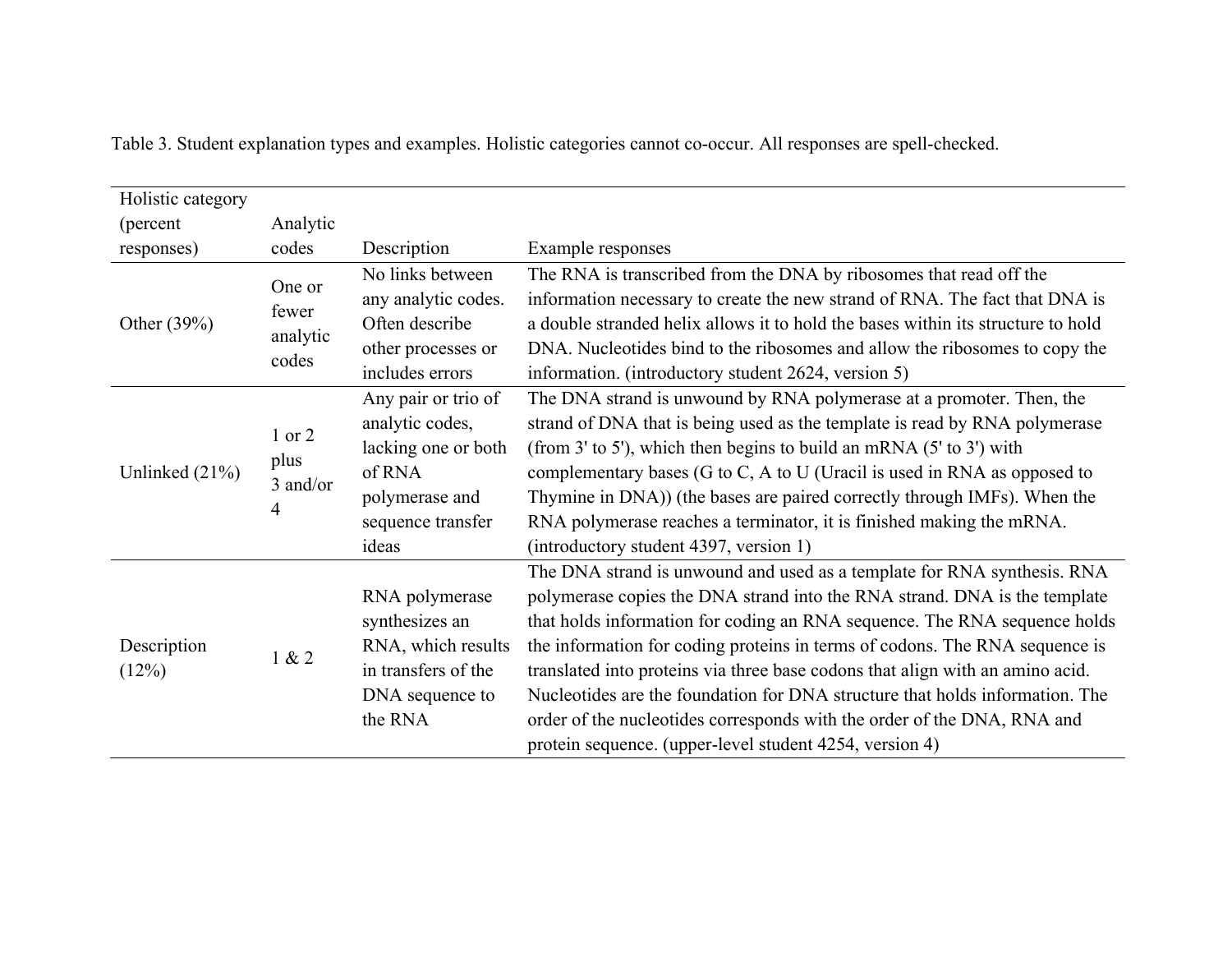| Holistic category<br>(percent)<br>responses) | Analytic<br>codes | Description                                                                                             | Example responses                                                                                                                                                                                                                                                                                                                                                                                                                                                                                                                                                                                                                                                                                                                                                             |
|----------------------------------------------|-------------------|---------------------------------------------------------------------------------------------------------|-------------------------------------------------------------------------------------------------------------------------------------------------------------------------------------------------------------------------------------------------------------------------------------------------------------------------------------------------------------------------------------------------------------------------------------------------------------------------------------------------------------------------------------------------------------------------------------------------------------------------------------------------------------------------------------------------------------------------------------------------------------------------------|
| Molecular $(25%)$                            | $1, 2, \&$<br>3.2 | All elements of a<br>description plus<br>complementary<br>base-pairing<br>between DNA and<br><b>RNA</b> | Some characteristics of DNA that allow it to pass genetic information is base<br>pairing. Base pairs in DNA include A to T, and C to G. These complimentary<br>base pairs are also how the template strand of DNA is read to make RNA.<br>Except for RNA it is not A to T, it is A to U. In transcription the RNA<br>Polymerase starts transcribing at the promoter, then nucleotides are added with<br>their complimentary bases to the growing RNA transcript, and then<br>transcription ends when the RNA Polymerase comes across the terminator. At<br>this point the RNA transcript is released and ready for translation. That is the<br>process of how DNA's information is copied to RNA and to eventually create<br>proteins. (introductory student 3149, version 2) |

Table 3, continued. Student explanation types and examples. Holistic categories cannot co-occur. All responses are spell-checked.